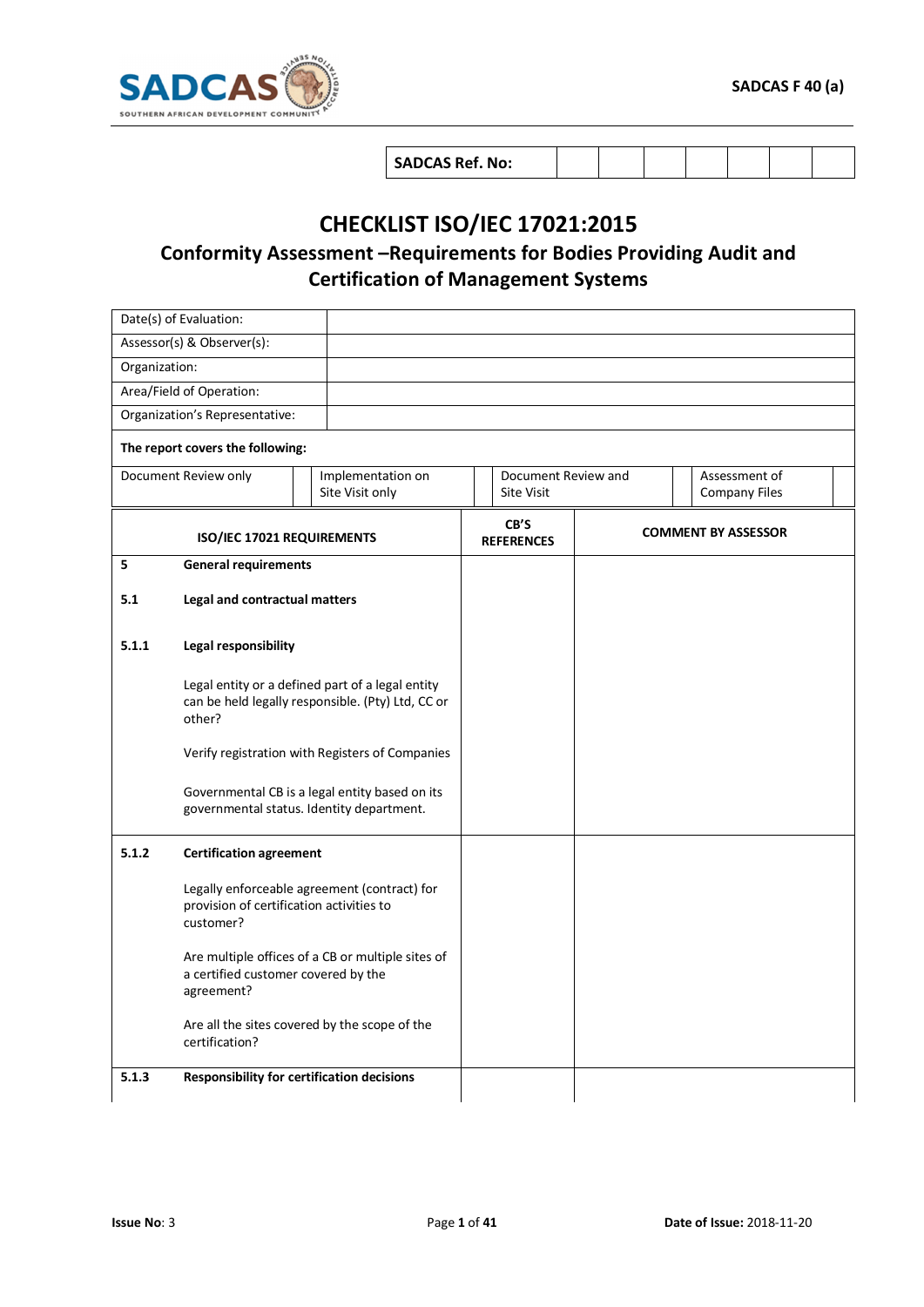

|       | ISO/IEC 17021 REQUIREMENTS                                                                                                                                                                                                                                                                    | CB'S<br><b>REFERENCES</b> | <b>COMMENT BY ASSESSOR</b> |
|-------|-----------------------------------------------------------------------------------------------------------------------------------------------------------------------------------------------------------------------------------------------------------------------------------------------|---------------------------|----------------------------|
|       | Does CB retain authority and responsibility for<br>its decisions relating to certification? e.g.<br>granting, maintaining, renewing, extending,<br>reducing, suspending and withdrawing.                                                                                                      |                           |                            |
| 5.2   | <b>Management of impartiality</b>                                                                                                                                                                                                                                                             |                           |                            |
| 5.2.1 | Is CB top management commitment to<br>impartiality?                                                                                                                                                                                                                                           |                           |                            |
|       | Is there a publicly accessible statement? Does<br>it cover:                                                                                                                                                                                                                                   |                           |                            |
|       | Importance of impartiality;                                                                                                                                                                                                                                                                   |                           |                            |
|       | Conflict of interest; and<br>Is the CB carrying out its conformity<br>٠<br>assessment activities impartially? Is the CB<br>taking responsibility of impartiality for its<br>conformity activities and not allowing<br>commercial, financial or other pressures<br>to compromise impartiality? |                           |                            |
| 5.2.2 | Does the CB have top management<br>commitment to impartiality in management<br>system certification activities?                                                                                                                                                                               |                           |                            |
|       | Does the CB have a policy:                                                                                                                                                                                                                                                                    |                           |                            |
|       | Concerning the importance of impartiality<br>in carrying out management system<br>certification activities;                                                                                                                                                                                   |                           |                            |
|       | To manage the conflict of interests; and<br>To ensure the objectivity of the<br>٠<br>management system certification<br>activities                                                                                                                                                            |                           |                            |
| 5.2.3 | Are risks related conflict of interests identified,<br>Analysed and documented and managed<br>through the system?                                                                                                                                                                             |                           |                            |
|       | Are relationships posing a threat to impartiality<br>documented?                                                                                                                                                                                                                              |                           |                            |
|       | How does the CB demonstrate that it<br>eliminates or minimizes such threats?<br>Information made available to the impartiality<br>Committee?                                                                                                                                                  |                           |                            |
|       | Does top management review any residual<br>risk?<br>Does the risk assessment process include<br>identification and consultation with<br>appropriate interested parties to advise on<br>matters affecting impartiality including                                                               |                           |                            |
|       | openness and public perception?<br>Not offering certification when relationships<br>that threaten impartiality cannot be eliminated<br>or minimized.                                                                                                                                          |                           |                            |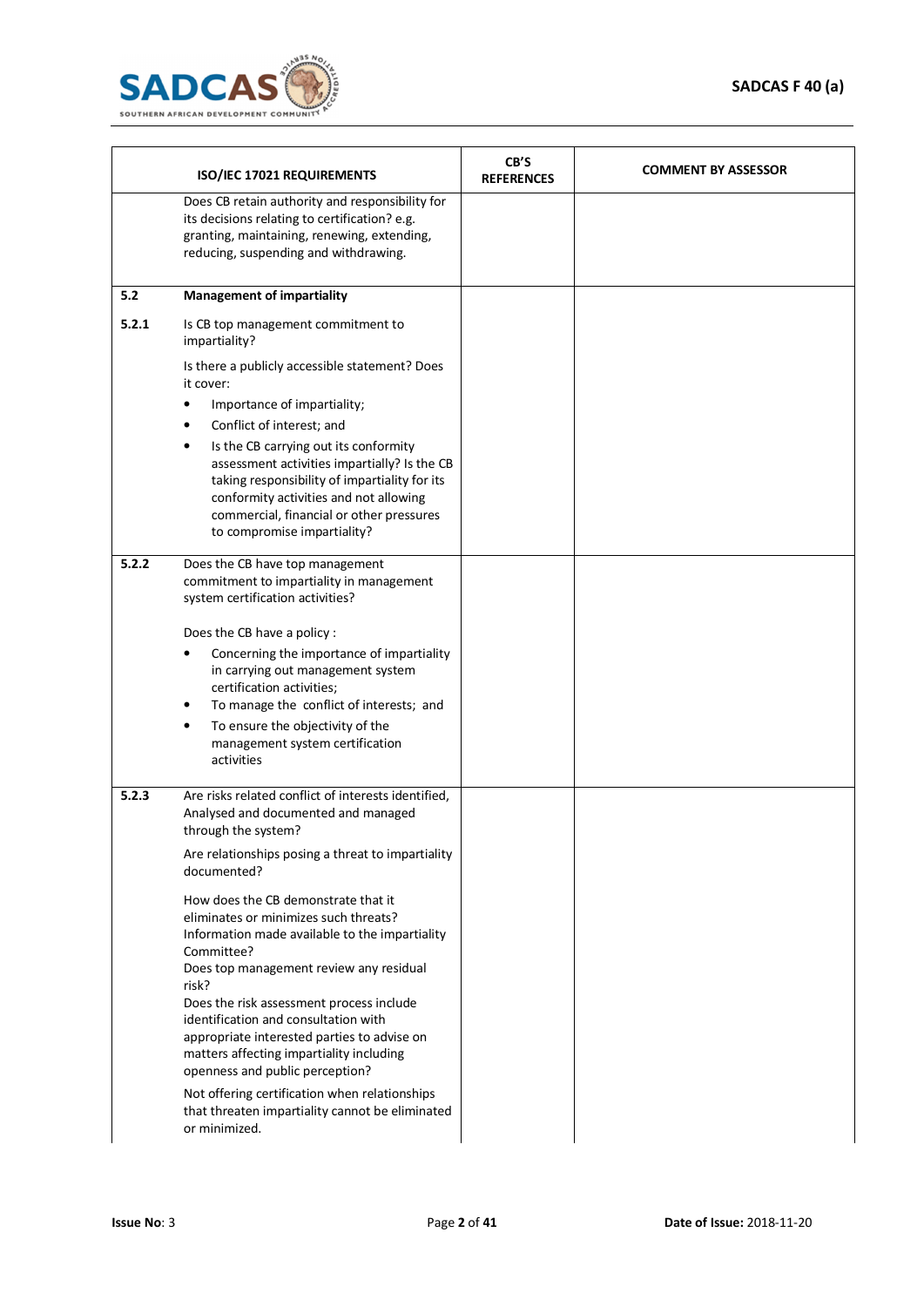

| ISO/IEC 17021 REQUIREMENTS                                                                                                                                                                                                                                                                                                                                                  |                                                                                                                                                                                                                                                                                                                             | CB'S<br><b>REFERENCES</b> | <b>COMMENT BY ASSESSOR</b> |
|-----------------------------------------------------------------------------------------------------------------------------------------------------------------------------------------------------------------------------------------------------------------------------------------------------------------------------------------------------------------------------|-----------------------------------------------------------------------------------------------------------------------------------------------------------------------------------------------------------------------------------------------------------------------------------------------------------------------------|---------------------------|----------------------------|
| Note 1: A relationship that threatens the impartiality of<br>the CB can be based on ownership, governance,<br>management, personnel, shared resources, finances,<br>contracts, marketing and payment of a sales commission<br>or other inducement for the referral of new clients, etc.                                                                                     |                                                                                                                                                                                                                                                                                                                             |                           |                            |
| Note 2: Interested parties can include personnel and<br>clients of the CB, customers and organizations whose<br>systems are certified, representatives of industry trade<br>associations, representatives of governmental regulatory<br>bodies or other governmental services, or representatives<br>of non-governmental organizations including consumer<br>organizations. |                                                                                                                                                                                                                                                                                                                             |                           |                            |
|                                                                                                                                                                                                                                                                                                                                                                             | Note 3: One way of fulfilling the consultation requirement<br>is by the use of a Committee of these interested parties.                                                                                                                                                                                                     |                           |                            |
| 5.2.4                                                                                                                                                                                                                                                                                                                                                                       | Does the CB offer certification for another CB's<br>management system                                                                                                                                                                                                                                                       |                           |                            |
| See Note 1                                                                                                                                                                                                                                                                                                                                                                  |                                                                                                                                                                                                                                                                                                                             |                           |                            |
| 5.2.5                                                                                                                                                                                                                                                                                                                                                                       | Does the CB and any part of the same legal<br>entity offer or provide management system<br>consultancy?<br>This applies also to that part of government<br>identified as the CB.                                                                                                                                            |                           |                            |
| See Note 1                                                                                                                                                                                                                                                                                                                                                                  |                                                                                                                                                                                                                                                                                                                             |                           |                            |
| 5.2.6                                                                                                                                                                                                                                                                                                                                                                       | Does the CB any part of the same legal entity<br>provide internal audits to its certified<br>customers?<br>Does the CB certify a management system on<br>which it provided internal audits within 2 years<br>following the end of the internal audits?<br>This applies also to that part of government<br>identified as CB. |                           |                            |
| See Note 1                                                                                                                                                                                                                                                                                                                                                                  |                                                                                                                                                                                                                                                                                                                             |                           |                            |
| 5.2.7                                                                                                                                                                                                                                                                                                                                                                       | Does the CB certify a customer when the CB's<br>relationship with a management system<br>consultancy or internal audits, poses an<br>unacceptable threat to the impartiality of the<br>CB?                                                                                                                                  |                           |                            |
|                                                                                                                                                                                                                                                                                                                                                                             | See Notes 1,2,3                                                                                                                                                                                                                                                                                                             |                           |                            |
| 5.2.8                                                                                                                                                                                                                                                                                                                                                                       | Does the CB outsource audits to a<br>management system consultancy<br>organization? (Unacceptable threat to<br>impartiality. See 7.5).<br>This clause does not apply to individuals<br>contracted as auditors covered in 7.3                                                                                                |                           |                            |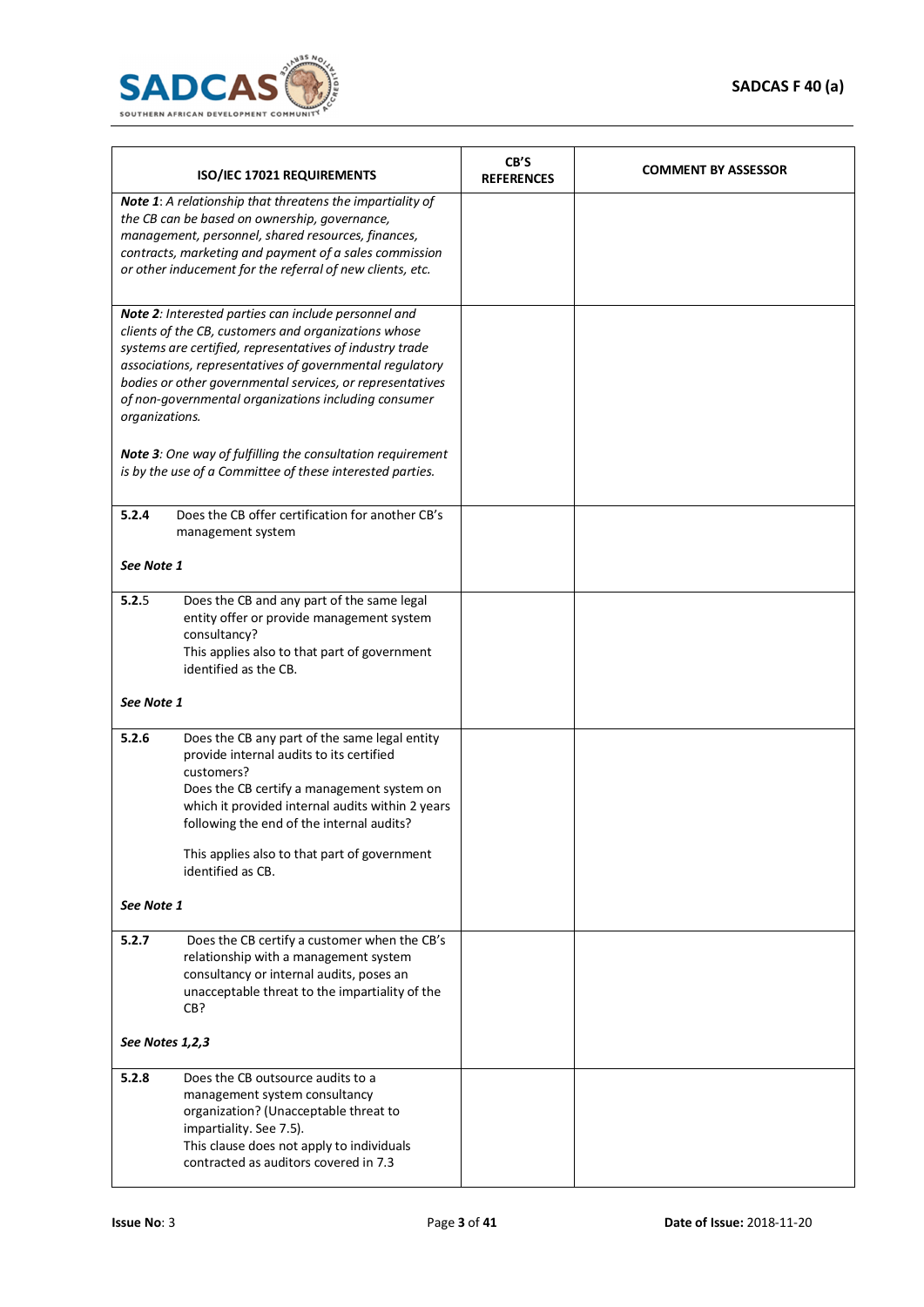

|        | ISO/IEC 17021 REQUIREMENTS                                                                                                                                                                                                                                                                                                                   | CB'S<br><b>REFERENCES</b> | <b>COMMENT BY ASSESSOR</b> |
|--------|----------------------------------------------------------------------------------------------------------------------------------------------------------------------------------------------------------------------------------------------------------------------------------------------------------------------------------------------|---------------------------|----------------------------|
| 5.2.9  | Are the CB's activities marketed or linked with<br>management system consultancy?<br>CB takes action to correct inappropriate claims<br>by any consultancy organization?<br>Are there any implications by CB that<br>certification would be simpler, easier, faster or<br>less expensive if a specified consultancy<br>organization is used? |                           |                            |
| 5.2.10 | Does CB ensure no conflict of interest of<br>personnel?<br>Two years rule applied, how effective is the<br>process?                                                                                                                                                                                                                          |                           |                            |
| 5.2.11 | Is action taken to respond to any threats to<br>CB's impartiality arising from the actions of<br>other persons, bodies or organizations?                                                                                                                                                                                                     |                           |                            |
| 5.2.12 | Does all CB personnel, internal, external or<br>committees act impartially and does the CB<br>allow commercial, financial or other pressure<br>to compromise impartiality?                                                                                                                                                                   |                           |                            |
| 5.2.13 | Does the CB require all personnel to reveal any<br>conflict of interest situations?<br>Information used as input to identifying threats<br>to impartiality?                                                                                                                                                                                  |                           |                            |
| 5.3    | <b>Liability and Financing</b>                                                                                                                                                                                                                                                                                                               |                           |                            |
| 5.3.1  | Is the CB able to demonstrate that it has<br>evaluated risks arising from its certification<br>activities and that it has adequate<br>arrangements (e.g. insurance or reserves) to<br>cover liabilities arising from its operations in<br>each of its field of activities and the geographic<br>areas in which it operates?                  |                           |                            |
| 5.3.2  | Does the CB evaluate its finances and sources<br>of income and demonstrate to the committee<br>specified in 6.2 that initially and on an ongoing<br>basis, commercial, financial or other pressures<br>do not compromise its impartiality?                                                                                                   |                           |                            |
| 6.     | <b>Structural requirements</b>                                                                                                                                                                                                                                                                                                               |                           |                            |
| 6.1    | Organizational structure and top management                                                                                                                                                                                                                                                                                                  |                           |                            |
| 6.1.1  | Organizational structure documented including<br>duties, responsibilities and authorities for<br>personnel and committees; and relationships<br>to other parts within the same legal entity?                                                                                                                                                 |                           |                            |
| 6.1.2  | Are the certification activities structured and<br>managed so as to safeguard impartiality?                                                                                                                                                                                                                                                  |                           |                            |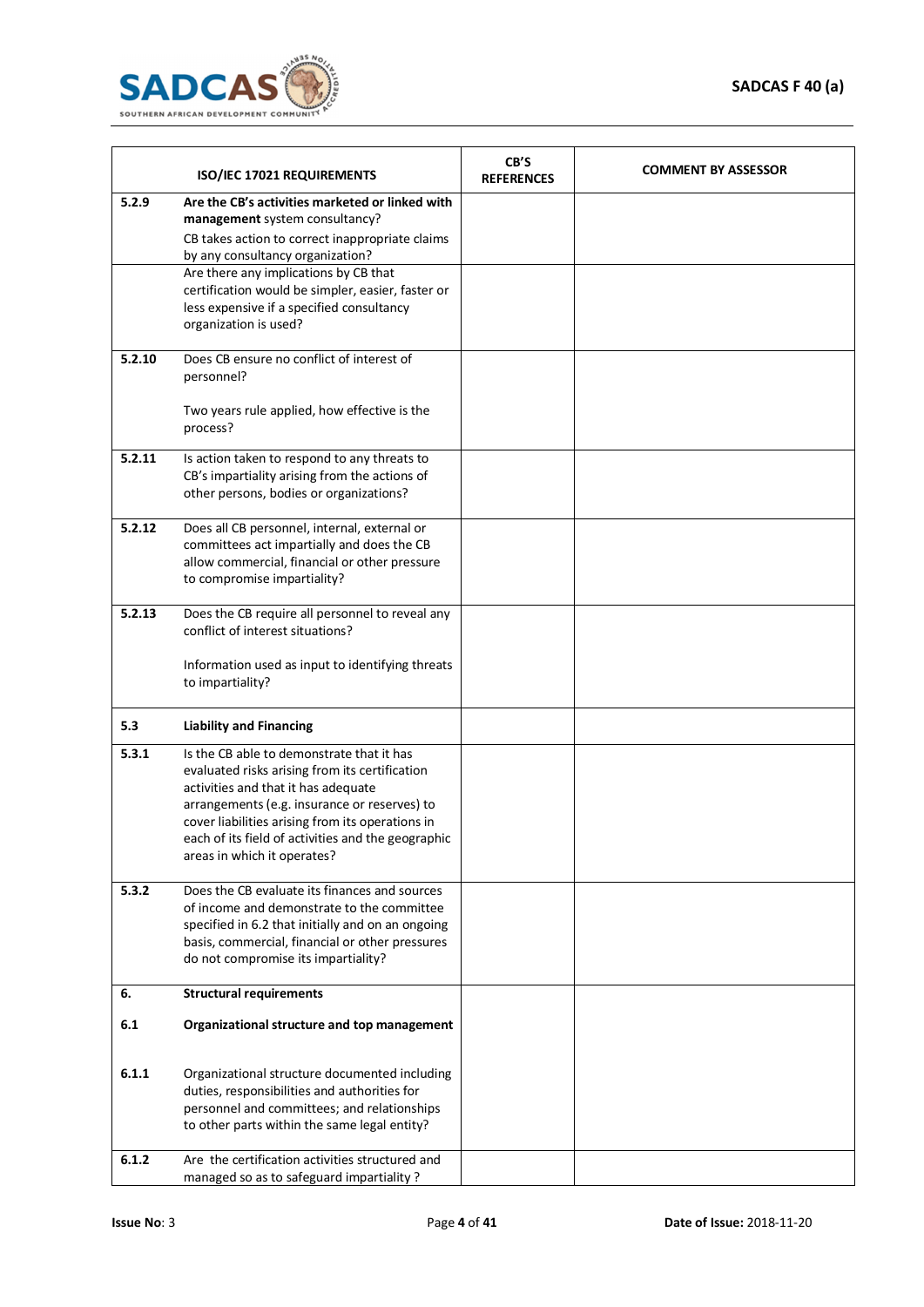

| ISO/IEC 17021 REQUIREMENTS |                                                                                                                                                                                                                                                                                                                                                                            | CB'S<br><b>REFERENCES</b> | <b>COMMENT BY ASSESSOR</b> |
|----------------------------|----------------------------------------------------------------------------------------------------------------------------------------------------------------------------------------------------------------------------------------------------------------------------------------------------------------------------------------------------------------------------|---------------------------|----------------------------|
| 6.1.3                      | Does the CB identify the top management<br>(board, group of persons, or person) having<br>overall authority and responsibility for each of<br>the following:                                                                                                                                                                                                               |                           |                            |
|                            | development of policies relating to the<br>a)<br>operation of the body?                                                                                                                                                                                                                                                                                                    |                           |                            |
|                            | supervision of the implementation of<br>b)<br>policies and procedures?                                                                                                                                                                                                                                                                                                     |                           |                            |
|                            | ensuring impartiality?<br>c)                                                                                                                                                                                                                                                                                                                                               |                           |                            |
|                            | d)<br>supervision of the finances of the body?                                                                                                                                                                                                                                                                                                                             |                           |                            |
|                            | development of management system<br>e)<br>certification services and schemes?                                                                                                                                                                                                                                                                                              |                           |                            |
|                            | performance of audits and certification<br>f)<br>and responsiveness to complaints?                                                                                                                                                                                                                                                                                         |                           |                            |
|                            | decisions on certification?<br>g)                                                                                                                                                                                                                                                                                                                                          |                           |                            |
|                            | h)<br>delegation of authority to committees or<br>individuals, as required, to undertake<br>defined activities on its behalf?                                                                                                                                                                                                                                              |                           |                            |
|                            | contractual arrangements?<br>i)                                                                                                                                                                                                                                                                                                                                            |                           |                            |
|                            | providing adequate resources for<br>j)<br>certification activities?                                                                                                                                                                                                                                                                                                        |                           |                            |
| 6.1.4                      | Formal rules for the appointment, terms of<br>reference and operation of any committees<br>involved in the certification activities?                                                                                                                                                                                                                                       |                           |                            |
| 6.2                        | <b>Operational Control</b>                                                                                                                                                                                                                                                                                                                                                 |                           |                            |
| 6.2.1                      | Does the CB have a process for the effective<br>control of certification activities delivered by<br>branch offices, partnerships, agents,<br>franchisees, etc., irrespective of their legal<br>status, relationship or geographical location?<br>Does the CB consider the risk that these<br>activities pose to the competence, consistency<br>and impartiality of the CB? |                           |                            |
|                            |                                                                                                                                                                                                                                                                                                                                                                            |                           |                            |
| 6.2.2                      | Does the CB consider the appropriate level and<br>method of control of activities undertaken<br>including its processes, technical areas of CBs'<br>operations, competence of personnel, lines of<br>management control, reporting and remote<br>access to operations including records?                                                                                   |                           |                            |
| $\overline{\mathbf{z}}$    | <b>Resource requirements</b>                                                                                                                                                                                                                                                                                                                                               |                           |                            |
| 7.1                        | <b>Competence of personnel</b>                                                                                                                                                                                                                                                                                                                                             |                           |                            |
| 7.1.1                      | <b>General considerations</b>                                                                                                                                                                                                                                                                                                                                              |                           |                            |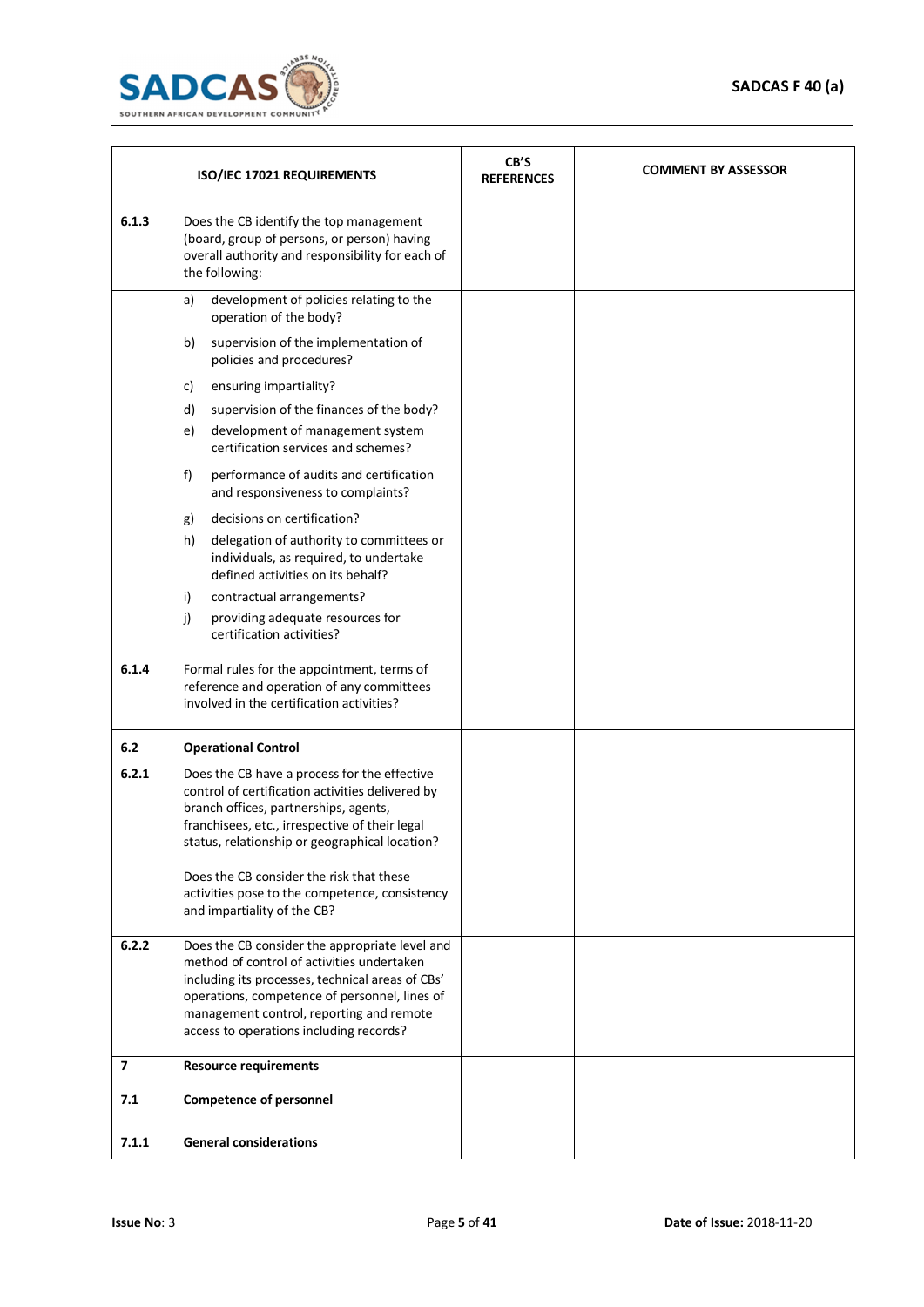

|       | ISO/IEC 17021 REQUIREMENTS                                                                                                                                                                                                                                             | CB'S<br><b>REFERENCES</b> | <b>COMMENT BY ASSESSOR</b> |
|-------|------------------------------------------------------------------------------------------------------------------------------------------------------------------------------------------------------------------------------------------------------------------------|---------------------------|----------------------------|
|       | Does a CB have a process to ensure that<br>personnel have appropriate knowledge and<br>skills relevant to the types of management<br>systems and geographical areas in which it<br>operates?                                                                           |                           |                            |
| 7.1.2 | Determination of competence criteria                                                                                                                                                                                                                                   |                           |                            |
|       | Is competence required for each technical area<br>and for each function in the certification<br>activity determined for each technical area?                                                                                                                           |                           |                            |
|       | Is the means for the demonstration of<br>competence determined?                                                                                                                                                                                                        |                           |                            |
|       | Are competence requirements determined for<br>all CB personnel and is this as per documented<br>process?                                                                                                                                                               |                           |                            |
|       | Is the documented process as per Annexure A<br>or as per certification scheme?                                                                                                                                                                                         |                           |                            |
| 7.1.3 | <b>Evaluation processes</b>                                                                                                                                                                                                                                            |                           |                            |
|       | Does the CB have documented processes for<br>the initial competence evaluation and on-going<br>monitoring of competence and performance of<br>all personnel involved in the management and<br>performance of audits and certification?<br>Are these methods effective? |                           |                            |
| 7.1.4 | <b>Other considerations</b>                                                                                                                                                                                                                                            |                           |                            |
|       | Does the CB have access to the necessary<br>technical expertise for technical areas, types of<br>management system and geographic areas in<br>which it operates?                                                                                                       |                           |                            |
| 7.2   | Personnel involved in the certification<br><b>Activities</b>                                                                                                                                                                                                           |                           |                            |
| 7.2.1 | Does the CB as part of its own organization.<br>have personnel with sufficient competence for<br>managing the type and range of audit<br>programmes and other certification work<br>performed?                                                                         |                           |                            |
| 7.2.2 | Does the CB employ or have access to a<br>sufficient number of auditors including audit<br>team leaders and technical experts to cover all<br>activities and volume of work?                                                                                           |                           |                            |
| 7.2.3 | Does the CB make clear to each person<br>concerned duties, responsibilities and<br>authorities?                                                                                                                                                                        |                           |                            |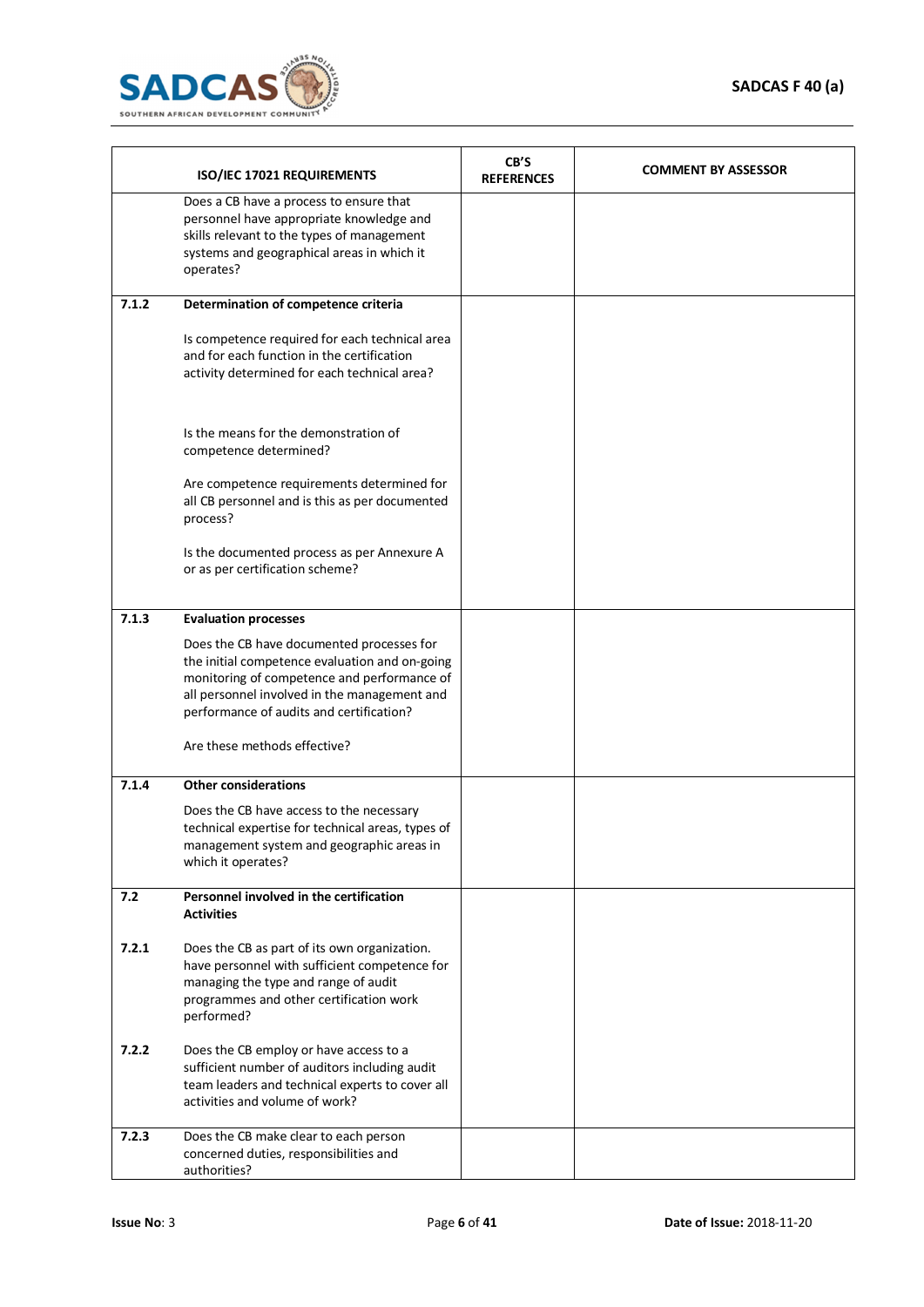

|       | ISO/IEC 17021 REQUIREMENTS                                                                                                                                                                                                                                                              | CB'S<br><b>REFERENCES</b> | <b>COMMENT BY ASSESSOR</b> |
|-------|-----------------------------------------------------------------------------------------------------------------------------------------------------------------------------------------------------------------------------------------------------------------------------------------|---------------------------|----------------------------|
| 7.2.4 | Does the CB have defined processes for:<br>Selecting<br>Training<br>Formally authorizing auditors and<br>Selecting technical experts?                                                                                                                                                   |                           |                            |
|       | Does the initial competence evaluation of an<br>auditor include the ability to apply required<br>knowledge and skill during audits, as<br>determined by a competent evaluator<br>observing (witnessing) the auditor conducting<br>an audit?                                             |                           |                            |
| 7.2.5 | Does the CB have a process to achieve and<br>demonstrate effective auditing, including the<br>use of auditors and audit team leaders<br>possessing generic auditing skills and<br>knowledge as well as skills and knowledge<br>appropriate for auditing in specific technical<br>areas? |                           |                            |
| 7.2.6 | Are auditors and technical experts<br>knowledgeable of the CB's audit processes,<br>certification scheme and its requirements and<br>other relevant requirements?                                                                                                                       |                           |                            |
|       | Does the CB give auditors and technical experts<br>access to an up-to-date set of documented<br>procedures giving audit instructions and all<br>relevant information on the certification<br>activities?                                                                                |                           |                            |
| 7.2.7 | Are auditors and technical experts used in<br>these activities where they have demonstrated<br>competence?                                                                                                                                                                              |                           |                            |
|       | Are training needs identified for functions<br>performed?                                                                                                                                                                                                                               |                           |                            |
|       | Where there is need, is training offered or<br>provided?                                                                                                                                                                                                                                |                           |                            |
| 7.2.8 | Are person(s) taking the certification decisions<br>knowledgeable on the :<br>applicable standard;<br>certification requirements;<br>have demonstrated competence to<br>evaluate the audit processes; and related<br>recommendations of the audit team?                                 |                           |                            |
| 7.2.9 | Does documented procedures and criteria for<br>monitoring and measurement of performance<br>of all personnel exist?                                                                                                                                                                     |                           |                            |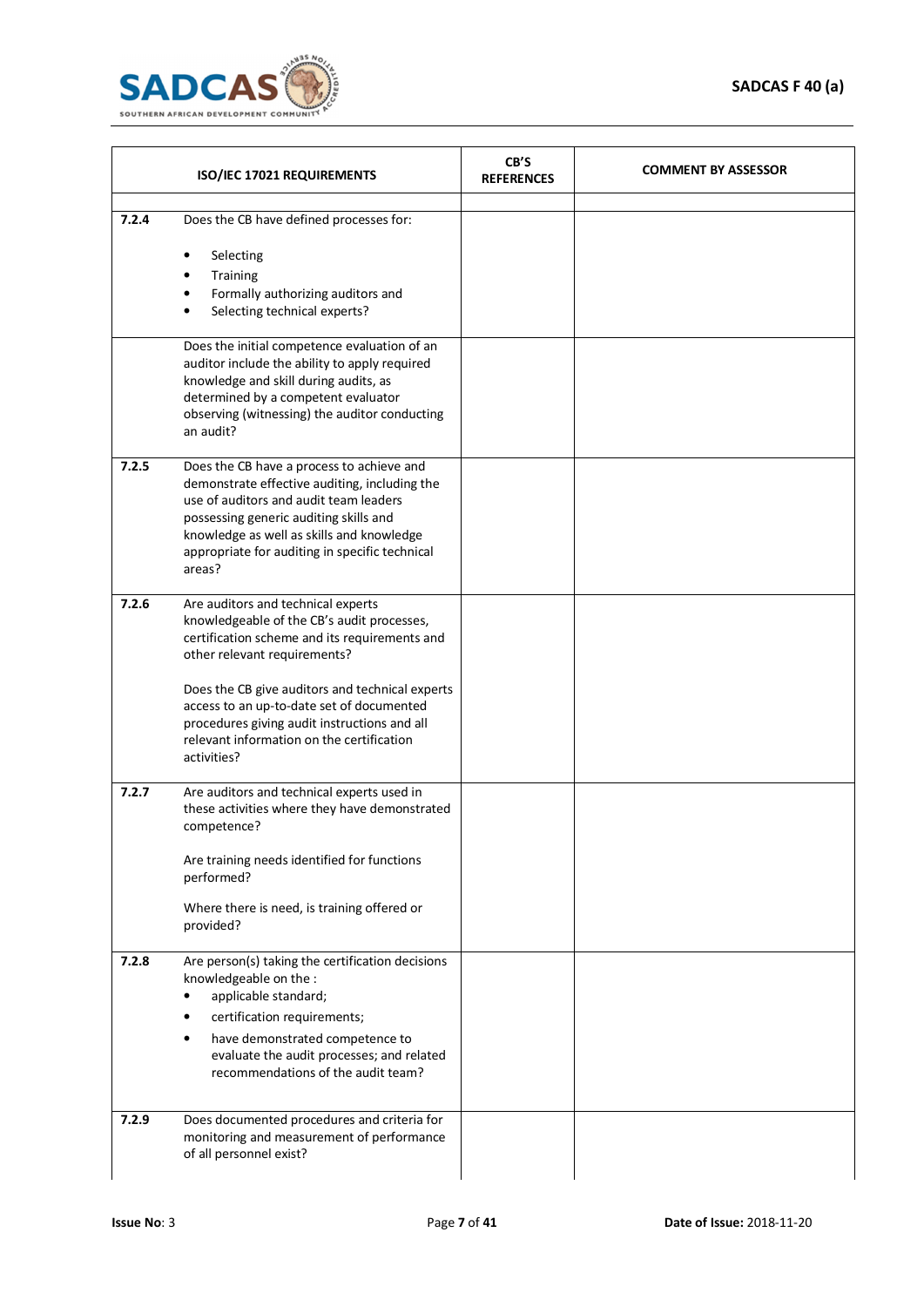

|                  | ISO/IEC 17021 REQUIREMENTS                                                                                                                                                                                                                        | CB'S<br><b>REFERENCES</b> | <b>COMMENT BY ASSESSOR</b> |
|------------------|---------------------------------------------------------------------------------------------------------------------------------------------------------------------------------------------------------------------------------------------------|---------------------------|----------------------------|
|                  | Competence reviewed to identify training<br>needs?                                                                                                                                                                                                |                           |                            |
| 7.2.10           | Does the CB monitor each auditor considering<br>each type of management system? The<br>documented monitoring process shall include a<br>combination of onsite evaluation, review of<br>audit reports and feedback from clients or<br>from market. |                           |                            |
| 7.2.11           | Does the CB periodically observe the<br>performance of each auditor on-site? Is the<br>frequency of on-site observations based on<br>need determined from all monitoring<br>information available?                                                |                           |                            |
| 7.3              | Use of individual external auditors and<br>external technical experts                                                                                                                                                                             |                           |                            |
|                  | Does a CB have a written agreement with<br>external auditors and external technical<br>experts in place by which they commit<br>themselves to comply with applicable policies<br>and procedures as defined?                                       |                           |                            |
|                  | Does the agreement address all relevant<br>aspects?                                                                                                                                                                                               |                           |                            |
| 7.4              | <b>Personnel records</b>                                                                                                                                                                                                                          |                           |                            |
|                  | Does the CB maintain up-to-date personnel<br>records including:                                                                                                                                                                                   |                           |                            |
|                  | Relevant qualifications;<br>Training;<br>Experience;<br>Affiliations;<br>Professional status; and<br>Competence?                                                                                                                                  |                           |                            |
|                  | Does this include management and<br>administrative personnel in addition to those<br>performing certification activities?                                                                                                                         |                           |                            |
| 7.5              | <b>Outsourcing</b>                                                                                                                                                                                                                                |                           |                            |
| 7.5.1            | Does the CB have a process in which it<br>describes the conditions under which<br>outsourcing may take place?<br>Legally enforceable agreement with each body                                                                                     |                           |                            |
|                  | that provides outsourced services?                                                                                                                                                                                                                |                           |                            |
| <b>See Notes</b> |                                                                                                                                                                                                                                                   |                           |                            |
| 7.5.2            | Is the CB outsourcing certification decisions?                                                                                                                                                                                                    |                           |                            |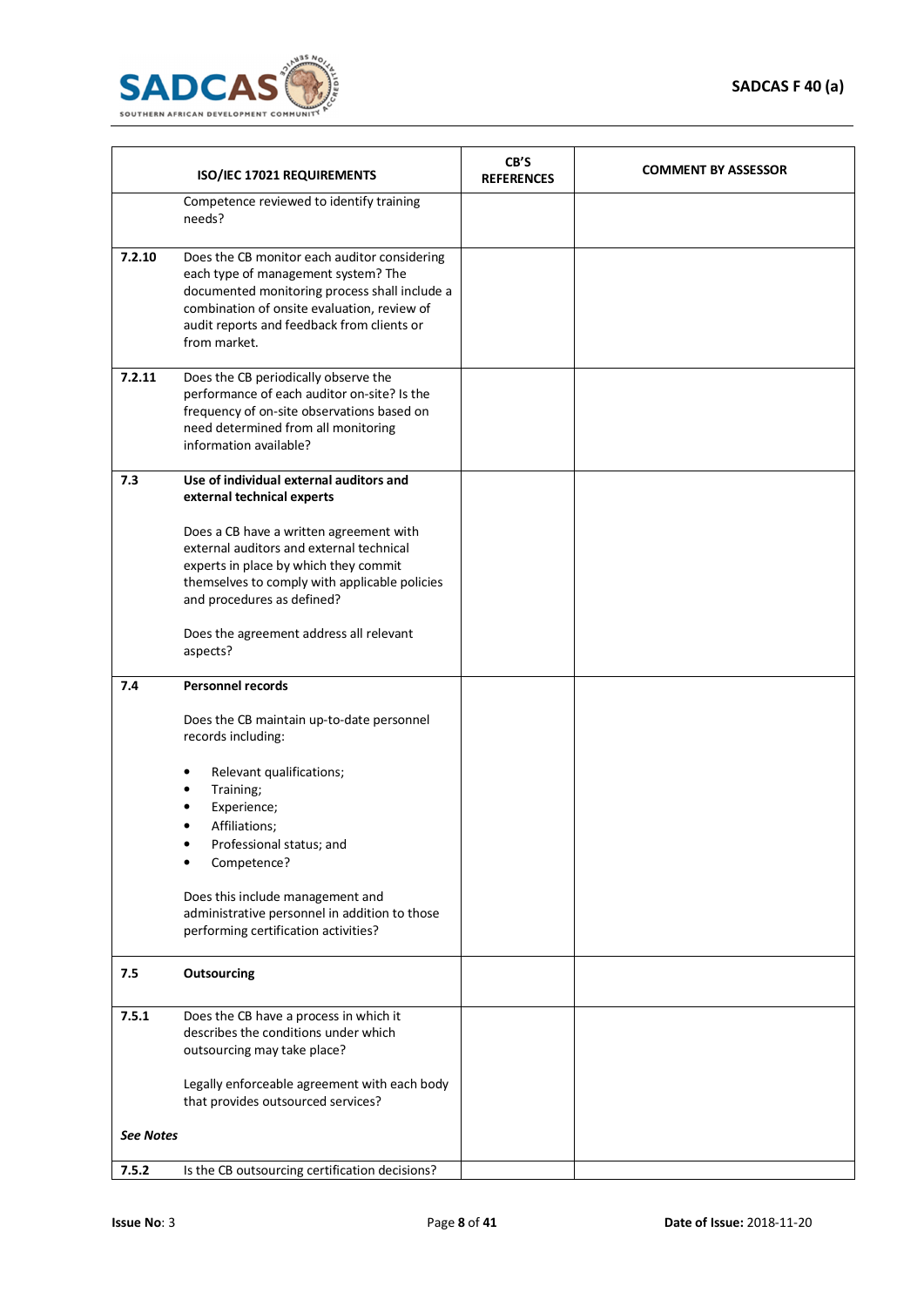

| ISO/IEC 17021 REQUIREMENTS |                                                                                                                                     | CB'S<br><b>REFERENCES</b> | <b>COMMENT BY ASSESSOR</b> |
|----------------------------|-------------------------------------------------------------------------------------------------------------------------------------|---------------------------|----------------------------|
|                            |                                                                                                                                     |                           |                            |
| 7.5.3                      | Does the CB:<br>take responsibilities for all activities                                                                            |                           |                            |
|                            | a)<br>outsourced?                                                                                                                   |                           |                            |
|                            | b)<br>ensure that the body that provides                                                                                            |                           |                            |
|                            | outsources activities:                                                                                                              |                           |                            |
|                            | conforms to the CB's requirements<br>٠                                                                                              |                           |                            |
|                            | conforms to the applicable provisions<br>$\bullet$                                                                                  |                           |                            |
|                            | of this international standard<br>including competence, impartiality                                                                |                           |                            |
|                            | and confidentiality?                                                                                                                |                           |                            |
|                            | ensure that the outsourced services are<br>c)                                                                                       |                           |                            |
|                            | not involved in any way that impartiality                                                                                           |                           |                            |
|                            | could be compromised?                                                                                                               |                           |                            |
| 7.5.4                      | Documented procedures for the qualification                                                                                         |                           |                            |
|                            | and monitoring of all outsourced services used                                                                                      |                           |                            |
|                            | for certification activities?                                                                                                       |                           |                            |
|                            |                                                                                                                                     |                           |                            |
|                            | Records of the competence of auditors and                                                                                           |                           |                            |
|                            | technical experts maintained?                                                                                                       |                           |                            |
| <b>See Notes</b>           |                                                                                                                                     |                           |                            |
|                            |                                                                                                                                     |                           |                            |
| 8                          | <b>Information requirements</b>                                                                                                     |                           |                            |
| 8.1                        | <b>Publicly accessible information</b>                                                                                              |                           |                            |
| 8.1.1                      | Does the CB maintains and make publicly<br>accessible or without request information<br>describing:                                 |                           |                            |
|                            | audit processes;<br>a)                                                                                                              |                           |                            |
|                            | certification processes;<br>b)                                                                                                      |                           |                            |
|                            | types of management systems and<br>c)                                                                                               |                           |                            |
|                            | certification schemes in which it operates,                                                                                         |                           |                            |
|                            | the use of the CB's name and certification<br>d)                                                                                    |                           |                            |
|                            | mark and logo,<br>processes for handling requests for<br>e)                                                                         |                           |                            |
|                            | information, complaints and appeals, and                                                                                            |                           |                            |
|                            | f)<br>policy on impartiality                                                                                                        |                           |                            |
|                            |                                                                                                                                     |                           |                            |
| 8.1.2                      | Does the CB provide upon request information<br>describing:                                                                         |                           |                            |
|                            | geographical areas in which it operates;<br>a)                                                                                      |                           |                            |
|                            | the status of a given certification; and<br>b)                                                                                      |                           |                            |
|                            | the name, related normative document,<br>c)<br>scope and geographical location of<br>specific certified client.                     |                           |                            |
| <b>See Notes</b>           |                                                                                                                                     |                           |                            |
| 8.1.3                      |                                                                                                                                     |                           |                            |
|                            | Is the information provided by the CB to any<br>client or to the market place including<br>advertising accurate and not misleading? |                           |                            |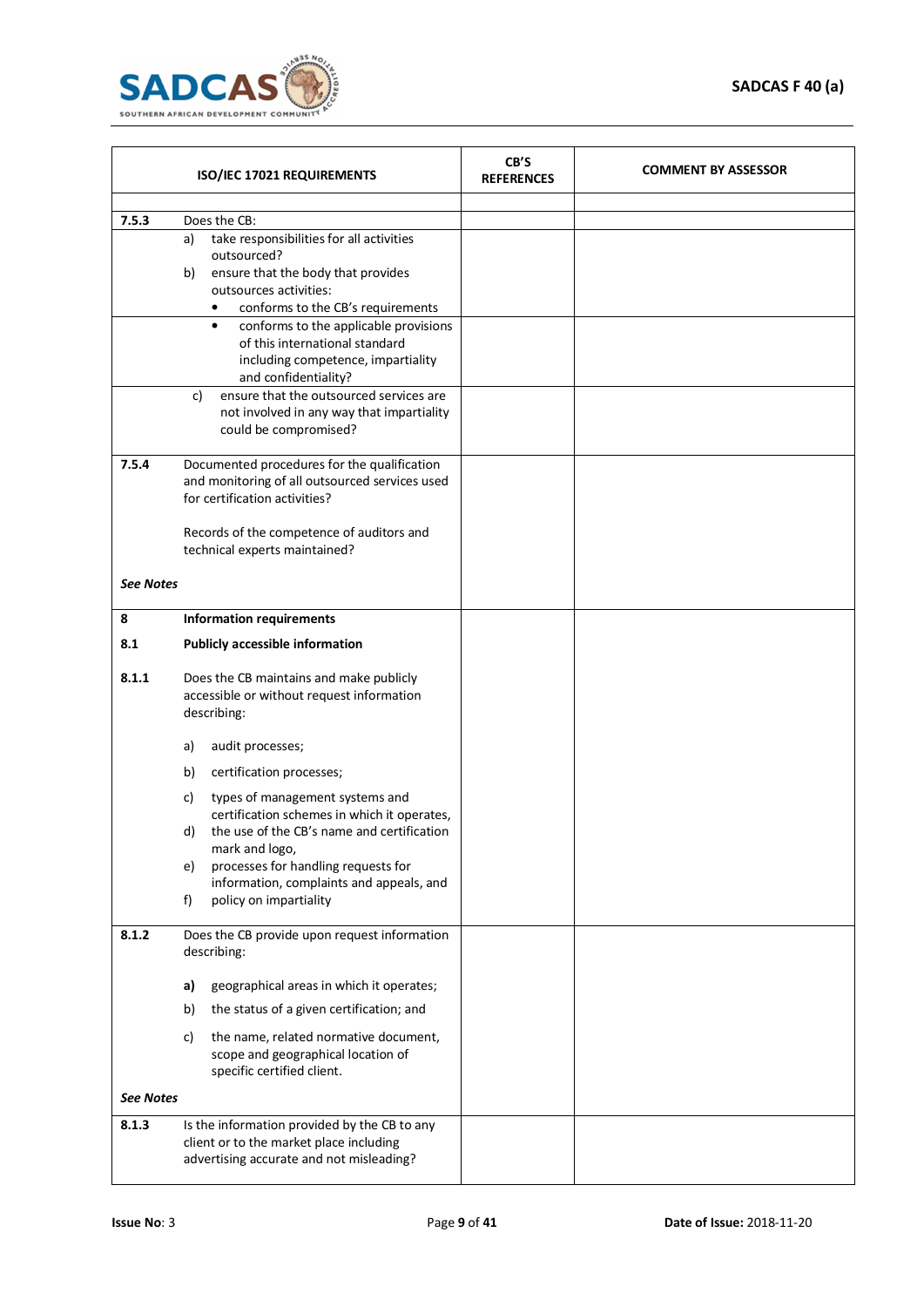

|       | ISO/IEC 17021 REQUIREMENTS                                                                                                                                                                                                                                                                                                                                                                                                                                                                                                                                                                                                                                                                                                                                                                          | CB'S<br><b>REFERENCES</b> | <b>COMMENT BY ASSESSOR</b> |  |
|-------|-----------------------------------------------------------------------------------------------------------------------------------------------------------------------------------------------------------------------------------------------------------------------------------------------------------------------------------------------------------------------------------------------------------------------------------------------------------------------------------------------------------------------------------------------------------------------------------------------------------------------------------------------------------------------------------------------------------------------------------------------------------------------------------------------------|---------------------------|----------------------------|--|
| 8.2   | <b>Certification documents</b>                                                                                                                                                                                                                                                                                                                                                                                                                                                                                                                                                                                                                                                                                                                                                                      |                           |                            |  |
| 8.2.1 | Does the CB provide certification documents to<br>the certified client by any means it chooses?                                                                                                                                                                                                                                                                                                                                                                                                                                                                                                                                                                                                                                                                                                     |                           |                            |  |
| 8.2.2 | Does the certification document(s) identify the<br>following:<br>the name and geographic location of each<br>a)<br>client and any sites within the scope of a<br>multi-site certification?<br>the dates of granting, extending or<br>b)<br>renewing certification?<br>the expiry date or re-certification due<br>c)<br>date consistent with the re-certification<br>cycle?<br>d)<br>a unique identification code?<br>the standard and/or other normative<br>e)<br>document including issue number and/or<br>revision used for the certified customer?<br>f)<br>the scope of certification with respect to<br>product (including service), process, etc.,<br>as applicable at each site?<br>the name, address and certification mark<br>g)<br>of the CB, other marks (e.g. accreditation<br>symbol)? |                           |                            |  |
|       | any other information required by the<br>h)<br>standard and/or other normative<br>document used for certification?<br>i)<br>in the event of issuing any revised<br>certification documents, a means to<br>distinguish the revised documents from<br>any prior obsolete documents?                                                                                                                                                                                                                                                                                                                                                                                                                                                                                                                   |                           |                            |  |
| 8.3   | Reference to certification and use of marks                                                                                                                                                                                                                                                                                                                                                                                                                                                                                                                                                                                                                                                                                                                                                         |                           |                            |  |
| 8.3.1 | Does the CB have rules governing any mark<br>that it authorizes certified customers to use? Is<br>the mark used on a product or product<br>packaging seen by the consumer?                                                                                                                                                                                                                                                                                                                                                                                                                                                                                                                                                                                                                          |                           |                            |  |
| 8.3.2 | Does the CB permit its mark to be applied to<br>laboratory test, calibration or inspection<br>reports or certificates?                                                                                                                                                                                                                                                                                                                                                                                                                                                                                                                                                                                                                                                                              |                           |                            |  |
| 8.3.3 | Does the CB have rules governing the use of<br>any statement on product packaging or in<br>accompanying information that the certified<br>client has a certified management system?<br>Does the statement include reference to:<br>identification (e.g. brand or name) of the<br>a)<br>certified client;                                                                                                                                                                                                                                                                                                                                                                                                                                                                                            |                           |                            |  |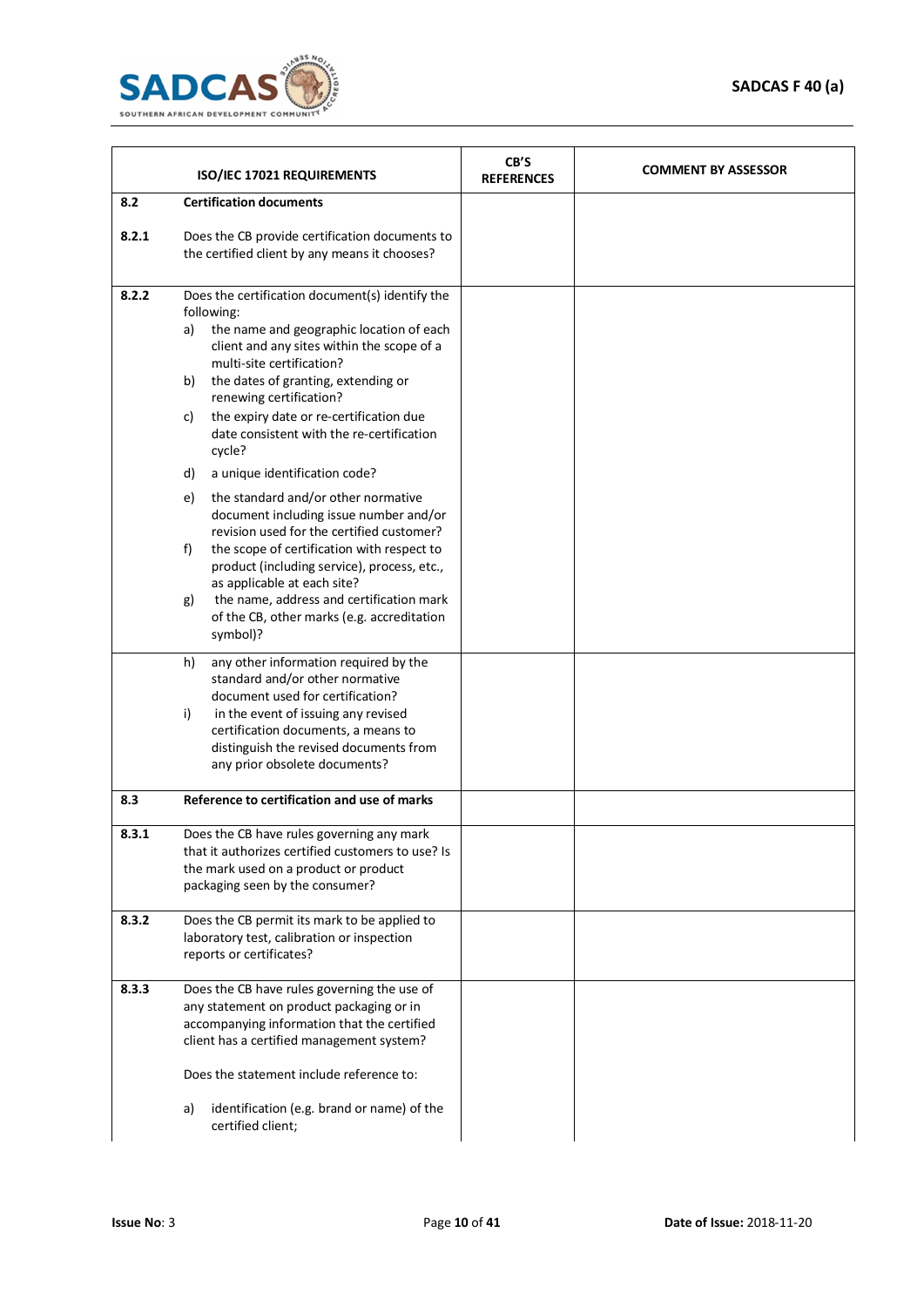

|                 |                                                                                                                                                                                                                                                       | ISO/IEC 17021 REQUIREMENTS                                                                                                                                                                        | CB'S<br><b>REFERENCES</b> | <b>COMMENT BY ASSESSOR</b> |
|-----------------|-------------------------------------------------------------------------------------------------------------------------------------------------------------------------------------------------------------------------------------------------------|---------------------------------------------------------------------------------------------------------------------------------------------------------------------------------------------------|---------------------------|----------------------------|
|                 | b)                                                                                                                                                                                                                                                    | the type of management system (e.g.<br>quality, environment) and the applicable<br>standard;                                                                                                      |                           |                            |
|                 | C)                                                                                                                                                                                                                                                    | the certification body issuing the<br>certificate.                                                                                                                                                |                           |                            |
| 8.3.4           |                                                                                                                                                                                                                                                       | Does the CB require that the client<br>organization:                                                                                                                                              |                           |                            |
|                 | a)                                                                                                                                                                                                                                                    | conforms to the requirements of the CB<br>when making reference to its certification<br>status in communication media?                                                                            |                           |                            |
|                 | b)                                                                                                                                                                                                                                                    | does not make or permit any misleading<br>statement regarding its certification?                                                                                                                  |                           |                            |
|                 | c)                                                                                                                                                                                                                                                    | does not use or permit the use of a<br>certification document or any part thereof<br>in a misleading manner?                                                                                      |                           |                            |
|                 | d)                                                                                                                                                                                                                                                    | upon suspension or withdrawal of its<br>certification discontinues its use of all<br>advertising matter that contains a<br>reference to certification, as directed by<br>the CB? (See 9.6.5)      |                           |                            |
|                 | e)                                                                                                                                                                                                                                                    | amends all advertising matter when the<br>scope of certification has been reduced?                                                                                                                |                           |                            |
|                 | f)                                                                                                                                                                                                                                                    | does not allow reference to its<br>management system certification to be<br>used to imply that the CB certifies a<br>product (including service) or process?                                      |                           |                            |
|                 | g)                                                                                                                                                                                                                                                    | does not imply that the certification<br>applies to activities that are outside the<br>scope of certification?                                                                                    |                           |                            |
|                 | h)                                                                                                                                                                                                                                                    | does not use its certification in such a<br>manner that would bring the CB and/or<br>certification system into disrepute and<br>lose public trust?                                                |                           |                            |
| 8.3.5           |                                                                                                                                                                                                                                                       | Does the CB exercise proper control of<br>ownership and take action to deal with<br>incorrect references to certification status or<br>misleading use of certification marks or audit<br>reports? |                           |                            |
| <b>See Note</b> |                                                                                                                                                                                                                                                       |                                                                                                                                                                                                   |                           |                            |
| 8.4             |                                                                                                                                                                                                                                                       | Confidentiality                                                                                                                                                                                   |                           |                            |
| 8.4.1           | Does the CB through legally enforceable<br>agreements have arrangements to safeguard<br>the confidentiality of the information at all<br>levels of its structure, including committees<br>and external bodies or individuals acting on its<br>behalf? |                                                                                                                                                                                                   |                           |                            |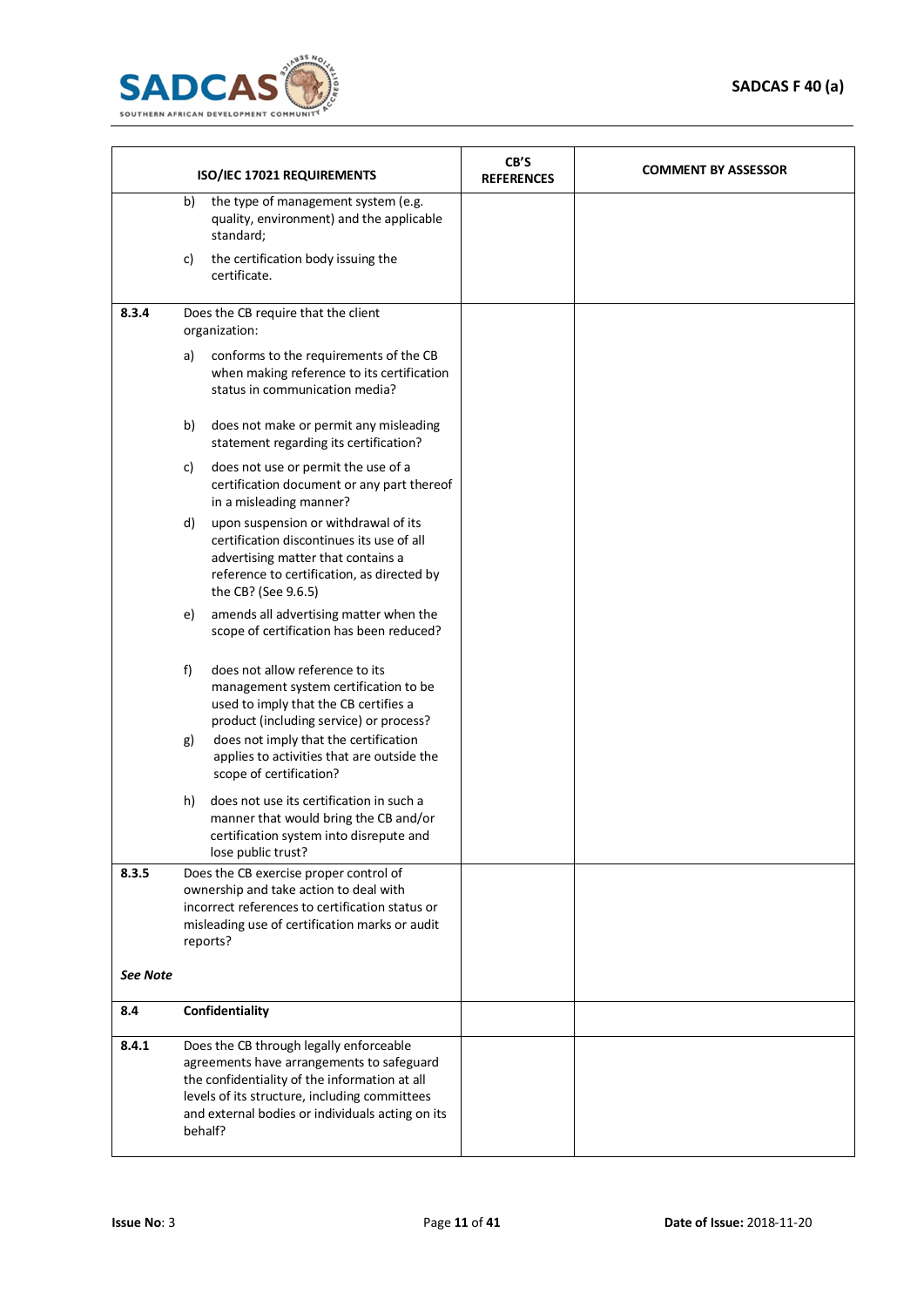

|       | ISO/IEC 17021 REQUIREMENTS                                                                                                                                                                                                                                                                     | CB'S<br><b>REFERENCES</b> | <b>COMMENT BY ASSESSOR</b> |
|-------|------------------------------------------------------------------------------------------------------------------------------------------------------------------------------------------------------------------------------------------------------------------------------------------------|---------------------------|----------------------------|
| 8.4.2 | Client informed by the CB of the information it<br>intends to place in the public domain?                                                                                                                                                                                                      |                           |                            |
| 8.4.3 | Except as required in this international<br>standard, is information about a particular<br>client or individual disclosed to a third party<br>without the written consent of the client or<br>individual concerned?                                                                            |                           |                            |
| 8.4.4 | Where the CB is required by law to release<br>confidential information to a third party, is the<br>customer or individual concerned, unless<br>regulated by law, notified in advance of the<br>information provided?                                                                           |                           |                            |
| 8.4.5 | Is information about the client treated as<br>confidential, consistent with the CB's policy?                                                                                                                                                                                                   |                           |                            |
| 8.4.6 | Do all personnel acting on the CB's behalf keep<br>confidential all information obtained or<br>created during the performance of the CB's<br>activities?                                                                                                                                       |                           |                            |
| 8.4.7 | Does the CB have processes and where<br>applicable equipment and facilities that ensure<br>the secure handling of confidential<br>information?                                                                                                                                                 |                           |                            |
| 8.5   | Information exchange between a CB and its<br>clients                                                                                                                                                                                                                                           |                           |                            |
| 8.5.1 | Information on the certification activity and<br>requirements                                                                                                                                                                                                                                  |                           |                            |
|       | Does the CB provide and update clients on the<br>following:                                                                                                                                                                                                                                    |                           |                            |
|       | a detailed description of the initial and<br>a)<br>continuing certification activity including<br>the application, initial audits, surveillance<br>audits and the process for granting,<br>maintaining, reducing, extending,<br>suspending, withdrawing certification and<br>re-certification? |                           |                            |
|       | The normative requirements for<br>b)<br>certification?                                                                                                                                                                                                                                         |                           |                            |
|       | Information about the fees for<br>C)<br>application, initial certification and<br>continuing certification?                                                                                                                                                                                    |                           |                            |
|       | The CB's requirements for clients to:<br>d)<br>1 comply with certification                                                                                                                                                                                                                     |                           |                            |
|       | requirements?                                                                                                                                                                                                                                                                                  |                           |                            |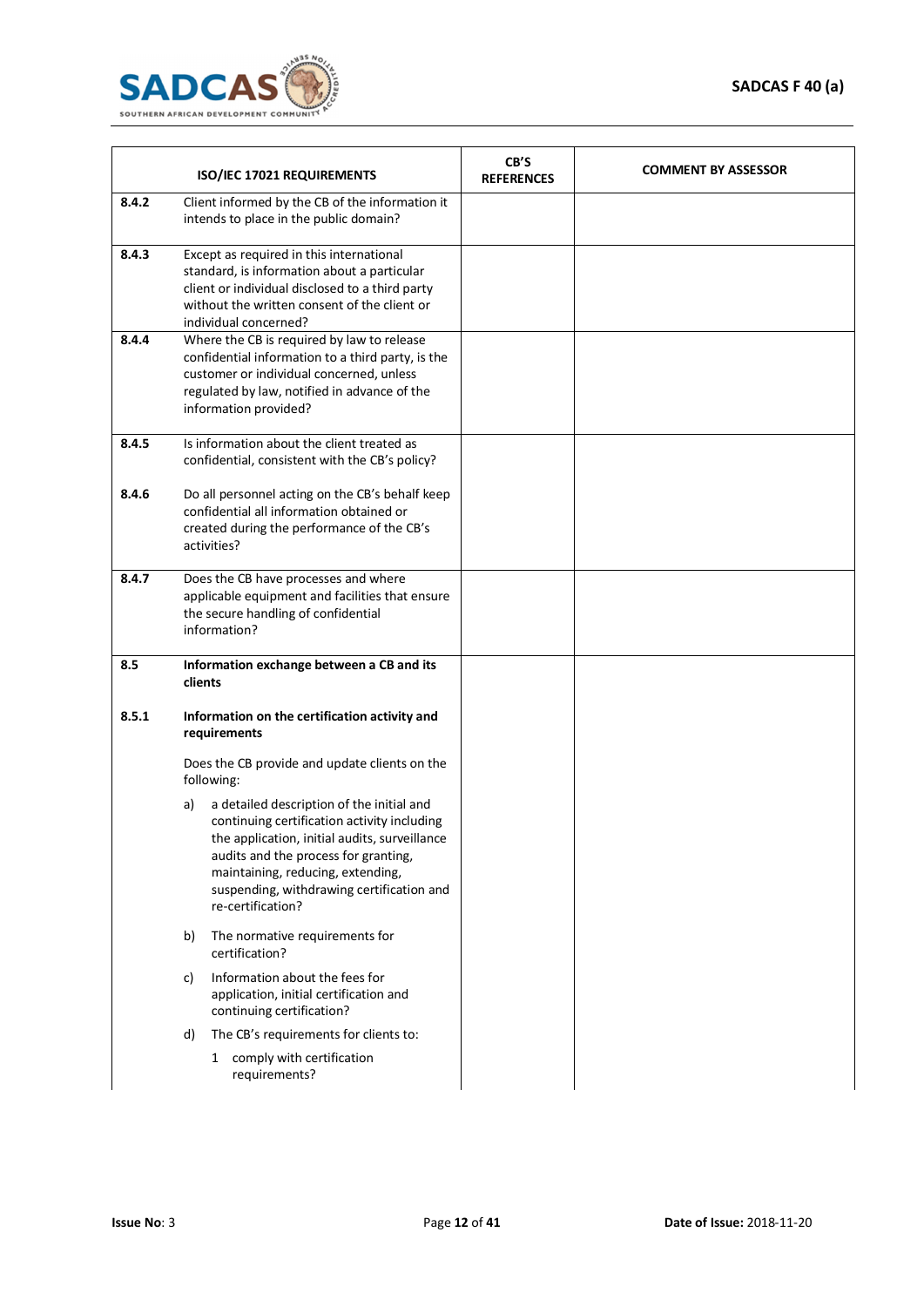

|       | ISO/IEC 17021 REQUIREMENTS                                                                                                                                                                                                                                                                                              | CB'S<br><b>REFERENCES</b> | <b>COMMENT BY ASSESSOR</b> |
|-------|-------------------------------------------------------------------------------------------------------------------------------------------------------------------------------------------------------------------------------------------------------------------------------------------------------------------------|---------------------------|----------------------------|
|       | make all necessary arrangements for<br>2<br>the conduct of the audits including<br>provision for examining<br>documentation and the access to all<br>processes and areas, records and<br>personnel for the purposes of initial<br>certification, surveillance,<br>recertification and resolution of<br>complaints, and? |                           |                            |
|       | 3 make provisions where applicable to<br>accommodate the presence of<br>observers (e.g. accreditation auditors<br>or trainee auditors)?                                                                                                                                                                                 |                           |                            |
|       | Documents describing the rights and<br>e)<br>duties of certified clients including<br>requirements when making reference to<br>its certification in communication of any<br>kind in line with the requirements in 8.3?<br>Information on processes for handling<br>f)                                                   |                           |                            |
|       | complaints and appeals?                                                                                                                                                                                                                                                                                                 |                           |                            |
| 8.5.2 | Notice of changes by a CB                                                                                                                                                                                                                                                                                               |                           |                            |
|       | Does the CB give its certified clients due notice<br>of any changes to its requirements for<br>certification?                                                                                                                                                                                                           |                           |                            |
|       | Does the CB verify that each certified client<br>complies with the new requirements?                                                                                                                                                                                                                                    |                           |                            |
| 8.5.3 | Notice of changes by a client                                                                                                                                                                                                                                                                                           |                           |                            |
|       | Legally enforceable arrangements to ensure<br>that the certified customer informs the CB of<br>matters that may affect the management<br>system's ability to continue to fulfil the<br>requirements of the standard used for<br>certification?                                                                          |                           |                            |
|       | See examples a) to e) in the standard                                                                                                                                                                                                                                                                                   |                           |                            |
| 9     | <b>Process requirements</b>                                                                                                                                                                                                                                                                                             |                           |                            |
| 9.1   | <b>Pre-certification activities</b>                                                                                                                                                                                                                                                                                     |                           |                            |
| 9.1.1 | <b>Application</b>                                                                                                                                                                                                                                                                                                      |                           |                            |
|       | Does the CB require an authorized<br>representative to provide the necessary<br>information to enable the CB to establish the<br>following:                                                                                                                                                                             |                           |                            |
|       | scope of the certification,<br>a)                                                                                                                                                                                                                                                                                       |                           |                            |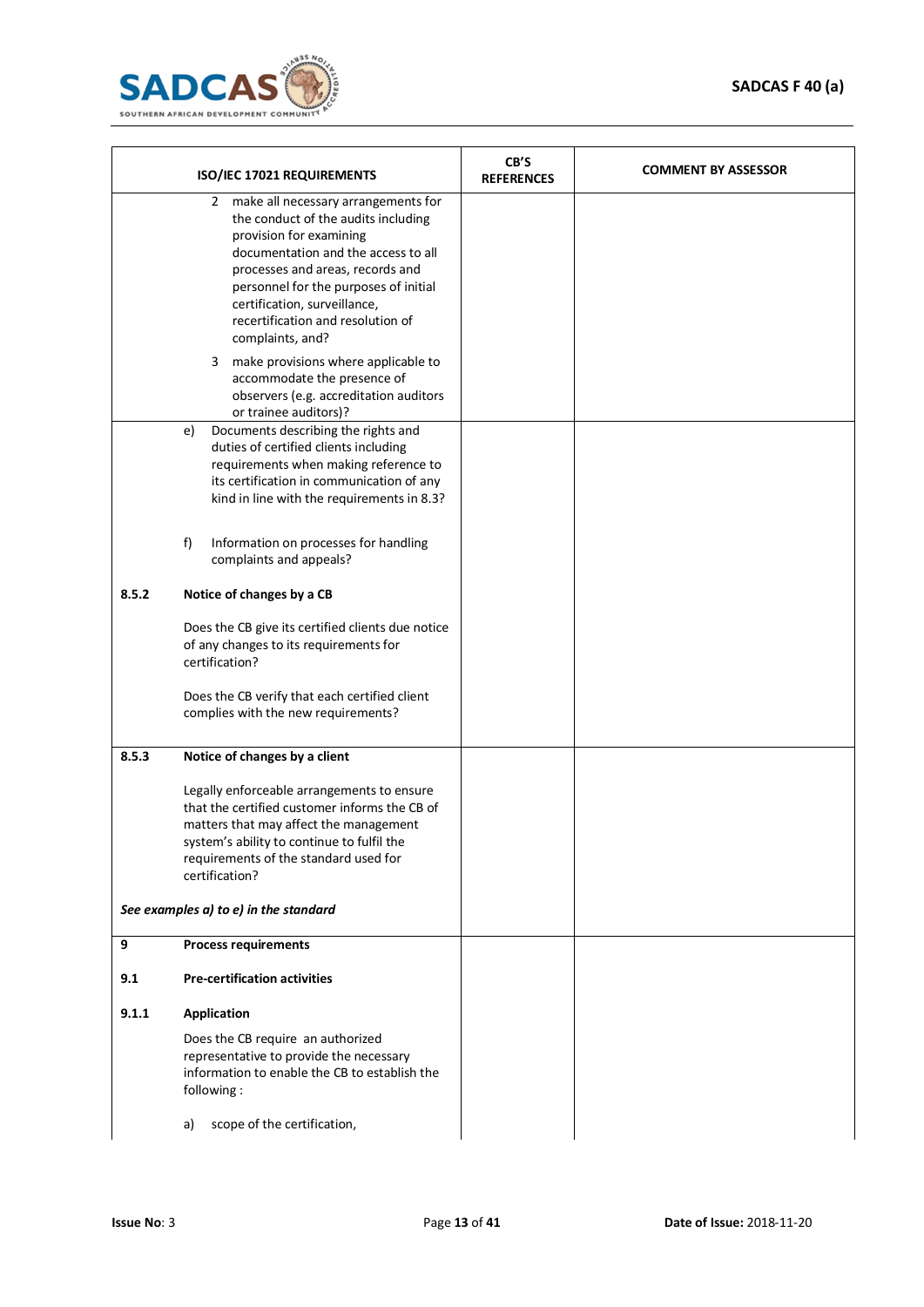

|         |    | ISO/IEC 17021 REQUIREMENTS                                                                                                                                                                                                                                                                      | CB'S<br><b>REFERENCES</b> | <b>COMMENT BY ASSESSOR</b> |
|---------|----|-------------------------------------------------------------------------------------------------------------------------------------------------------------------------------------------------------------------------------------------------------------------------------------------------|---------------------------|----------------------------|
|         | b) | relevant details of the applicant<br>organization as required by the specific<br>certification scheme, including its name<br>and address(es) of its site(s), its processes<br>and operations, human and technical<br>resources, functions, relationships and<br>any relevant legal obligations, |                           |                            |
|         | c) | identification of outsourced processes<br>used by the organization that will affect<br>conformity to requirements,                                                                                                                                                                              |                           |                            |
|         | d) | the standards or other requirements for<br>which the applicant organization is<br>seeking certification,                                                                                                                                                                                        |                           |                            |
|         | e) | whether consultancy relating to the<br>management system to be certified has<br>been provided and, if so, by whom.                                                                                                                                                                              |                           |                            |
| 9.1.2   |    | <b>Application review</b>                                                                                                                                                                                                                                                                       |                           |                            |
| 9.1.2.1 |    | Does the CB conduct a review of the<br>application and supplementary information for<br>certification to ensure that:                                                                                                                                                                           |                           |                            |
|         | a) | the information about the applicant<br>organization and its management system<br>is sufficient to develop an audit<br>programme (See 9.1.3),                                                                                                                                                    |                           |                            |
|         | b) | any known difference in understanding<br>between the CB and the applicant<br>organization is resolved,                                                                                                                                                                                          |                           |                            |
|         | c) | the CB has the competence and ability to<br>perform the certification activity,                                                                                                                                                                                                                 |                           |                            |
|         | d) | the scope of certification sought, the<br>site(s) of the applicant organization's<br>operations, time required to complete<br>audits and any other points influencing<br>the certification activity are taken into<br>account (language, safety conditions,<br>threats to impartiality, etc.)   |                           |                            |
| 9.1.2.2 |    | Following the review of the application, does<br>the CB either accept or decline an application<br>for certification?                                                                                                                                                                           |                           |                            |
|         |    | When the CB declines an application, does the<br>CB document the reasons for declining an<br>application and make clear to the client?                                                                                                                                                          |                           |                            |
| 9.1.2.3 |    | Based on the review of the application, does<br>the CB determine the competences it needs to<br>include in its audit team and for the<br>certification decision?                                                                                                                                |                           |                            |
| 9.1.3   |    | Audit programme                                                                                                                                                                                                                                                                                 |                           |                            |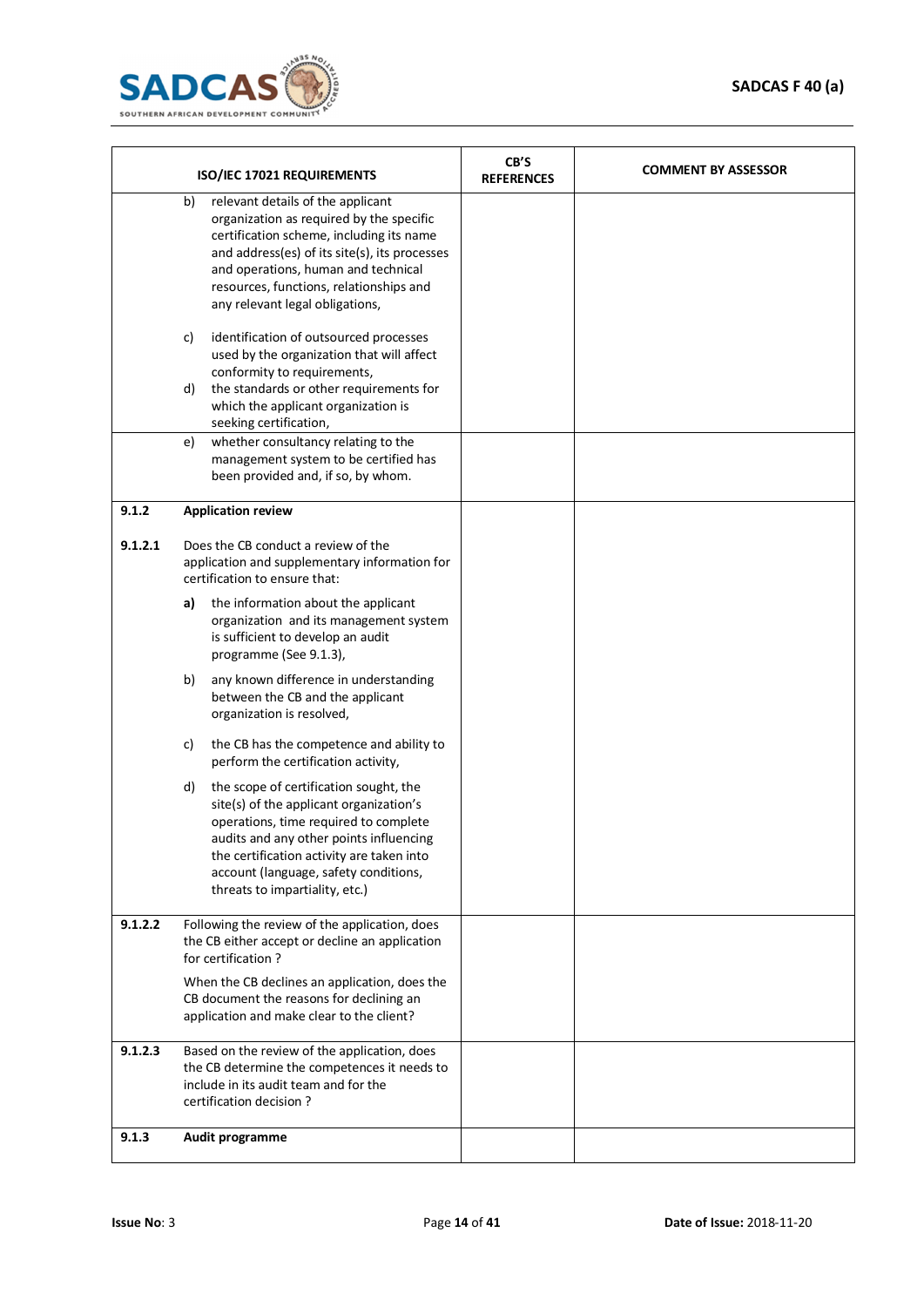

|                 | ISO/IEC 17021 REQUIREMENTS                                                                                                                                                                                                                                                                                    | CB'S<br><b>REFERENCES</b> | <b>COMMENT BY ASSESSOR</b> |
|-----------------|---------------------------------------------------------------------------------------------------------------------------------------------------------------------------------------------------------------------------------------------------------------------------------------------------------------|---------------------------|----------------------------|
| 9.1.3.1         | Is the audit programme for the full certification<br>cycle developed and does it clearly identify the<br>audit activity(ies) required for certification to<br>the selected standard(s) or other normative<br>documents?                                                                                       |                           |                            |
| 9.1.3.2         | Does the audit programme include a two-stage<br>initial audit, surveillance audits in the 1st and<br>2nd years and a re-certification audit in the 3rd<br>year prior to expiration of certification? (The<br>certification cycle begins with the certification<br>or recertification decision). See 9.6.3.2.3 |                           |                            |
| See Notes 1,2,3 |                                                                                                                                                                                                                                                                                                               |                           |                            |
|                 | 9.1.3.3 Does the CB conduct surveillance audits at<br>least once a calendar year, except in<br>recertification years.                                                                                                                                                                                         |                           |                            |
|                 | Does the CB ensure that the first surveillance audit<br>following the initial certification is carried out not<br>more than 12 months from the decision date?                                                                                                                                                 |                           |                            |
| <b>See Note</b> |                                                                                                                                                                                                                                                                                                               |                           |                            |
| 9.1.3.4         | Where a CB is taking account of certification or<br>other audits already granted to the customer,<br>does it collect sufficient, verifiable information<br>to justify and record any adjustments to the<br>audit programme?                                                                                   |                           |                            |
| 9.1.3.5         | Where the client operates shifts, does the CB<br>consider activities that take place during shift<br>working when developing the audit<br>programme and audit plans?                                                                                                                                          |                           |                            |
| 9.1.4           | Determining audit time                                                                                                                                                                                                                                                                                        |                           |                            |
| 9.1.4.1         | Does the CB have documented procedures for<br>determining audit time need to plan and<br>accomplish a complete and effective audit?                                                                                                                                                                           |                           |                            |
| 9.1.4.2         | In determining the audit time, does the CB<br>consider among other things the following<br>aspects:                                                                                                                                                                                                           |                           |                            |
|                 | The requirements of the management<br>a)<br>system standard?                                                                                                                                                                                                                                                  |                           |                            |
|                 | Complexity of the client and its<br>b)<br>management system?                                                                                                                                                                                                                                                  |                           |                            |
|                 | Technological and regulatory context?<br>C)                                                                                                                                                                                                                                                                   |                           |                            |
|                 | Any outsourcing of any activities?<br>d)                                                                                                                                                                                                                                                                      |                           |                            |
|                 | The results of any prior audits?<br>e)                                                                                                                                                                                                                                                                        |                           |                            |
|                 | Size and number of sites and multi-site<br>f)<br>considerations?                                                                                                                                                                                                                                              |                           |                            |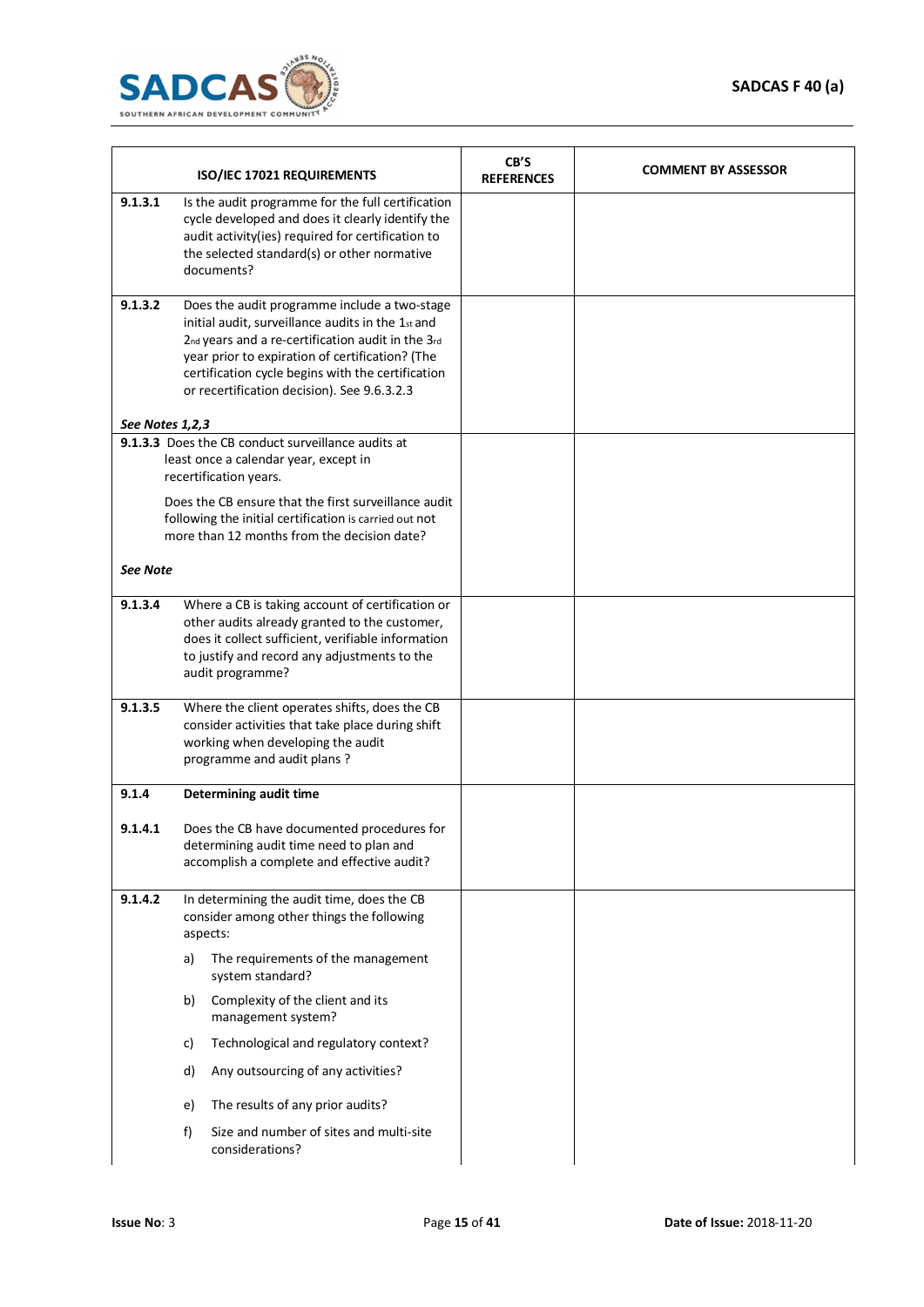

|               |    | ISO/IEC 17021 REQUIREMENTS                                                                                                                                                    | CB'S<br><b>REFERENCES</b> | <b>COMMENT BY ASSESSOR</b> |
|---------------|----|-------------------------------------------------------------------------------------------------------------------------------------------------------------------------------|---------------------------|----------------------------|
|               | g) | The risks associated with the products,<br>processes or activities of the<br>organization?                                                                                    |                           |                            |
|               | h) | Whether audits are combined, joint or<br>integrated?                                                                                                                          |                           |                            |
| See Notes 1,2 |    |                                                                                                                                                                               |                           |                            |
| 9.1.4.3       |    | Does the CB record the duration of the audit<br>and its justification?                                                                                                        |                           |                            |
| 9.1.4.4       |    | Does the CB include time spent by any team<br>member that is not assigned as an auditor?                                                                                      |                           |                            |
| 9.1.5         |    | <b>Multi-site sampling</b>                                                                                                                                                    |                           |                            |
|               |    | Where multi-site sampling is utilized, did the<br>CB develop an adequate sampling programme<br>to ensure proper audit of the management<br>system?                            |                           |                            |
|               |    | Is the rationale for the sampling plan<br>documented? (IAF guidance applies)                                                                                                  |                           |                            |
| 9.1.6         |    | Multiple management system standards                                                                                                                                          |                           |                            |
|               |    | When the CB provide certification based on<br>multiple management standards, does the<br>planning for the audit ensure adequate on-site<br>auditing?                          |                           |                            |
| 9.2           |    | <b>Planning audits</b>                                                                                                                                                        |                           |                            |
| 9.2.1         |    | Determining audit objectives, scope<br>and<br>criteria                                                                                                                        |                           |                            |
| 9.2.1.1       |    | Does the CB determine the audit objectives?                                                                                                                                   |                           |                            |
|               |    | Is the audit scope and criteria including<br>changes established by the CB after discussions<br>with the client?                                                              |                           |                            |
| 9.2.1.2       |    | Are audit describing what is to be<br>accomplished by the audit and does it include<br>the following:                                                                         |                           |                            |
|               | a) | determination of the conformity of the<br>client's management system, or parts of<br>it, with the audit criteria                                                              |                           |                            |
|               | b) | evaluation of the ability of the<br>management system to ensure the client<br>organization meets applicable statutory,<br>regulatory and contractual requirements<br>See Note |                           |                            |
|               | d) | evaluation of the effectiveness of the<br>management system to ensure the client<br>organization is continually meeting its<br>specified objectives                           |                           |                            |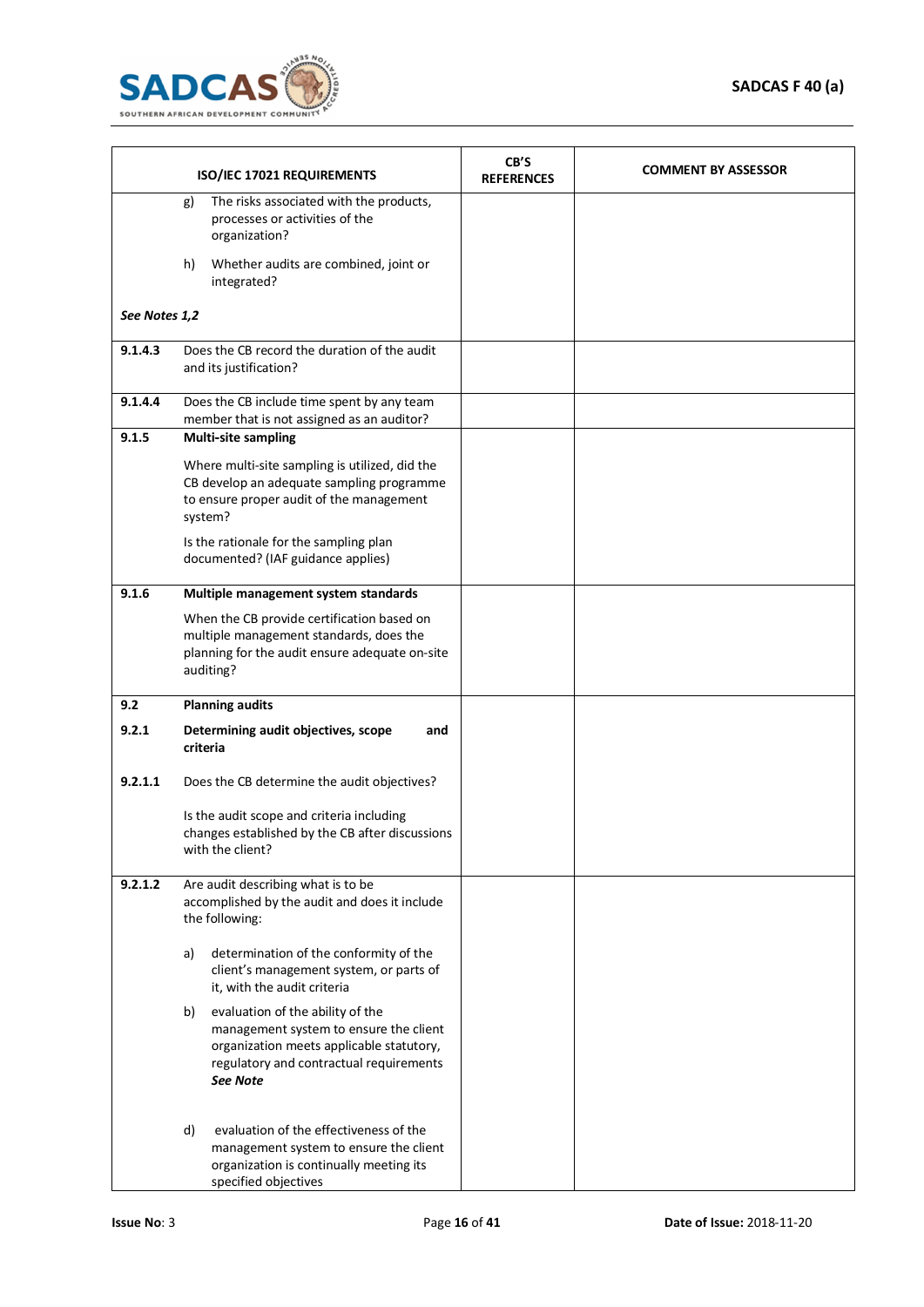

| ISO/IEC 17021 REQUIREMENTS |                                                                                                                                                                                                                                   | CB'S<br><b>REFERENCES</b> | <b>COMMENT BY ASSESSOR</b> |
|----------------------------|-----------------------------------------------------------------------------------------------------------------------------------------------------------------------------------------------------------------------------------|---------------------------|----------------------------|
|                            |                                                                                                                                                                                                                                   |                           |                            |
|                            | as applicable, identification of areas of<br>e)<br>potential improvement of the<br>management system                                                                                                                              |                           |                            |
| 9.2.1.3                    | Does the audit scope describe the extent and<br>boundaries of the audit? Where the initial or<br>re-certification process consists of more than<br>one audit, are total audits consistent with the<br>scope in the certification? |                           |                            |
| 9.2.1.4                    | Is the audit criteria used as a reference against<br>which conformity is determined and does it<br>include:                                                                                                                       |                           |                            |
|                            | The requirements of a defined normative<br>٠<br>document on management systems                                                                                                                                                    |                           |                            |
|                            | The defined processes and documentation<br>$\bullet$<br>of the management system developed by<br>the client                                                                                                                       |                           |                            |
| 9.2.2                      | Audit team selection and assignments                                                                                                                                                                                              |                           |                            |
|                            |                                                                                                                                                                                                                                   |                           |                            |
|                            | 9.2.2.1.1 Process in place for selecting and appointing<br>the audit team taking into account the<br>competence needed to achieve the objectives<br>of the audit?                                                                 |                           |                            |
|                            | Where there is only one auditor, is the auditor<br>competent to perform?                                                                                                                                                          |                           |                            |
|                            | 9.2.2.1.2 In deciding the size and composition of the<br>audit team was the following considered:                                                                                                                                 |                           |                            |
|                            | audit objectives, scope, criteria and<br>a)<br>estimated time of the audit                                                                                                                                                        |                           |                            |
|                            | whether the audit is a combined,<br>b)<br>integrated or joint audit                                                                                                                                                               |                           |                            |
|                            | the overall competence of the audit team<br>c)<br>needed to achieve the objectives of the<br>audit                                                                                                                                |                           |                            |
|                            | certification requirements (including any<br>d)<br>applicable statutory, regulatory or<br>contractual requirements?                                                                                                               |                           |                            |
|                            | Language and culture<br>e)                                                                                                                                                                                                        |                           |                            |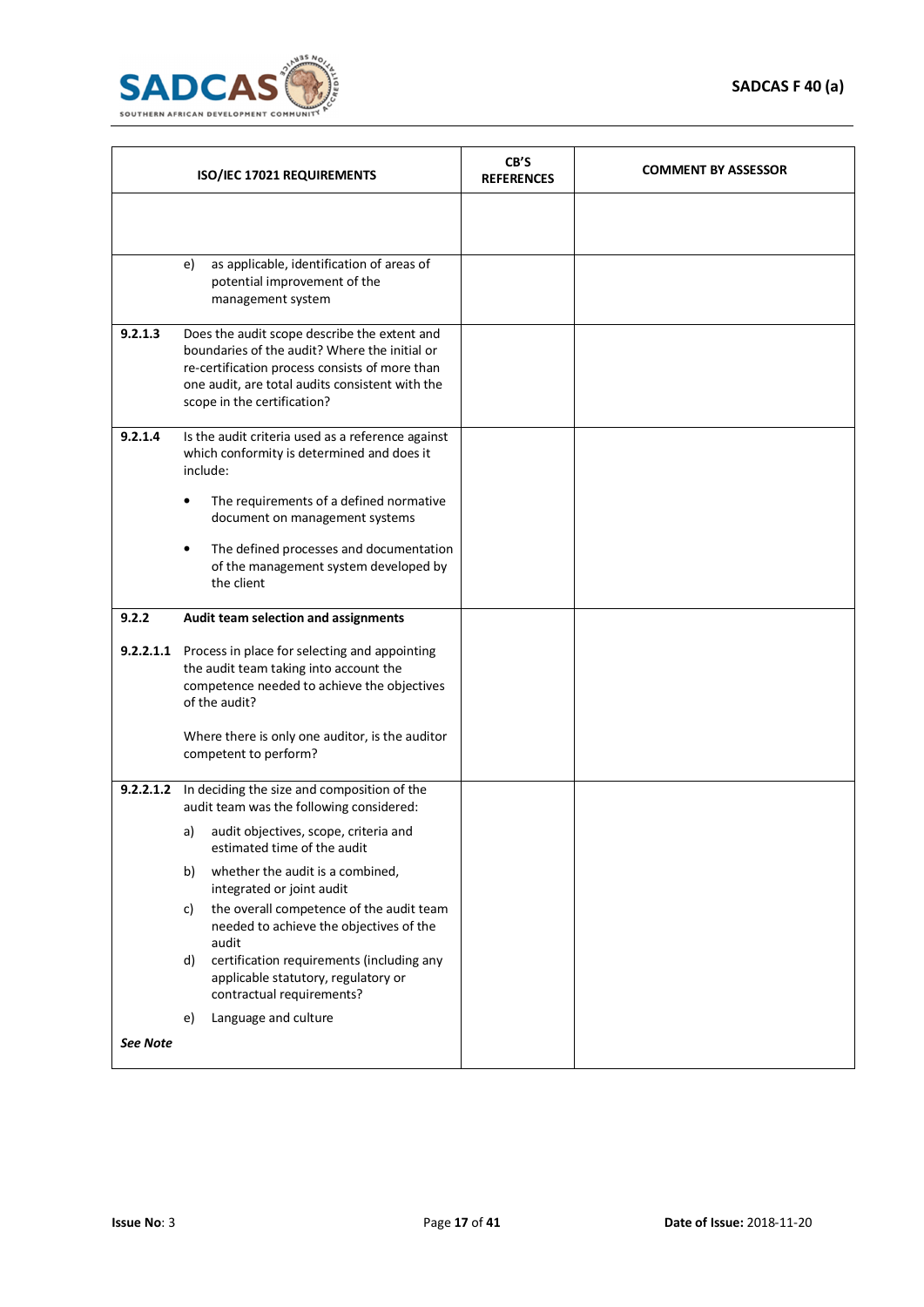

|                 | ISO/IEC 17021 REQUIREMENTS                                                                                                                                                                                                                                             | CB'S<br><b>REFERENCES</b> | <b>COMMENT BY ASSESSOR</b> |
|-----------------|------------------------------------------------------------------------------------------------------------------------------------------------------------------------------------------------------------------------------------------------------------------------|---------------------------|----------------------------|
| <b>See Note</b> | 9.2.2.1.3 Where the necessary knowledge and skill of<br>the audit team leader and auditors was<br>supplemented by technical experts, translators<br>and interpreters, were they selected such that<br>they do not unduly influence the audit?                          |                           |                            |
|                 | 9.2.2.1.4 Where auditors-in-training are included in the<br>audit team as participants, was an evaluator<br>appointed?                                                                                                                                                 |                           |                            |
|                 | Was the evaluator competent to take over the<br>duties and have final responsibility for the<br>activities and findings of the auditor-in-<br>training?                                                                                                                |                           |                            |
|                 | 9.2.2.1.5 Does the audit team leader, in consultation<br>with the audit team assign to each team<br>member responsibility for specific processes,<br>functions, sites, areas or activities and are such<br>assignments taking into account the need for<br>competence? |                           |                            |
|                 | Were changes to assignments made to ensure<br>achievement of the audit objectives?                                                                                                                                                                                     |                           |                            |
| 9.2.2.2         | <b>Observers, technical experts and Guides</b>                                                                                                                                                                                                                         |                           |                            |
| <b>See Note</b> | 9.2.2.2.1 Observers<br>Prior to the conduct of the audit does the<br>client agree to the presence and justification of<br>observers during an audit activity?                                                                                                          |                           |                            |
|                 | 9.2.2.2.2 Technical experts<br>Prior to the conduct of the audit does the<br>client agree to the presence and justification of<br>technical experts during an audit activity?                                                                                          |                           |                            |
| See Note        |                                                                                                                                                                                                                                                                        |                           |                            |
| 9.2.2.2.3       | <b>Guides</b><br>Is each auditor accompanied by a guide, unless<br>otherwise agreed to by the audit team leader<br>and the client?<br>Does the audit team ensure that guides do not                                                                                    |                           |                            |
|                 | influence or interfere in the audit process or<br>outcome of the audit?                                                                                                                                                                                                |                           |                            |
| See Notes 1,2   |                                                                                                                                                                                                                                                                        |                           |                            |
| 9.2.3           | <b>Audit Plan</b>                                                                                                                                                                                                                                                      |                           |                            |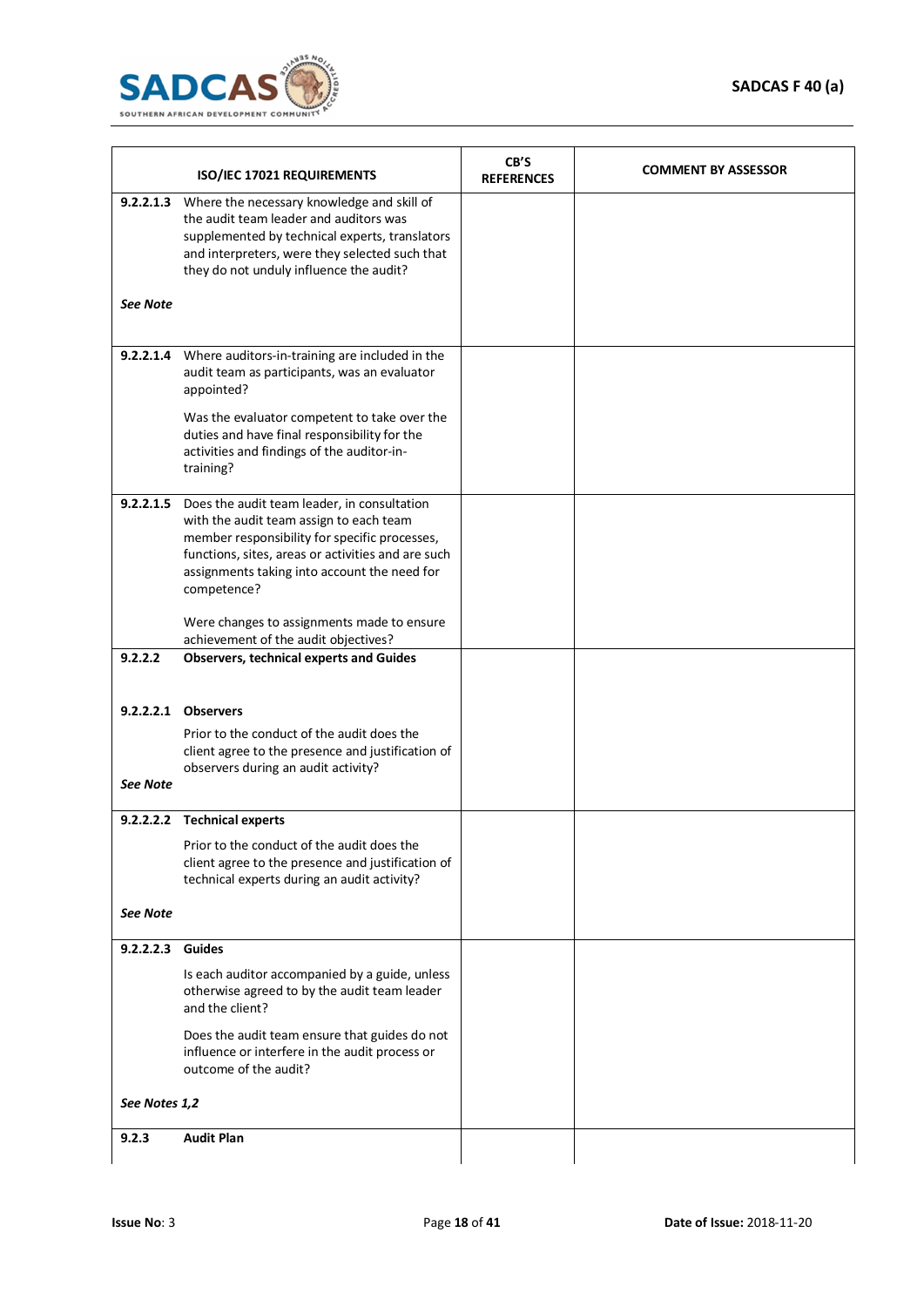

|                 |        | ISO/IEC 17021 REQUIREMENTS                                                                                                                                                              | CB'S<br><b>REFERENCES</b> | <b>COMMENT BY ASSESSOR</b> |
|-----------------|--------|-----------------------------------------------------------------------------------------------------------------------------------------------------------------------------------------|---------------------------|----------------------------|
| 9.2.3.1         |        | General                                                                                                                                                                                 |                           |                            |
|                 |        | Is an audit plan established for each audit to<br>provide the basis for agreement regarding the<br>conduct of the audit?                                                                |                           |                            |
| See Note        |        |                                                                                                                                                                                         |                           |                            |
| 9.2.3.2         |        | Preparing the audit plan                                                                                                                                                                |                           |                            |
|                 | audit? | Is the audit plan appropriate to the objectives<br>and the scope of the audit and the scope of the                                                                                      |                           |                            |
|                 |        | Does it at least include or refer to the<br>following:                                                                                                                                  |                           |                            |
|                 | a)     | The audit objectives;                                                                                                                                                                   |                           |                            |
|                 | b)     | The audit criteria;                                                                                                                                                                     |                           |                            |
|                 | C)     | The audit scope including identification of<br>the organizational and functional units or<br>processes to be audited;                                                                   |                           |                            |
|                 | d)     | The dates and sites where the on-site<br>audit activities are to be conducted<br>including visits to temporary sites, as<br>appropriate;                                                |                           |                            |
|                 | e)     | The expected duration of on-site audit<br>activities                                                                                                                                    |                           |                            |
|                 | f)     | The roles and responsibilities of the audit<br>team members and accompanying<br>persons, such as observers and<br>interpreters.                                                         |                           |                            |
| <b>See Note</b> |        |                                                                                                                                                                                         |                           |                            |
| 9.2.3.3         |        | <b>Communication of audit team tasks</b>                                                                                                                                                |                           |                            |
|                 |        | Are the tasks given to the audit team defined<br>and make known to the client?                                                                                                          |                           |                            |
|                 |        | Does the audit team:                                                                                                                                                                    |                           |                            |
|                 | a)     | Examine and verify the structure, policies,<br>processes, procedures, records and<br>related documents of the customer<br>organization relevant to the management<br>system?            |                           |                            |
|                 | b)     | Determine that these meet all the<br>requirements relevant to the intended<br>scope of certification?                                                                                   |                           |                            |
|                 | c)     | Determine that the processes and<br>procedures are established, implemented<br>and maintained effectively, to provide a<br>basis for confidence in the client<br>management system? and |                           |                            |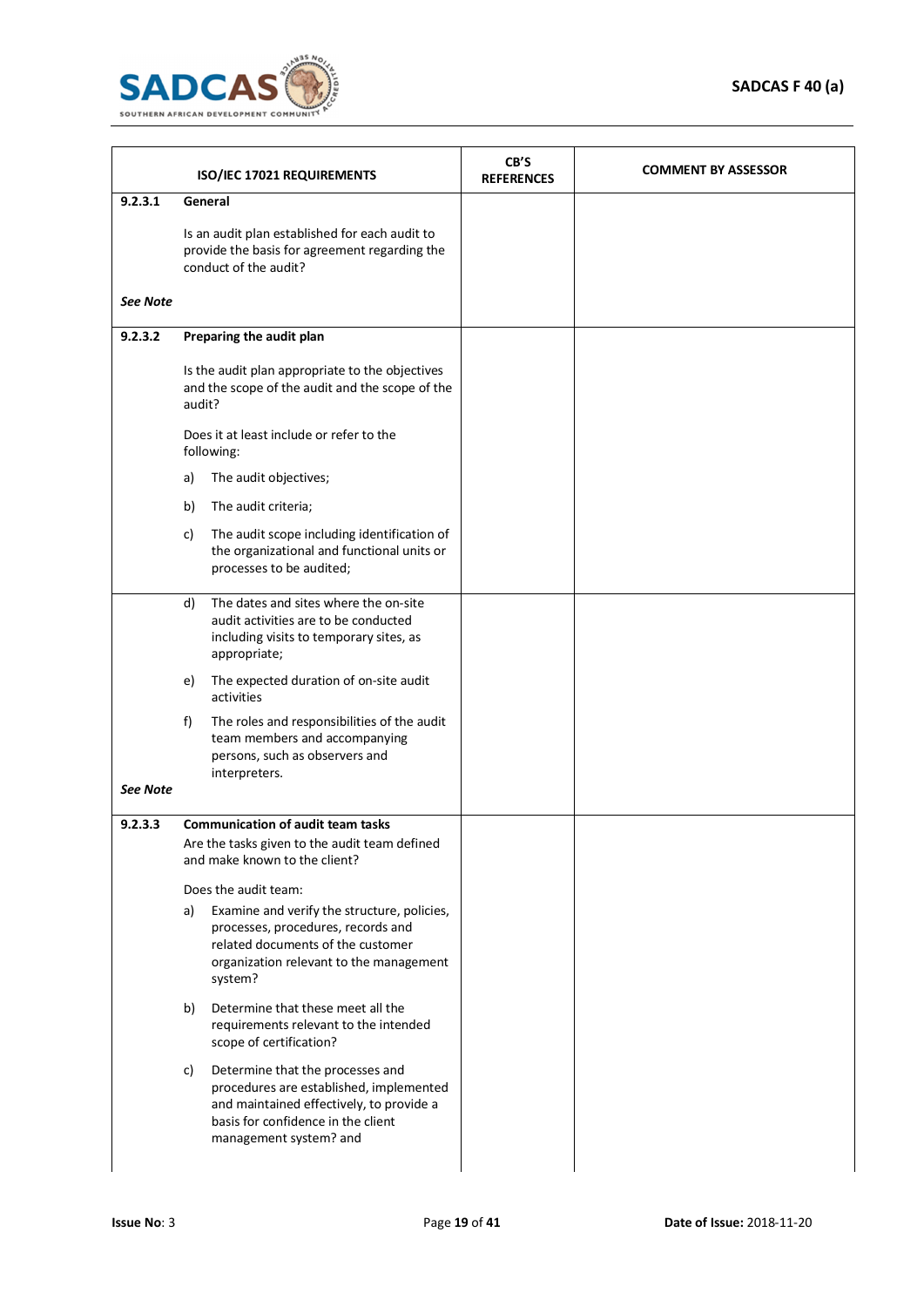

|              | ISO/IEC 17021 REQUIREMENTS                                                                                                                                                                                                                                                                                                                            | CB'S<br><b>REFERENCES</b> | <b>COMMENT BY ASSESSOR</b> |
|--------------|-------------------------------------------------------------------------------------------------------------------------------------------------------------------------------------------------------------------------------------------------------------------------------------------------------------------------------------------------------|---------------------------|----------------------------|
|              | d)<br>Communicate to the customer, for its<br>action, any inconsistencies between the<br>client's policy, objectives and targets?                                                                                                                                                                                                                     |                           |                            |
| 9.2.3.4      | Communication concerning audit team<br>members                                                                                                                                                                                                                                                                                                        |                           |                            |
|              | Prior to the conduct of the audit does the CB<br>communicate the audit plan and agree with<br>the client the dates of the audit?                                                                                                                                                                                                                      |                           |                            |
| 9.2.3.5      | Communication concerning audit team<br>members                                                                                                                                                                                                                                                                                                        |                           |                            |
|              | Does the CB provide the name and, when<br>requested, make available background<br>information of each member of the audit team<br>with sufficient time for the client organization<br>to object to the appointment of any particular<br>auditor or technical expert and for the CB to<br>reconstitute the team in response to any valid<br>objection? |                           |                            |
| 9.3<br>9.3.1 | <b>Initial certification</b><br><b>Initial certification audit</b>                                                                                                                                                                                                                                                                                    |                           |                            |
| 9.3.1.1      | General                                                                                                                                                                                                                                                                                                                                               |                           |                            |
|              | Is the initial certification audit of a<br>management system conducted in two stages<br>- Stage 1 and Stage 2                                                                                                                                                                                                                                         |                           |                            |
| 9.3.1.2      | Stage 1 audit                                                                                                                                                                                                                                                                                                                                         |                           |                            |
| 9.3.1.2.1    | Does the planning ensure that the objectives of<br>stage 1 can be met?                                                                                                                                                                                                                                                                                |                           |                            |
|              | Does the client be informed of any "on-site"<br>activities during stage 1                                                                                                                                                                                                                                                                             |                           |                            |
| 9.2.3)       | Note : Stage 1 does not require a formal audit plan (see                                                                                                                                                                                                                                                                                              |                           |                            |
| 9.3.1.2.2    | Is the stage 1 audit performed:                                                                                                                                                                                                                                                                                                                       |                           |                            |
|              | to audit the clients management system<br>a)<br>documentation?                                                                                                                                                                                                                                                                                        |                           |                            |
|              | to evaluate the client's site-specific<br>b)<br>conditions and to undertake discussions<br>with the client's personnel to determine<br>to the preparedness for the Stage 2 audit?                                                                                                                                                                     |                           |                            |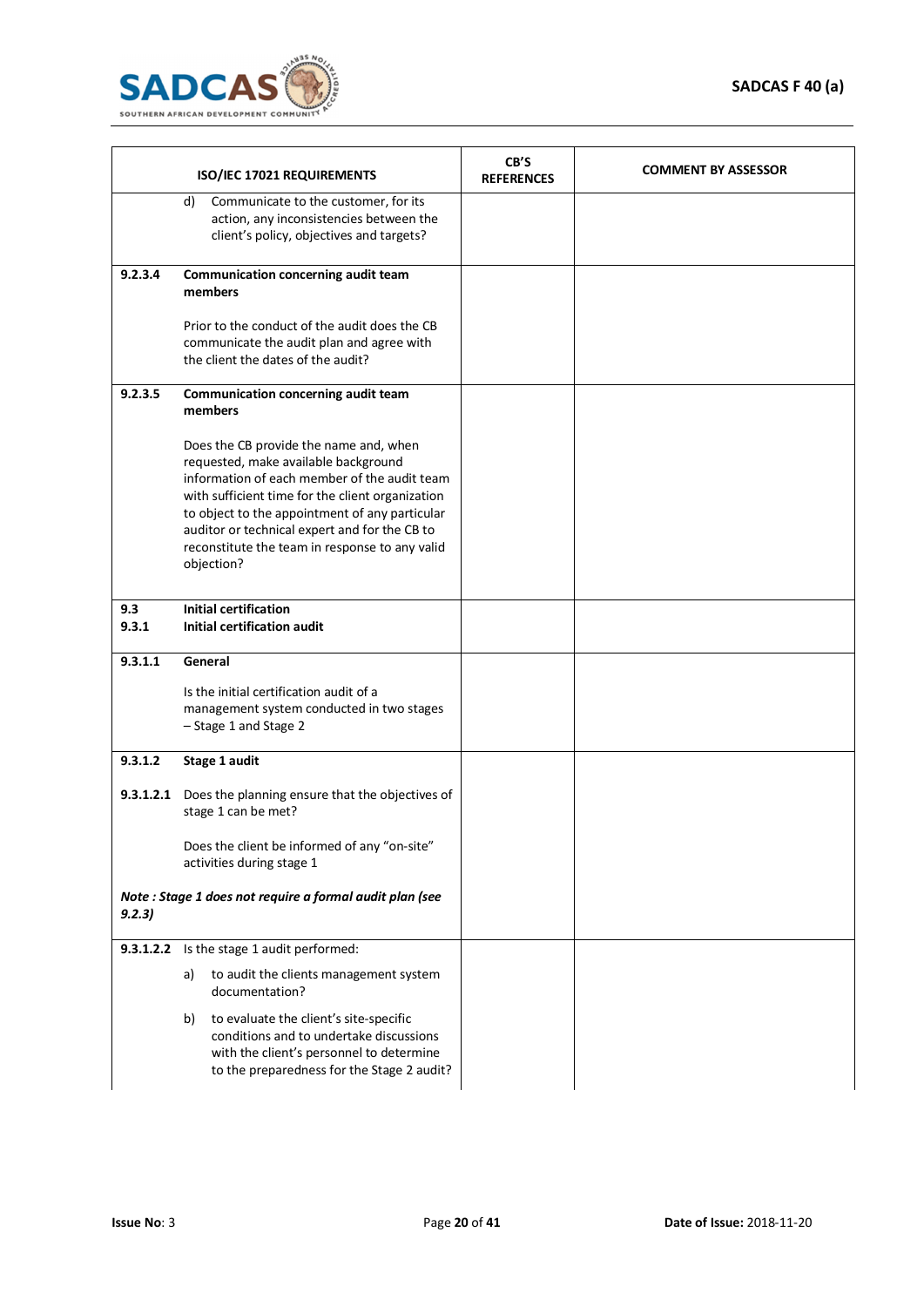

|           | ISO/IEC 17021 REQUIREMENTS                                                                                                                                                                                                                                                |  | <b>COMMENT BY ASSESSOR</b> |
|-----------|---------------------------------------------------------------------------------------------------------------------------------------------------------------------------------------------------------------------------------------------------------------------------|--|----------------------------|
|           | to review the client's status and<br>c)<br>understanding regarding requirements of<br>the standard, in particular with respect to<br>the identification of key performance or<br>significant aspects, processes, objectives<br>and operation of the management<br>system? |  |                            |
|           | to collect necessary information regarding<br>d)<br>the scope of the management, including<br>the client's site(s), processes and<br>equipment used, levels of control<br>established, applicable statutory and<br>regulatory requirements?                               |  |                            |
|           | to review the allocation of resources for<br>e)<br>Stage 2 audit and agree with the client on<br>the details of the Stage 2 audit?                                                                                                                                        |  |                            |
|           | to provide a focus for planning the Stage 2<br>f)<br>audit by gaining a sufficient understanding<br>of the client's management system and<br>site operations in the context of possible<br>significant aspects?                                                           |  |                            |
|           | to evaluate if the initial audits and<br>g)<br>management review are being planned<br>and performed and that the level of<br>implementation of the management<br>system substantiates that the client is<br>ready for the Stage 2 audit?                                  |  |                            |
|           | For most management systems it is<br>recommended that at least part of the Stage<br>1 audit be carried out at the client's premises<br>in order to achieve the objectives stated<br>above.                                                                                |  |                            |
| 9.3.1.2.3 | Are Stage 1 audit findings documented and<br>communicated to the client organization<br>including identification of any areas of concern<br>that could be classified as nonconformity<br>during Stage 2 audit?                                                            |  |                            |
| 9.3.1.2.4 | In determining the interval between Stage 1<br>and Stage 2, is consideration given to the<br>needs of the client to resolve areas of concern<br>identified during the Stage 1 audit?                                                                                      |  |                            |
|           | The CB may also need to revise its<br>arrangement for Stage 2                                                                                                                                                                                                             |  |                            |
| 9.3.1.3   | <b>Stage 2 audit</b>                                                                                                                                                                                                                                                      |  |                            |
|           | The purpose of the Stage 2 audit is to evaluate<br>the implementation including effectiveness of<br>the client's management system.                                                                                                                                       |  |                            |
|           | Is the Stage 2 audit taking place at the site(s) of<br>the client?                                                                                                                                                                                                        |  |                            |
|           | Does it include at least the following:                                                                                                                                                                                                                                   |  |                            |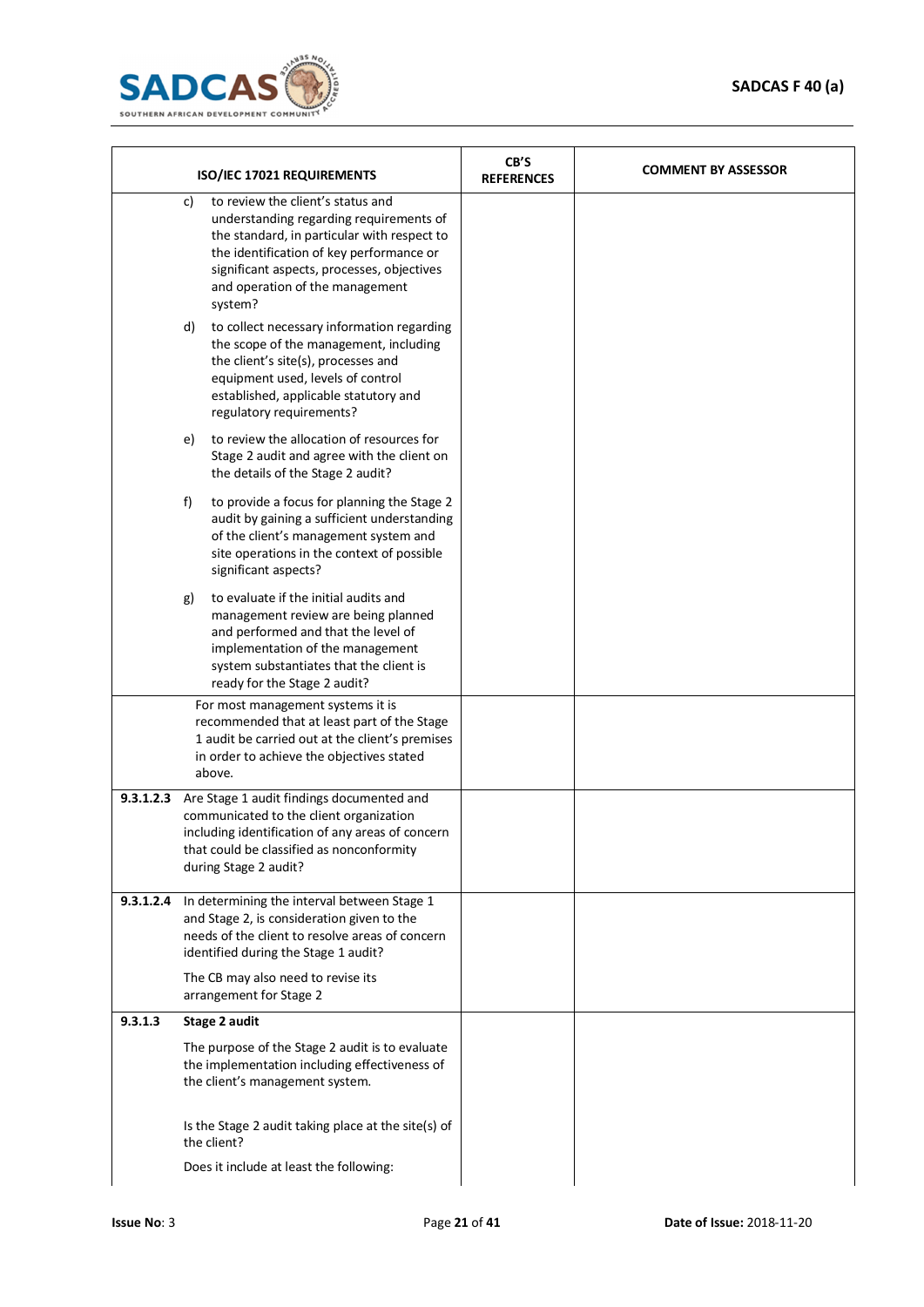

|          |    | ISO/IEC 17021 REQUIREMENTS                                                                                                                                                                                      | CB'S<br><b>REFERENCES</b> | <b>COMMENT BY ASSESSOR</b> |
|----------|----|-----------------------------------------------------------------------------------------------------------------------------------------------------------------------------------------------------------------|---------------------------|----------------------------|
|          | a) | Information and evidence about<br>conformity to all requirements of the<br>applicable management system standard<br>or other normative document?                                                                |                           |                            |
|          | b) | performance monitoring, measuring,<br>reporting and reviewing against key<br>performance objectives and targets?                                                                                                |                           |                            |
|          | C) | the client's management system and<br>performance as regards legal compliance?                                                                                                                                  |                           |                            |
|          | d) | operational control of the client's<br>processes?                                                                                                                                                               |                           |                            |
|          | e) | internal auditing and management<br>review?                                                                                                                                                                     |                           |                            |
|          | f) | management responsibility for the client<br>organization's policies?                                                                                                                                            |                           |                            |
| 9.3.1.4  |    | Initial certification audit conclusions                                                                                                                                                                         |                           |                            |
|          |    | Does the audit team analyze all information<br>and audit evidence gathered during the Stage 1<br>and Stage 2 audits to review the audit findings<br>and agree on the audit conclusions?                         |                           |                            |
| 9.4      |    | <b>Conducting audits</b>                                                                                                                                                                                        |                           |                            |
| 9.4.1    |    | General                                                                                                                                                                                                         |                           |                            |
|          |    | On-site audits?                                                                                                                                                                                                 |                           |                            |
|          |    | Does the process include opening meeting at<br>the start of the audit and closing meeting at<br>the conclusion of the audit?                                                                                    |                           |                            |
|          |    | Where any part of the audit is made by<br>electronic means or where the site to be<br>audited is virtual, does the CB ensure that such<br>activities are conducted by personnel with<br>appropriate competence. |                           |                            |
| See Note |    |                                                                                                                                                                                                                 |                           |                            |
| 9.4.2    |    | Conducting the opening meeting                                                                                                                                                                                  |                           |                            |
|          |    | Does the audit team have a formal opening<br>meeting with the client's management and<br>those responsible for the functions or<br>processes to be audited?                                                     |                           |                            |
|          |    | Is the opening meeting conducted by the Lead<br>auditor?                                                                                                                                                        |                           |                            |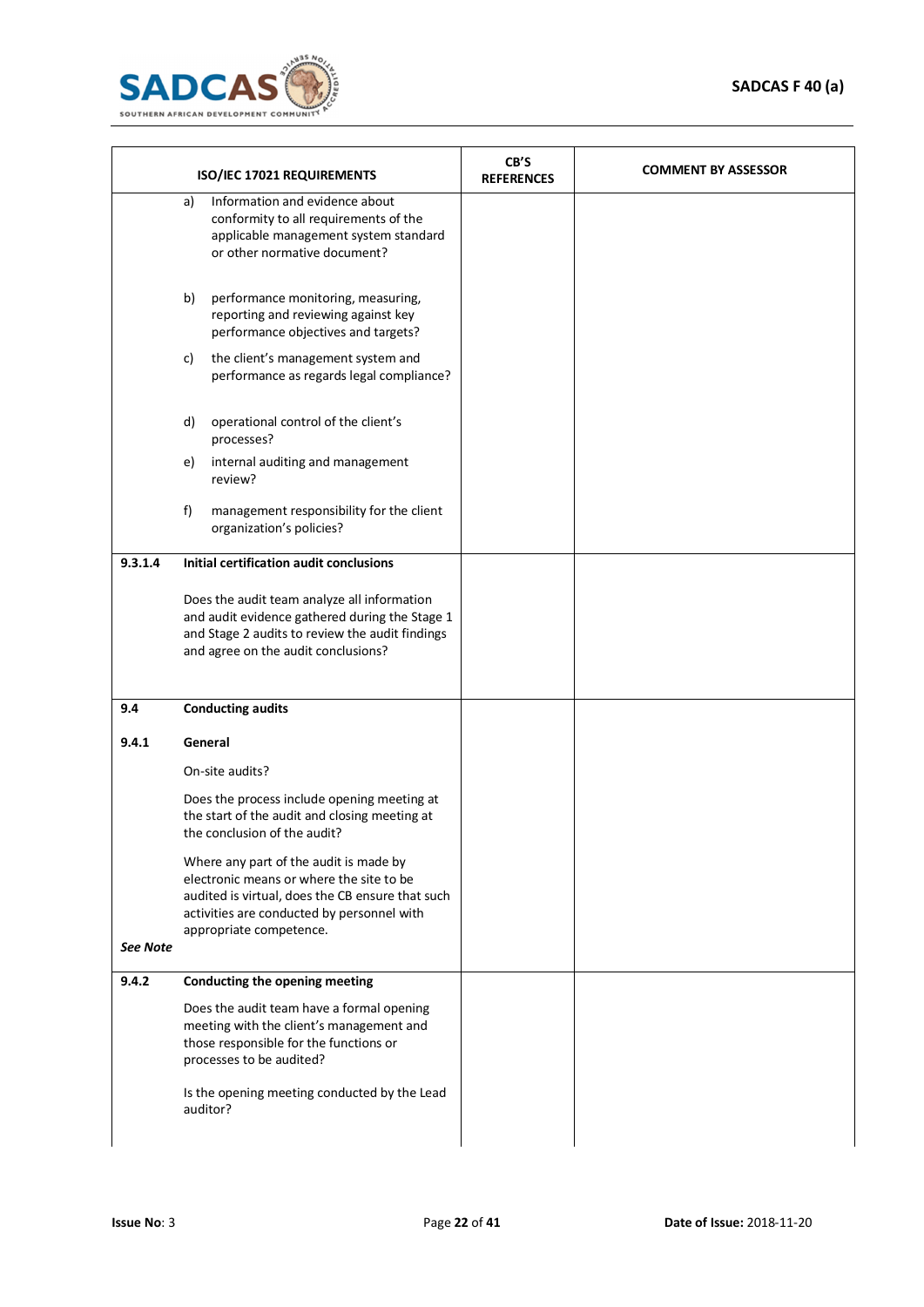

| ISO/IEC 17021 REQUIREMENTS                                                                                                                                                                                                                                                                                           | CB'S<br><b>REFERENCES</b> | <b>COMMENT BY ASSESSOR</b> |
|----------------------------------------------------------------------------------------------------------------------------------------------------------------------------------------------------------------------------------------------------------------------------------------------------------------------|---------------------------|----------------------------|
| Are audit activities explained including the<br>following:                                                                                                                                                                                                                                                           |                           |                            |
| Introduction of the participants including<br>a)<br>an outline of their roles;                                                                                                                                                                                                                                       |                           |                            |
| Confirmation of the scope of certification;<br>b)<br>(including type and scope of audit,<br>objectives and criteria), any changes and<br>other relevant arrangements with the<br>client such as the date and time for the<br>closing meeting, interim meetings<br>between the audit team and client's<br>management; |                           |                            |
| Confirmation of formal communication<br>d)<br>channels between the audit team and the<br>client;                                                                                                                                                                                                                     |                           |                            |
| Confirmation that the resources and<br>e)<br>facilities needed by audit team are<br>available;                                                                                                                                                                                                                       |                           |                            |
| f)<br>Confirmation of matters relating to<br>confidentiality                                                                                                                                                                                                                                                         |                           |                            |
| Confirmation of relevant work safety,<br>g)<br>emergency and security procedures for<br>the audit team;                                                                                                                                                                                                              |                           |                            |
| Confirmation of the availability, roles and<br>h)<br>identities of any guides and observers;                                                                                                                                                                                                                         |                           |                            |
| i)<br>The method of reporting including any<br>grading of audit findings;                                                                                                                                                                                                                                            |                           |                            |
| Information about the conditions under<br>j)<br>which the audit may be prematurely<br>terminated;                                                                                                                                                                                                                    |                           |                            |
| k) Confirmation that the audit team leader and<br>audit team representing the CB is<br>responsible for the audit and shall be in<br>control of executing the audit plan<br>including audit activities and audit trails;                                                                                              |                           |                            |
| confirmation of the status of findings of<br>$\vert$<br>the previous review or audit, if applicable;                                                                                                                                                                                                                 |                           |                            |
| methods and procedures to be used to<br>m)<br>conduct the audit based on sampling;                                                                                                                                                                                                                                   |                           |                            |
| confirmation of the language to be used<br>n)<br>during the audit;                                                                                                                                                                                                                                                   |                           |                            |
| confirmation that during the audit the<br>O)<br>client will be kept informed of audit<br>progress and any concerns; and                                                                                                                                                                                              |                           |                            |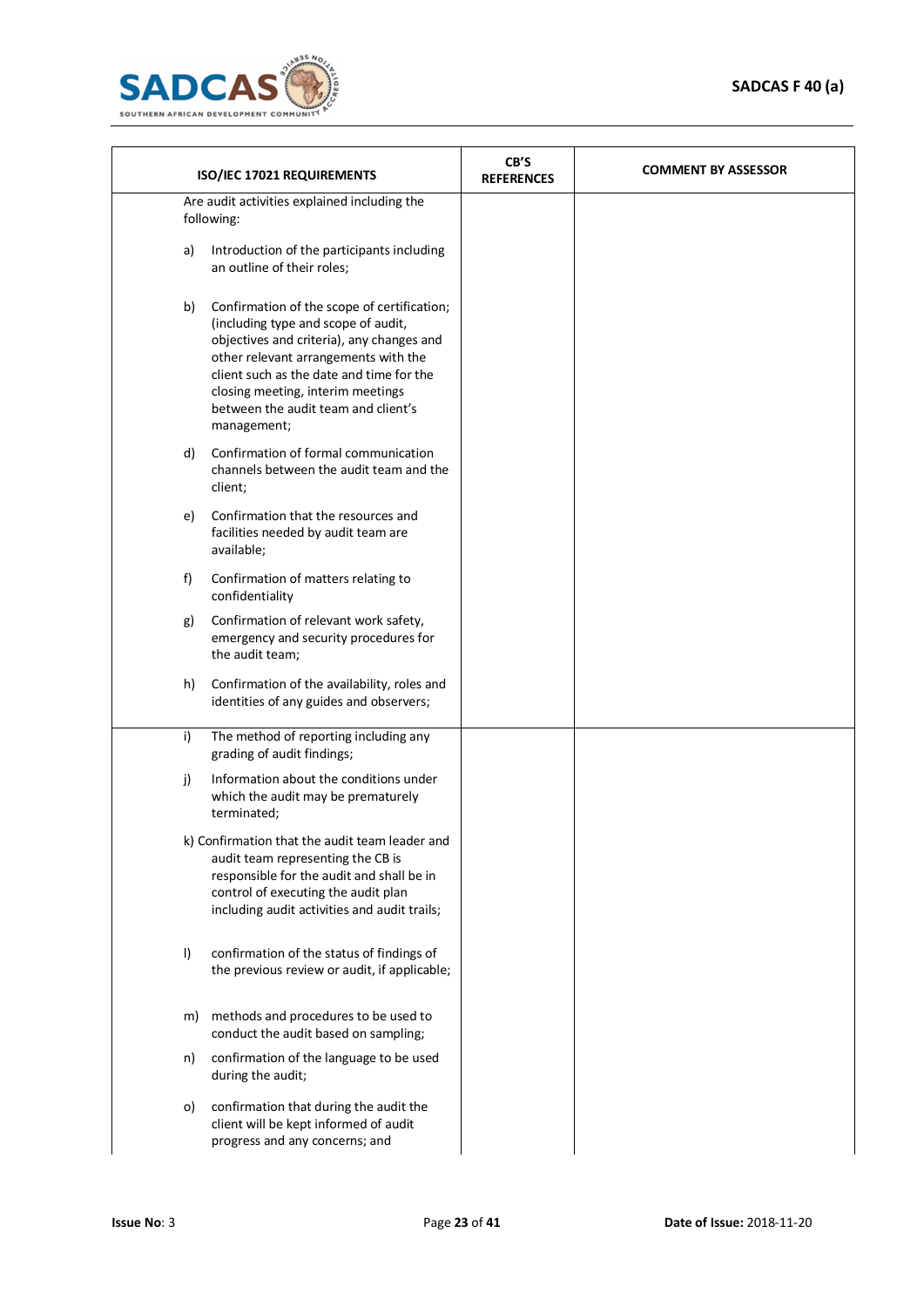

|         | ISO/IEC 17021 REQUIREMENTS                                                                                                                                                                                                                                                                 | CB'S<br><b>REFERENCES</b> | <b>COMMENT BY ASSESSOR</b> |
|---------|--------------------------------------------------------------------------------------------------------------------------------------------------------------------------------------------------------------------------------------------------------------------------------------------|---------------------------|----------------------------|
|         | opportunity for the client to ask<br>p)<br>questions.                                                                                                                                                                                                                                      |                           |                            |
| 9.4.3   | Communication during the audit                                                                                                                                                                                                                                                             |                           |                            |
| 9.4.3.1 | During the audit does the audit team<br>periodically assess audit progress and<br>exchange information and does the team<br>leader re-assign work as needed between the<br>audit team members and periodically<br>communicate the progress of the audit and any<br>concerns to the client? |                           |                            |
| 9.4.3.2 | Does the audit team leader report to the client<br>and where possible to the CB the presence of<br>an immediate and significant risk (e.g. safety)?<br>Is the outcome of the action taken reported to                                                                                      |                           |                            |
|         | the CB?                                                                                                                                                                                                                                                                                    |                           |                            |
| 9.4.3.3 | Does the team leader review with the client<br>any need for changes to the audit scope which<br>becomes apparent as on-site auditing activities<br>progress and report this to the CB?                                                                                                     |                           |                            |
| 9.4.4   | Obtaining and verifying information                                                                                                                                                                                                                                                        |                           |                            |
| 9.4.4.1 | Is information relevant to the audit objective,<br>scope and criteria obtained by appropriate<br>sampling and verified to become audit<br>evidence?                                                                                                                                        |                           |                            |
| 9.4.4.2 | Are methods to obtain information included?                                                                                                                                                                                                                                                |                           |                            |
|         | interviews<br>a)<br>observation of processes and activities<br>b)<br>review of documentation and records<br>c)                                                                                                                                                                             |                           |                            |
| 9.4.5   | Identifying and recording audit findings                                                                                                                                                                                                                                                   |                           |                            |
| 9.4.5.1 | Are audit findings summarizing conformity and<br>detailing nonconformity audits and its<br>supporting evidence recorded and reported?                                                                                                                                                      |                           |                            |
| 9.4.5.2 | Where opportunities for improvement are not<br>prohibited by the requirements of a<br>management system scheme, are they<br>identified and recorded?                                                                                                                                       |                           |                            |
| 9.4.5.3 | Is a finding of non-conformity recorded against<br>a specific requirement of the audit criteria and<br>does it contain a clear statement of the non-<br>conformity and identify in detail the objective<br>evidence on which the non-conformity is<br>based?                               |                           |                            |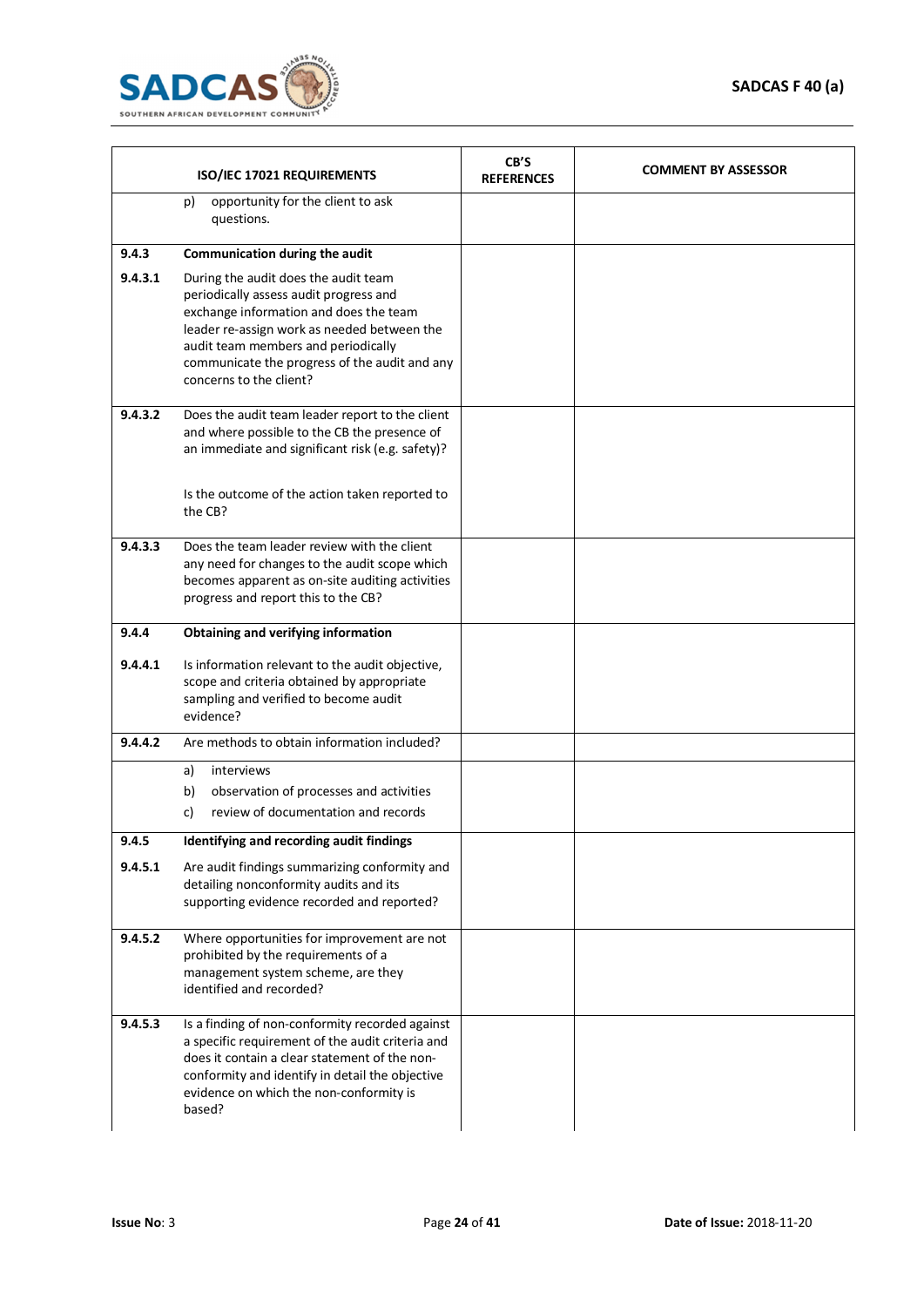

|         |       | ISO/IEC 17021 REQUIREMENTS                                                                                                                                                                                                | CB'S<br><b>REFERENCES</b> | <b>COMMENT BY ASSESSOR</b> |
|---------|-------|---------------------------------------------------------------------------------------------------------------------------------------------------------------------------------------------------------------------------|---------------------------|----------------------------|
|         |       | Are non-conformities discussed with the client<br>to ensure that the evidence is accurate and<br>that the non-conformities are understood?                                                                                |                           |                            |
| 9.4.5.4 |       | Does the audit team leader attempt to resolve<br>any diverging opinions between the audit team<br>and the client concerning audit evidence on<br>findings and are unresolved points recorded?                             |                           |                            |
| 9.4.6   |       | <b>Preparing audit conclusions</b>                                                                                                                                                                                        |                           |                            |
|         | team: | Prior to the closing meeting does the audit                                                                                                                                                                               |                           |                            |
|         | a)    | review the audit findings and any other<br>appropriate information collected during<br>the audit against the audit objectives.                                                                                            |                           |                            |
|         | b)    | agree upon the audit conclusions taking<br>into account the uncertainty inherent in<br>the audit process.                                                                                                                 |                           |                            |
|         | C)    | identify any necessary follow-up actions.                                                                                                                                                                                 |                           |                            |
|         | d)    | confirm the appropriateness of the audit<br>programme or identify any modification<br>required (e.g. scope, audit time or dates,<br>surveillance frequency, competence).                                                  |                           |                            |
| 9.4.7   |       | Conduct the closing meeting                                                                                                                                                                                               |                           |                            |
| 9.4.7.1 |       | Does the team hold a formal closing meeting<br>with management and are nonconformities<br>presented in such a manner that they are<br>understood, and are timeframes for<br>responding agreed?<br>Is attendance recorded? |                           |                            |
| 9.4.7.2 |       | Does the closing meeting include the following:                                                                                                                                                                           |                           |                            |
|         | a)    | advising the client that the audit evidence<br>obtained was based on sample of the<br>information, thereby introducing an<br>element of uncertainty;                                                                      |                           |                            |
|         | b)    | the method and timeframe of reporting<br>including any grading of audit findings;                                                                                                                                         |                           |                            |
|         | C)    | the certification body's process for<br>handling nonconformities including any<br>consequences relating to the status of the<br>client's certification;                                                                   |                           |                            |
|         | d)    | the timeframe for the client to present a<br>plan for correction and corrective action<br>for any nonconformities identified during<br>the audit;                                                                         |                           |                            |
|         | e)    | the CB's post audit activities; and                                                                                                                                                                                       |                           |                            |
|         | f)    | information about the complaint handling<br>and appeal processes.                                                                                                                                                         |                           |                            |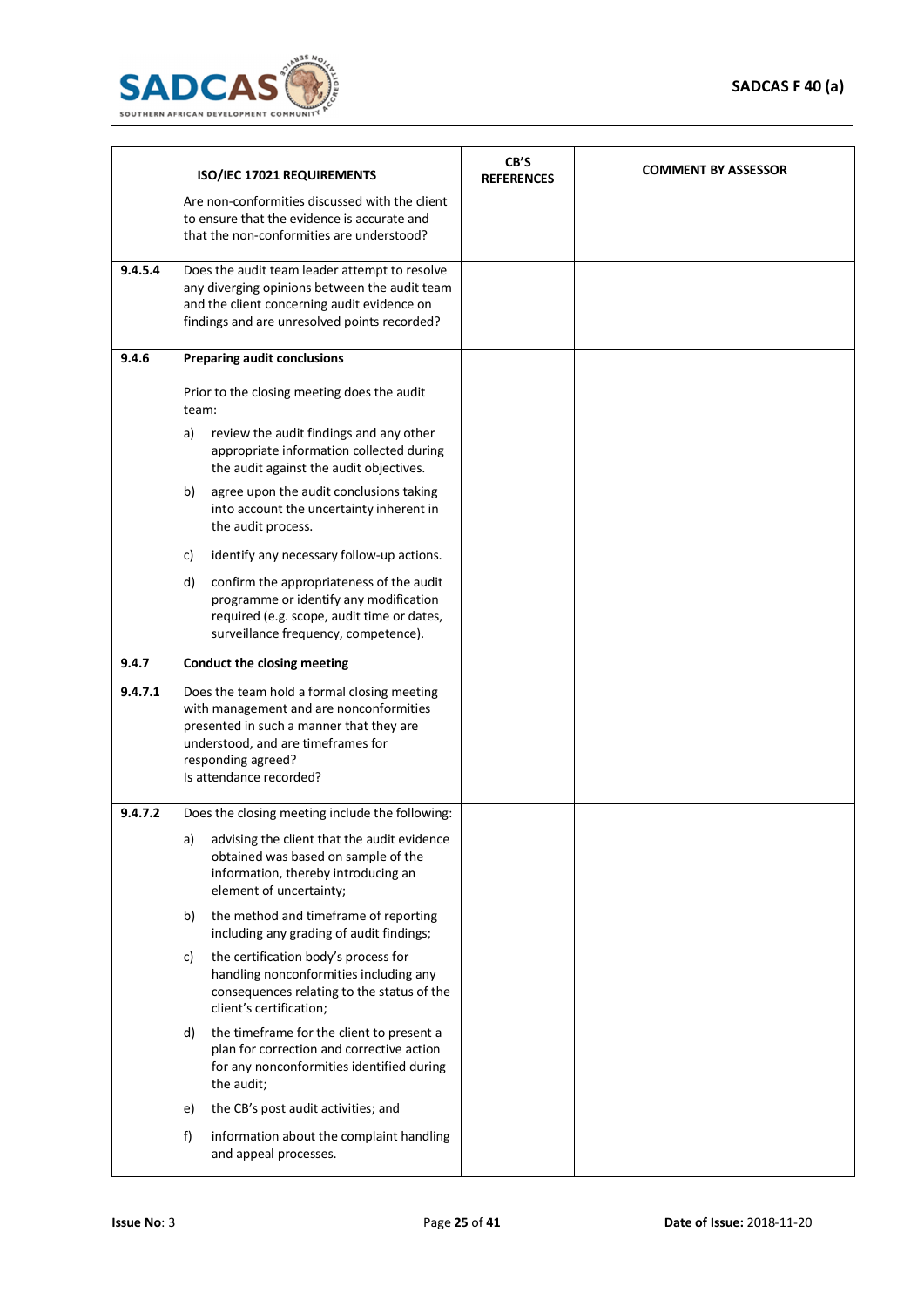

|         |         | ISO/IEC 17021 REQUIREMENTS                                                                                                                  | CB'S<br><b>REFERENCES</b> | <b>COMMENT BY ASSESSOR</b> |
|---------|---------|---------------------------------------------------------------------------------------------------------------------------------------------|---------------------------|----------------------------|
| 9.4.7.3 |         | Is the client given opportunity for questions?                                                                                              |                           |                            |
|         |         | Are diverging opinions regarding the audit<br>findings or conclusions discussed, resolved<br>where possible?                                |                           |                            |
|         |         | Are unresolved diverging opinions recorded<br>and referred to the CB?                                                                       |                           |                            |
| 9.4.8   |         | Audit report                                                                                                                                |                           |                            |
| 9.4.8.1 |         | Does the CB provide a written report for each<br>audit and is ownership of the report<br>maintained by the CB?                              |                           |                            |
|         |         | If the audit team identifies opportunities for<br>improvement, do they recommend specific<br>solutions?                                     |                           |                            |
| 9.4.8.2 |         | Does the team leader ensure that the report is<br>prepared and takes responsibility of the<br>content of the report?                        |                           |                            |
|         |         | Does the report provide accurate, concise and<br>clear record of the audit and does it include the<br>following:                            |                           |                            |
|         | a)      | identification of the certification body;                                                                                                   |                           |                            |
|         | b)      | name and address of the client's<br>management representative;                                                                              |                           |                            |
|         | c)      | type of audit (e.g. initial, surveillance or<br>recertification or special audits;                                                          |                           |                            |
|         | d)      | audit criteria;                                                                                                                             |                           |                            |
|         | e)      | audit objectives;                                                                                                                           |                           |                            |
|         | f)      | audit scope, particularly identification of<br>the organizational of functional units or<br>processes audited and the time of the<br>audit; |                           |                            |
|         | g)      | any deviation from the audit plan and                                                                                                       |                           |                            |
|         | h)      | their reasons;<br>any significant issues impacting on the<br>audit programme;                                                               |                           |                            |
|         | i)      | identification of the audit team leader,<br>audit team members and any<br>accompanying persons;                                             |                           |                            |
|         | j)      | dates and places where the audit activities<br>(on-site or offsite) were conducted;                                                         |                           |                            |
|         | k)      | audit findings, evidence and conclusions,<br>consistent with the requirements of the<br>type of audit;                                      |                           |                            |
|         | $\vert$ | significant changes affecting the<br>management system of the client since<br>the last audit took place;                                    |                           |                            |
|         | m)      | any unresolved issues, if identified;                                                                                                       |                           |                            |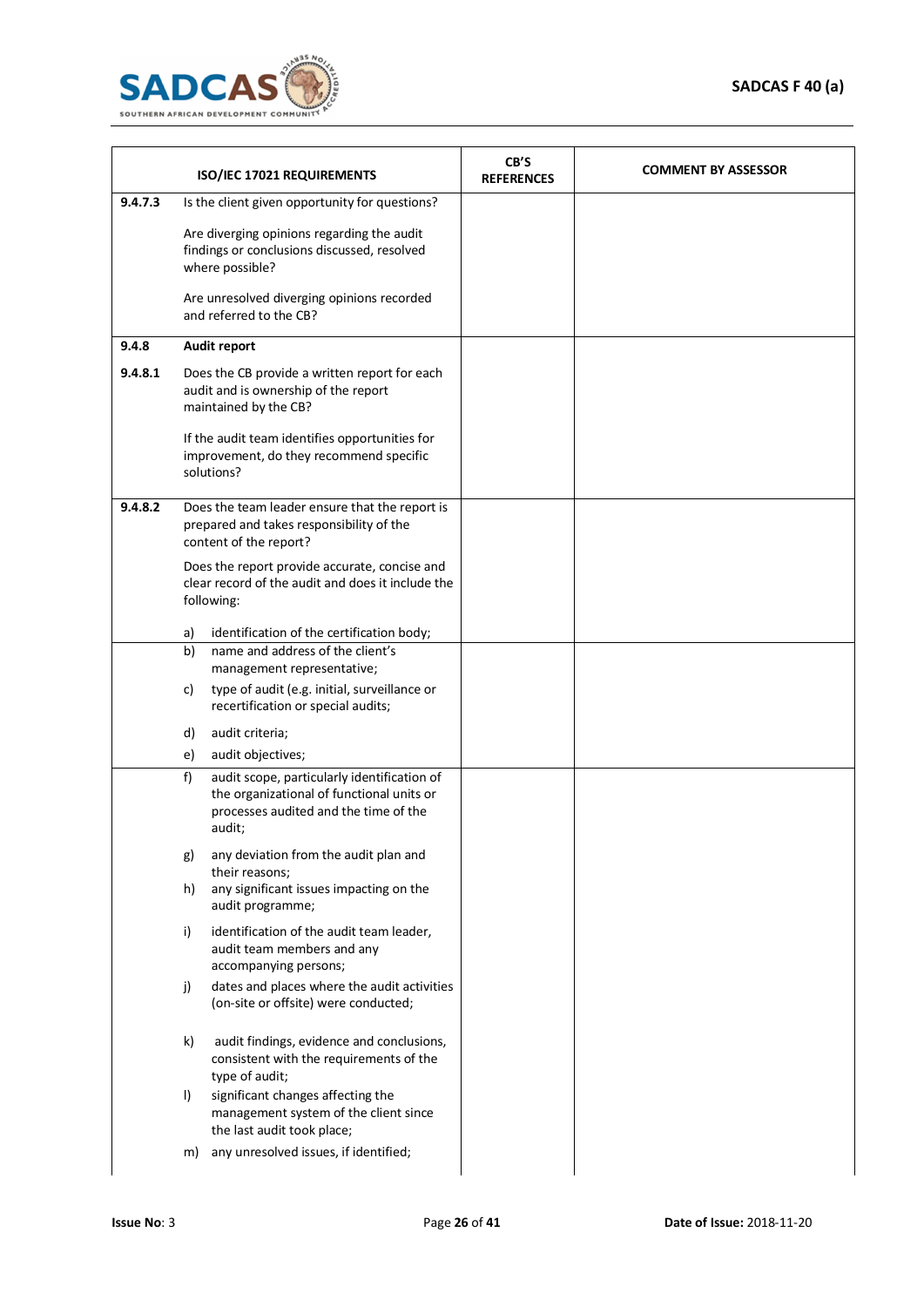

|                 | ISO/IEC 17021 REQUIREMENTS                                                                                                                                                                                                                                                          | CB'S<br><b>REFERENCES</b> | <b>COMMENT BY ASSESSOR</b> |
|-----------------|-------------------------------------------------------------------------------------------------------------------------------------------------------------------------------------------------------------------------------------------------------------------------------------|---------------------------|----------------------------|
|                 | where applicable, whether the audit is<br>n)<br>combined, joint or integrated;                                                                                                                                                                                                      |                           |                            |
|                 | disclaimer statement indicating that<br>o)<br>auditing is based on a sampling process of<br>the available information;                                                                                                                                                              |                           |                            |
|                 | recommendation from the audit team;<br>p)                                                                                                                                                                                                                                           |                           |                            |
|                 | audited client effectively controlling the<br>q)<br>use of certification documents and marks,<br>if applicable; and                                                                                                                                                                 |                           |                            |
|                 | verification of effectiveness of corrective<br>r)<br>taken regarding previously identified<br>nonconformities, if applicable.                                                                                                                                                       |                           |                            |
| 9.4.8.3         | Does the audit report contain the following :                                                                                                                                                                                                                                       |                           |                            |
|                 | a) Statement on the conformity and<br>effectiveness of the management system<br>together with a summary of the evidence<br>relating to the capability of the<br>management system to meet applicable<br>and expected outcomes, the internal audit<br>and management review process; |                           |                            |
|                 | b) Conclusion on the appropriateness of the<br>certification scope; and                                                                                                                                                                                                             |                           |                            |
|                 | c) Confirmation that the audit objectives<br>have been fulfilled.                                                                                                                                                                                                                   |                           |                            |
| 9.4.9           | Cause analysis of nonconformities                                                                                                                                                                                                                                                   |                           |                            |
|                 | Does the CB require the client to analyse the<br>cause and describe the specific correction and<br>corrective actions taken or planned to be taken<br>to eliminate detected non-conformities within<br>a define timeline?                                                           |                           |                            |
| 9.4.10          | <b>Effectiveness of corrections and corrective</b><br>actions                                                                                                                                                                                                                       |                           |                            |
|                 | Does the CB review the corrections, identified<br>causes and corrective actions submitted by the<br>customer to determine if these are acceptable?                                                                                                                                  |                           |                            |
|                 | Does the CB verify the effectiveness of any<br>correction and corrective action taken?                                                                                                                                                                                              |                           |                            |
|                 | Is the evidence obtained to support the<br>resolution of non-conformities recorded?                                                                                                                                                                                                 |                           |                            |
|                 | Does the client get informed of the result of<br>the review and verification?                                                                                                                                                                                                       |                           |                            |
| <b>See Note</b> |                                                                                                                                                                                                                                                                                     |                           |                            |
| 9.5             | <b>Certification decision</b>                                                                                                                                                                                                                                                       |                           |                            |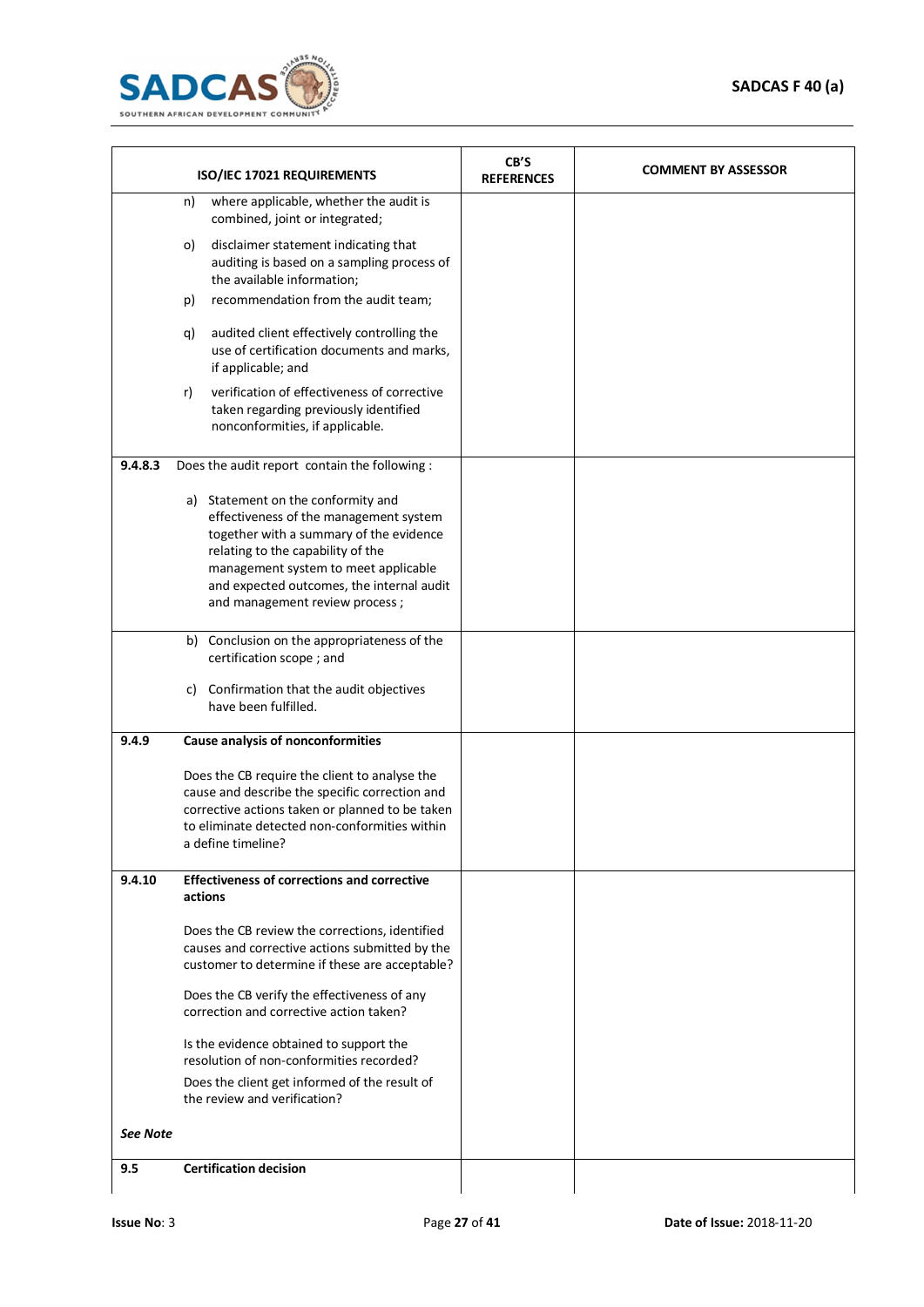

|         | ISO/IEC 17021 REQUIREMENTS                                                                                                                                                                                                                                        | CB'S<br><b>REFERENCES</b> | <b>COMMENT BY ASSESSOR</b> |
|---------|-------------------------------------------------------------------------------------------------------------------------------------------------------------------------------------------------------------------------------------------------------------------|---------------------------|----------------------------|
| 9.5.1.1 | Does the CB ensure that the persons or<br>committees that make the certification or<br>recertification decisions are different from<br>those who carried out the audits?                                                                                          |                           |                            |
| 9.5.1.2 | Does the persons assigned by the CB to make a<br>certification decision employed or under legally<br>enforceable arrangement with either the CB or<br>an entity under the organizational control of<br>the CB?<br>See type of organizational control defined from |                           |                            |
|         | a) to $c$ )                                                                                                                                                                                                                                                       |                           |                            |
| 9.5.1.3 | Does the persons employed by or under<br>contract with entities under organizational<br>control fulfil the same requirements of this<br>standard as persons employed by or under<br>contract with the CB?                                                         |                           |                            |
| 9.5.1.4 | Does the CB record each certification decision<br>including any additional information or<br>clarification sought from the audit team or<br>other sources?                                                                                                        |                           |                            |
| 9.5.2   | Actions prior to making a decision                                                                                                                                                                                                                                |                           |                            |
|         | Does the CB confirm, prior to making a decision<br>that:                                                                                                                                                                                                          |                           |                            |
|         | The information provided by the audit<br>a)<br>team is sufficient with respect to the<br>certification requirements and the scope<br>of certification?                                                                                                            |                           |                            |
|         | It has reviewed, accepted and verified the<br>b)<br>effectiveness of corrections and corrective<br>actions for all major non-conformities?                                                                                                                        |                           |                            |
|         | It has reviewed, accepted the client's plan<br>C)<br>for corrections and corrective actions for<br>all minor non-conformities?                                                                                                                                    |                           |                            |
| 9.5.3   | Information for granting initial certification                                                                                                                                                                                                                    |                           |                            |
| 9.5.3.1 | Does the information provided by the audit<br>team to the CB for the certification decision<br>include as a minimum:                                                                                                                                              |                           |                            |
|         | the audit reports?<br>a)                                                                                                                                                                                                                                          |                           |                            |
|         | comments on the nonconformities and,<br>b)<br>where applicable, the correction and<br>corrective actions taken by the client?                                                                                                                                     |                           |                            |
|         | confirmation on the information provided<br>C)<br>to the certification body used in the<br>application review? (See 9.1.2) and                                                                                                                                    |                           |                            |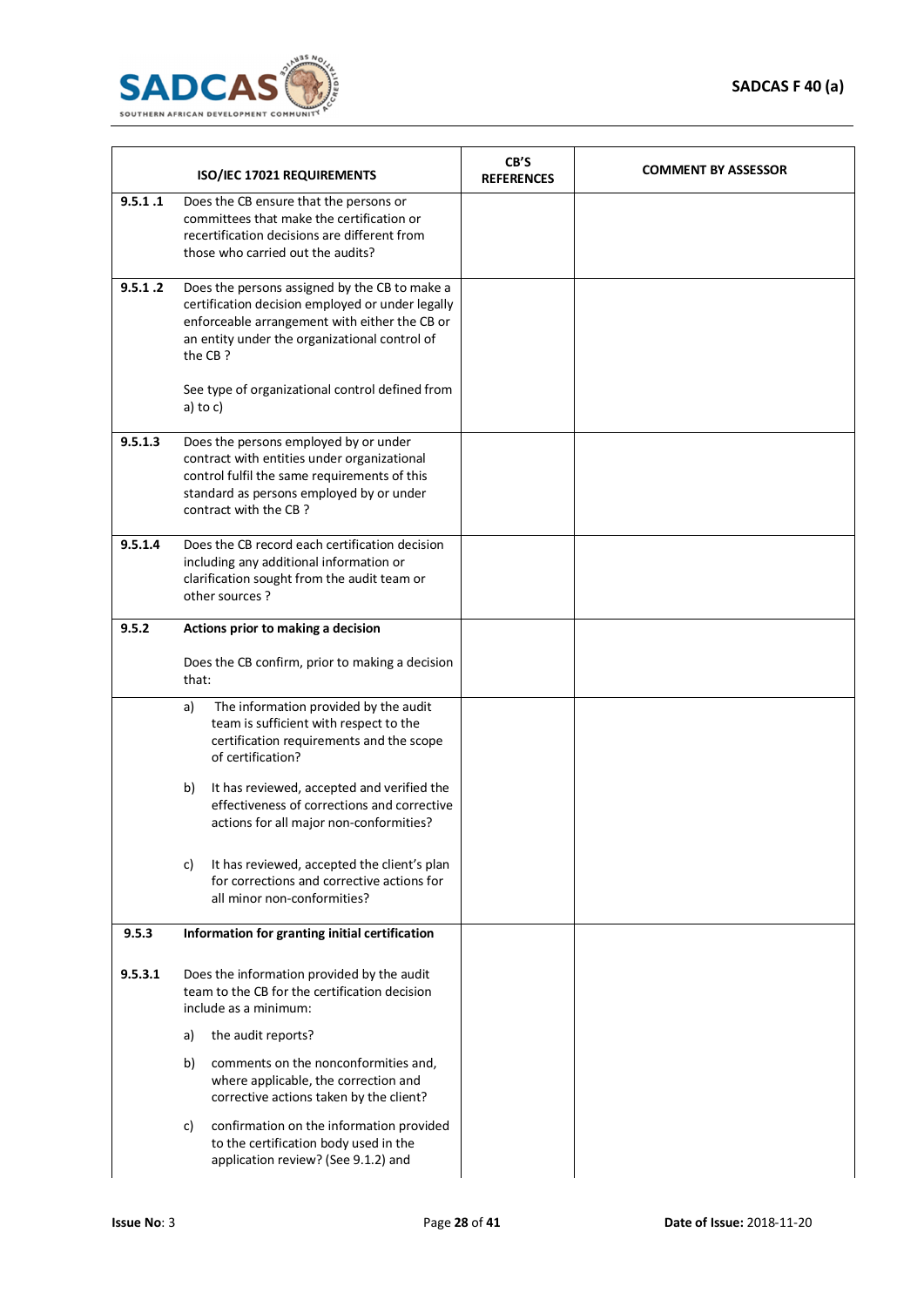

|         | ISO/IEC 17021 REQUIREMENTS                                                                                                                                                                                                                                                                                                   | CB'S<br><b>REFERENCES</b> | <b>COMMENT BY ASSESSOR</b> |
|---------|------------------------------------------------------------------------------------------------------------------------------------------------------------------------------------------------------------------------------------------------------------------------------------------------------------------------------|---------------------------|----------------------------|
|         | confirmation that the audit objectives<br>d)<br>have been achieved?                                                                                                                                                                                                                                                          |                           |                            |
|         | a recommendation whether or not to<br>e)<br>grant certification together with any<br>conditions or observations?                                                                                                                                                                                                             |                           |                            |
| 9.5.3.2 | If the CB is not able to verify the<br>implementation of corrections and corrective<br>actions of any major nonconformity within 6<br>months after the last day of stage 2, does the<br>CB conduct another stage 2 prior<br>recommending certification?                                                                      |                           |                            |
| 9.5.3.3 | When a transfer of certification is envisaged<br>from one CB to another, does the accepting CB<br>have a process for obtaining sufficient<br>information in order to take decision on<br>certification?                                                                                                                      |                           |                            |
| 9.5.4   | Information for granting recertification                                                                                                                                                                                                                                                                                     |                           |                            |
|         | Does the CB take decisions on renewing<br>certification based on the results of the results<br>of the recertification audit, as well as the<br>results of the system over the period of<br>certification and complaints received from<br>users of certification.                                                             |                           |                            |
| 9.6     | <b>Maintaining certification</b>                                                                                                                                                                                                                                                                                             |                           |                            |
| 9.6.1   | General                                                                                                                                                                                                                                                                                                                      |                           |                            |
|         | Does the CB maintain certification based on<br>demonstration that the client continues to<br>satisfy the requirements of the management<br>system standard?                                                                                                                                                                  |                           |                            |
|         | Does the CB maintain an organization's<br>certification based on a positive<br>recommendation by the audit team leader<br>without further independent review<br>provided that:                                                                                                                                               |                           |                            |
|         | For any nonconformity or other situation<br>a)<br>that may lead to suspension or<br>withdrawal of certification, the CB needs<br>to initiate a review by appropriately<br>competent personnel different from those<br>who carried out the audit to determine<br>whether certification can be maintained?<br>(See 7.2.8); and |                           |                            |
|         | Competent personnel of the CB monitor<br>b)<br>its surveillance activities, including<br>monitoring the reporting by its auditors,<br>to confirm that the certification activity is<br>operating effectively?                                                                                                                |                           |                            |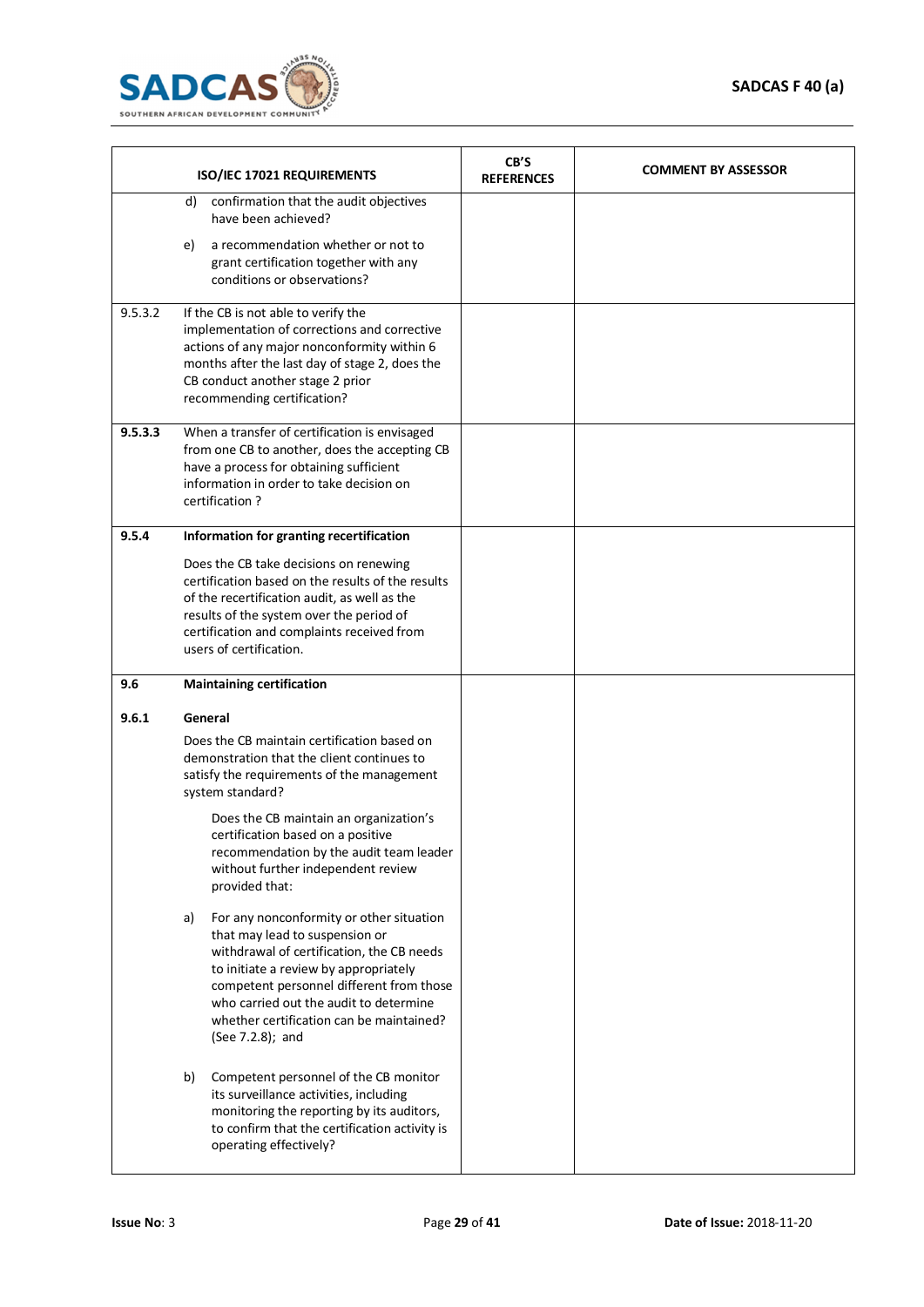

|           | ISO/IEC 17021 REQUIREMENTS                                                                                                                                                                                                                                                         | CB'S<br><b>REFERENCES</b> | <b>COMMENT BY ASSESSOR</b> |
|-----------|------------------------------------------------------------------------------------------------------------------------------------------------------------------------------------------------------------------------------------------------------------------------------------|---------------------------|----------------------------|
| 9.6.2     | <b>Surveillance activities</b>                                                                                                                                                                                                                                                     |                           |                            |
| 9.6.2.1   | General                                                                                                                                                                                                                                                                            |                           |                            |
|           | 9.6.2.1.1 Did the CB develop its surveillance activities so<br>that representative areas and functions<br>covered by the scope of the management<br>system are monitored on a regular basis and<br>take into account changes to its certified client<br>and its management system? |                           |                            |
| 9.6.2.1.2 | Do surveillance activities include on-site audits<br>assessing the certified client's management<br>system fulfilment of specified requirements<br>with respect to the standard to which the<br>certification is granted?                                                          |                           |                            |
|           | Other surveillance activities may include:<br>Enquiries from the CB to the certified<br>a)                                                                                                                                                                                         |                           |                            |
|           | client on aspects of certification;                                                                                                                                                                                                                                                |                           |                            |
|           | Reviewing any client's statements with<br>c)<br>respect to its operations (e.g. promotional<br>material, website);                                                                                                                                                                 |                           |                            |
|           | Requests to the client to provide<br>d)<br>documents and records (on paper or<br>electronic media); and                                                                                                                                                                            |                           |                            |
|           | Other means of monitoring the certified<br>e)<br>client's performance.                                                                                                                                                                                                             |                           |                            |
| 9.6.2.2   | Surveillance audit                                                                                                                                                                                                                                                                 |                           |                            |
|           | Are on-site audits planned with other<br>surveillance activities, so that the CB can<br>maintain confidence that the certified<br>management continues to fulfil requirements<br>in between re-certification audits?                                                               |                           |                            |
|           | Does the surveillance audit programme include<br>at least:                                                                                                                                                                                                                         |                           |                            |
|           | Internal audits and management review?<br>a)                                                                                                                                                                                                                                       |                           |                            |
|           | Review of action taken on non-<br>b)<br>conformities identified during the<br>previous audits?                                                                                                                                                                                     |                           |                            |
|           | Treatment of complaints?<br>c)                                                                                                                                                                                                                                                     |                           |                            |
|           | Effectiveness of the management system<br>d)<br>with regard to achieving the certified<br>client's objectives? And the intended<br>results of the respective management<br>system?                                                                                                 |                           |                            |
|           | Progress of planned activities aimed at<br>e)<br>continual improvement?                                                                                                                                                                                                            |                           |                            |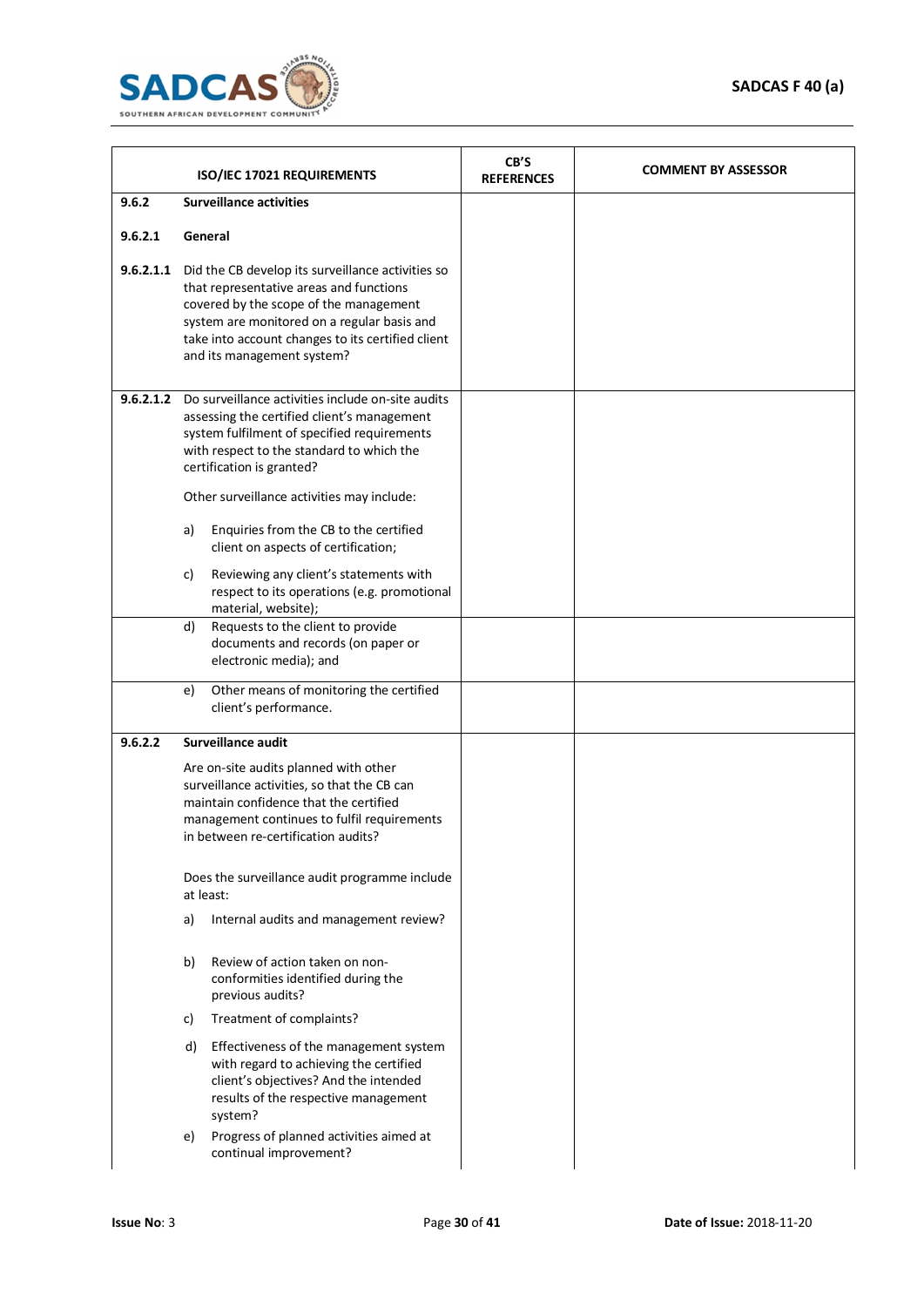

|                 | ISO/IEC 17021 REQUIREMENTS                                                                                                                                                                                                                                 | CB'S<br><b>REFERENCES</b> | <b>COMMENT BY ASSESSOR</b> |
|-----------------|------------------------------------------------------------------------------------------------------------------------------------------------------------------------------------------------------------------------------------------------------------|---------------------------|----------------------------|
|                 | f)<br>continuing operational cost?<br>review of any changes? and<br>g)<br>use of marks and/or any other reference<br>h)<br>to certification?                                                                                                               |                           |                            |
| 9.6.3           | <b>Recertification</b>                                                                                                                                                                                                                                     |                           |                            |
| 9.6.3.1         | <b>Recertification audit planning</b>                                                                                                                                                                                                                      |                           |                            |
| 9.6.3.1.1       | Is a recertification audit planned and<br>conducted to evaluate the continued fulfilment<br>of all the requirements of the relevant<br>management system standard or other<br>normative document?                                                          |                           |                            |
|                 | 9.6.3.1.2 Does the recertification audit consider the<br>performance of the management system over<br>the period of certification and include the<br>review of previous surveillance audit reports?                                                        |                           |                            |
|                 | 9.6.3.1.3 In situations where they have been significant<br>changes (e.g. changes to legislation,<br>management, processes, etc.) do the<br>recertification audit activities include a Stage 1<br>audit?                                                   |                           |                            |
| <b>See Note</b> |                                                                                                                                                                                                                                                            |                           |                            |
| 9.6.3.2         | <b>Recertification audit</b>                                                                                                                                                                                                                               |                           |                            |
|                 | 9.6.3.2.1 Does the re-certification audit include an on-<br>site audit that addresses the following:                                                                                                                                                       |                           |                            |
|                 | the effectiveness of the management<br>a)<br>system?                                                                                                                                                                                                       |                           |                            |
|                 | demonstrated commitment to maintain<br>b)<br>the effectiveness and improvement?                                                                                                                                                                            |                           |                            |
|                 | whether the operation of the certified<br>C)<br>management system contributes to the<br>achievement of the organization's policy<br>and objectives?                                                                                                        |                           |                            |
| 9.6.3.2.2       | When during a re-certification audit instances<br>of nonconformity or lack of evidence of<br>conformity are identified, does the CB define<br>time limits for correction and corrective<br>actions to be implemented prior the expiry of<br>certification? |                           |                            |
|                 | 9.6.3.2.3 When recertification activities are successfully<br>completed prior to the expiry date of the<br>existing certification, does the expiry date of<br>the new certification based on the expiry date<br>of the existing certification?             |                           |                            |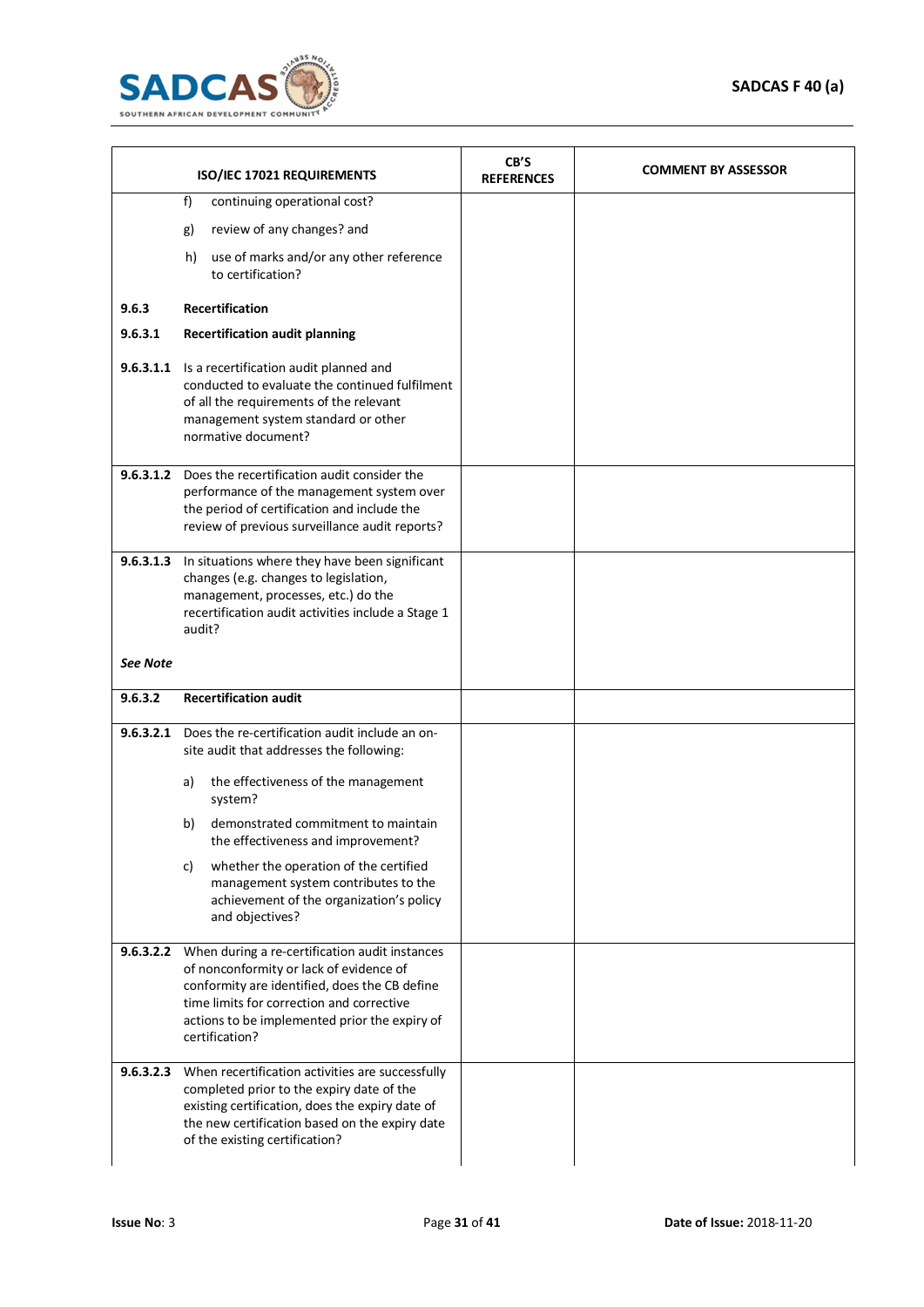

|           | ISO/IEC 17021 REQUIREMENTS                                                                                                                                                                                                                                                                                                                                                                      | CB'S<br><b>REFERENCES</b> | <b>COMMENT BY ASSESSOR</b> |
|-----------|-------------------------------------------------------------------------------------------------------------------------------------------------------------------------------------------------------------------------------------------------------------------------------------------------------------------------------------------------------------------------------------------------|---------------------------|----------------------------|
|           | The issue date on a new certificate shall be on<br>or after the recertification decision.                                                                                                                                                                                                                                                                                                       |                           |                            |
| 9.6.3.2.4 | Does the CB make recommendation and<br>extend the validity of the certification if the CB<br>has not completed the recertification audit or<br>is unable to verify the implementation of<br>corrections and corrective actions for any<br>major nonconformities?<br>Does the CB inform the client about the<br>consequences?                                                                    |                           |                            |
|           | 9.6.3.2.5 Following expiration of certification, does the<br>CB restore certification within 6 months<br>provided that the outstanding recertification<br>activities are completed or at least conduct a<br>stage 2 audit?<br>The effective date on the certificate shall be on<br>or after the recertification decision and the<br>expiry date shall be based on prior certification<br>cycle. |                           |                            |
| 9.6.4     | <b>Special audits</b>                                                                                                                                                                                                                                                                                                                                                                           |                           |                            |
| 9.6.4.1   | <b>Expanding scope</b>                                                                                                                                                                                                                                                                                                                                                                          |                           |                            |
|           | Does the CB in response to an application for<br>expanding the scope of a certification already<br>granted, undertake a review of the application and<br>determine any audit activities necessary to decide<br>whether or not the extension may be granted?<br>(This may be conducted in conjunction with a<br>surveillance audit)                                                              |                           |                            |
| 9.6.4.2   | <b>Short-notice audits</b>                                                                                                                                                                                                                                                                                                                                                                      |                           |                            |
|           | If it is necessary for the CB to conduct audits of<br>certified clients at short notice or<br>unannounced to investigate complaints or in<br>response to changes or as follow up on<br>suspended clients:                                                                                                                                                                                       |                           |                            |
|           | Does the CB describe and make known in<br>a)<br>advance to the certified clients (e.g. in<br>documents as described in 8.5 1) the<br>conditions under which these short notice<br>visits are to be conducted? and                                                                                                                                                                               |                           |                            |
|           | Does the CB exercise additional care in the<br>b)<br>assignment of the audit team because of<br>the lack of opportunity for the client to<br>audit team members?                                                                                                                                                                                                                                |                           |                            |
| 9.6.5     | Suspending, withdrawing or reducing scope of<br>certification                                                                                                                                                                                                                                                                                                                                   |                           |                            |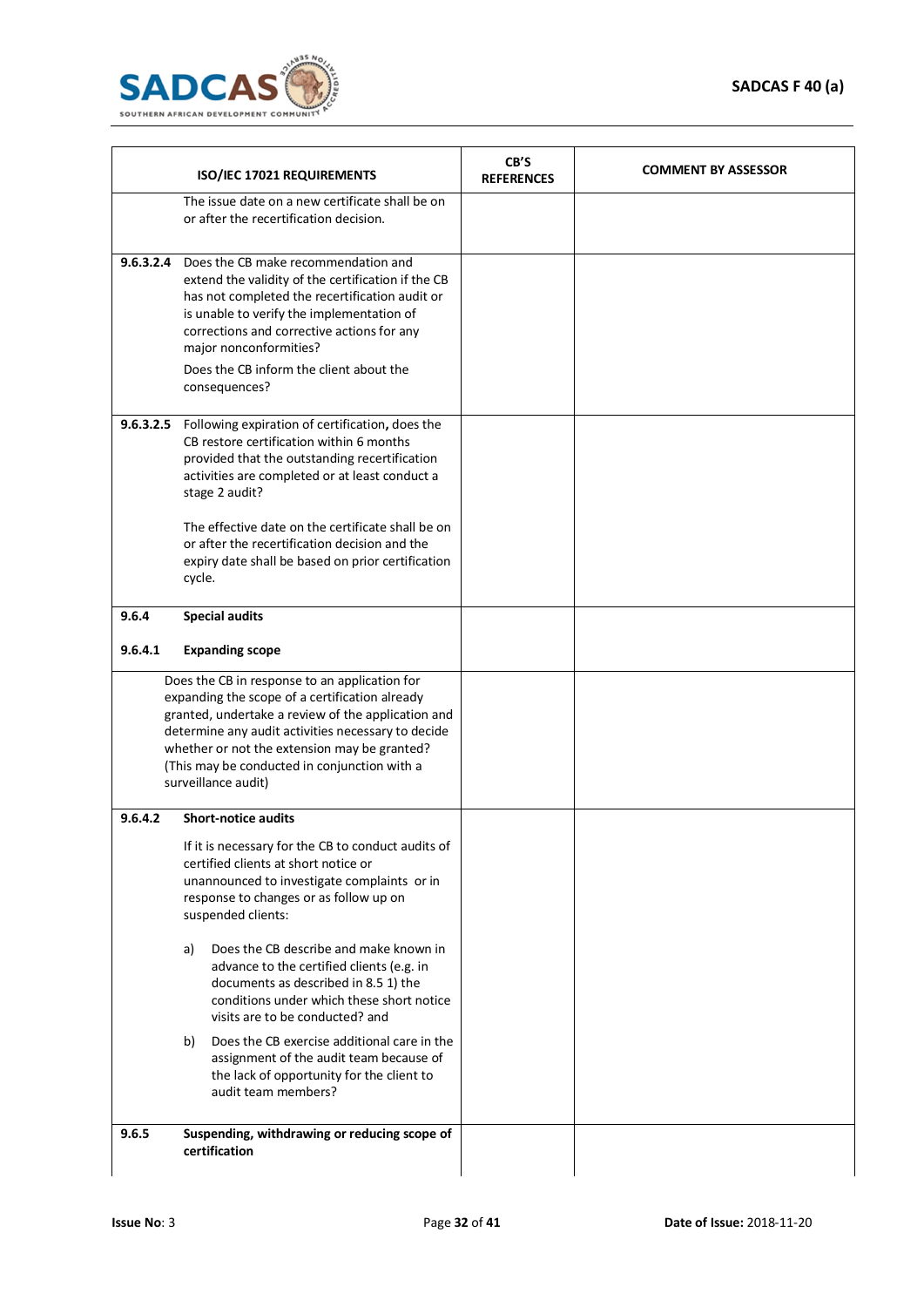

|          | ISO/IEC 17021 REQUIREMENTS                                                                                                                                                                                                                                             | CB'S<br><b>REFERENCES</b> | <b>COMMENT BY ASSESSOR</b> |
|----------|------------------------------------------------------------------------------------------------------------------------------------------------------------------------------------------------------------------------------------------------------------------------|---------------------------|----------------------------|
| 9.6.5.1  | Does the CB have a policy and documented<br>procedure(s) for suspension, withdrawal or<br>reduction of the scope of certification and does<br>it specify the subsequent actions by the CB?                                                                             |                           |                            |
| 9.6.5.2  | Does the CB suspend certification in cases<br>when for example:<br>The client's certified management system<br>has persistently or seriously failed to meet<br>certification requirements including<br>requirements for the effectiveness of the<br>management system? |                           |                            |
|          | The certified client does not allow<br>surveillance or recertification audits to be<br>conducted at the required frequencies? or<br>The certified client has voluntarily<br>requested a suspension?                                                                    |                           |                            |
| 9.6.5.3  | Under suspension the client's management<br>system certification is temporarily invalid.                                                                                                                                                                               |                           |                            |
| 9.6.5.4  | Does failure to resolve the issues that have<br>resulted in the suspension in a time established<br>by CB result in withdrawal or reduction of the<br>scope of certification?                                                                                          |                           |                            |
| See Note |                                                                                                                                                                                                                                                                        |                           |                            |
| 9.6.5.5  | Does the CB reduce the client's scope of<br>certification to exclude the parts not meeting<br>the requirements when the client has<br>persistently or seriously failed to meet the<br>certification requirements for those parts of<br>the scope of certification?     |                           |                            |
| 9.7      | <b>Appeals</b>                                                                                                                                                                                                                                                         |                           |                            |
| 9.7.1    | Does the CB have a documented process to<br>receive, evaluate and make decisions on<br>appeals?                                                                                                                                                                        |                           |                            |
| 9.7.2    | Is the CB responsible for all decisions at all<br>levels of the appeals handling process?                                                                                                                                                                              |                           |                            |
|          | Does the CB ensure that the persons engaged<br>in appeals handling process are different from<br>those who carried out the audits and made the<br>certification decisions?                                                                                             |                           |                            |
| 9.7.3    | Do submission, investigation and decision on<br>appeals result in any discriminatory actions<br>against the appellant?                                                                                                                                                 |                           |                            |
| 9.7.4    | Does the appeal handling process include at<br>least the following elements and methods:                                                                                                                                                                               |                           |                            |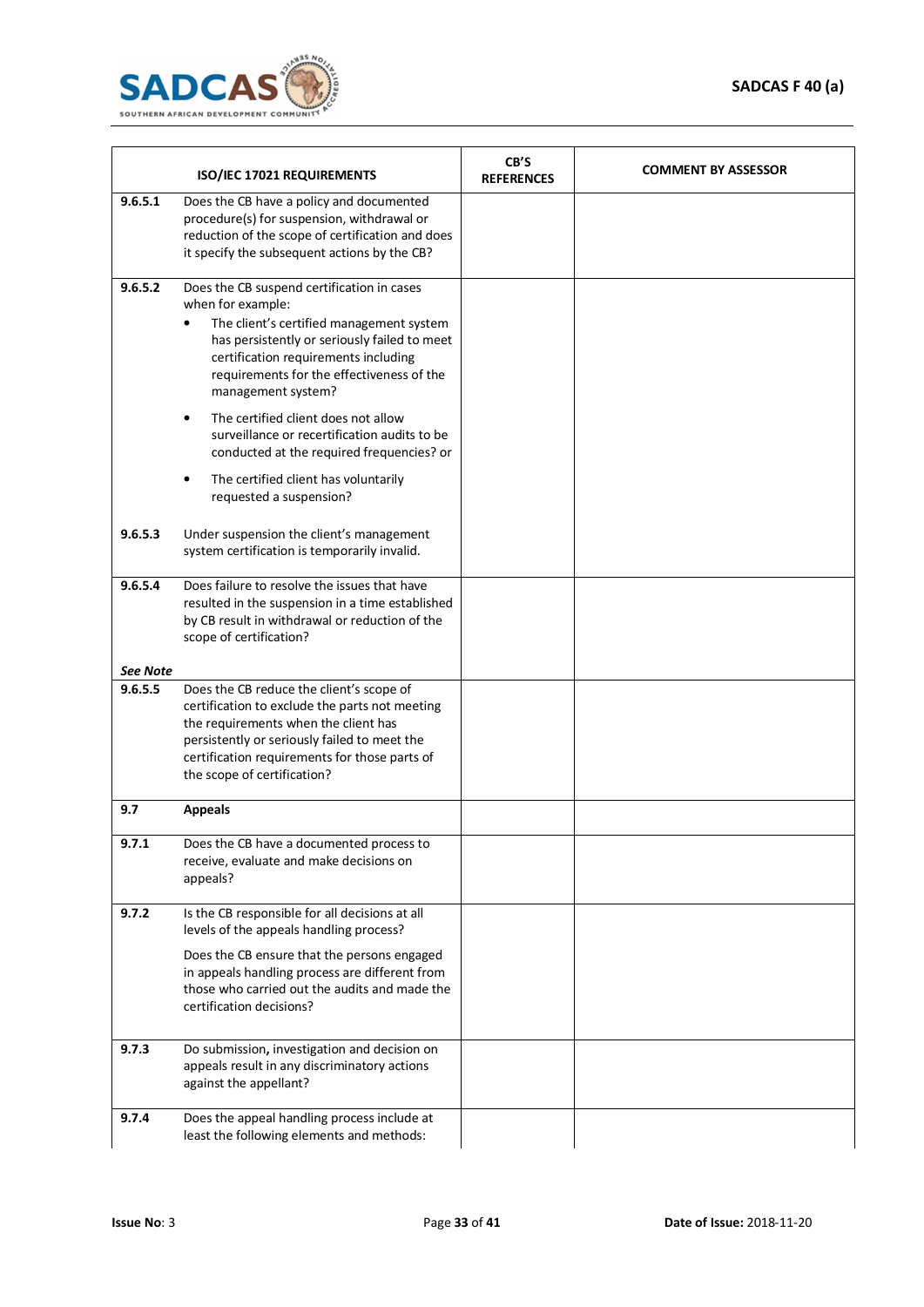

|       | ISO/IEC 17021 REQUIREMENTS                                                                                                                                                                                                    | CB'S<br><b>REFERENCES</b> | <b>COMMENT BY ASSESSOR</b> |
|-------|-------------------------------------------------------------------------------------------------------------------------------------------------------------------------------------------------------------------------------|---------------------------|----------------------------|
|       | an outline of the process for receiving,<br>a)<br>validating, investigating the appeal and for<br>deciding what actions are to be taken in<br>response to it, taking into account the<br>results of previous similar appeals; |                           |                            |
|       | b)<br>tracking and recording appeals including<br>actions undertaken to resolve them;                                                                                                                                         |                           |                            |
|       | c)<br>ensuring that any appropriate correction<br>and corrective action is taken.                                                                                                                                             |                           |                            |
| 9.7.5 | Does the CB receiving the appeal responsible<br>for gathering and verifying all necessary<br>information to validate the appeal?                                                                                              |                           |                            |
| 9.7.6 | Does the CB acknowledge receipt of the appeal<br>and provide the appellant with progress<br>reports and the outcome?                                                                                                          |                           |                            |
| 9.7   | Are the decision to be communicated to the<br>appellant made by, or reviewed and approved<br>by, individual(s) not previously involved in the<br>subject of the appeal?                                                       |                           |                            |
| 9.7.8 | Does the CB give formal notice of the end of<br>the appeal handling process to the appellant?                                                                                                                                 |                           |                            |
| 9.8   | <b>Complaints</b>                                                                                                                                                                                                             |                           |                            |
| 9.8.1 | Is the CB responsible for all decisions at all<br>levels of the complaints-handling process?                                                                                                                                  |                           |                            |
| 9.8.2 | Does the process followed on submission,<br>investigation and decision on complaints not<br>result in any discriminatory actions against the<br>complainant?                                                                  |                           |                            |
| 9.8.3 | Upon receipt of a complaint does the CB<br>confirm whether the complaint relates to<br>certification activities that is responsible for<br>and, if so, deals with?                                                            |                           |                            |
|       | If the complaint relates to a certified client<br>does the examination of the complaint<br>consider the effectiveness of the certified<br>management system?                                                                  |                           |                            |
| 9.8.4 | Is a complaint about a certified client also<br>referred by the CB to the certified client in<br>question at an appropriate time?                                                                                             |                           |                            |
| 9.8.5 | Does the CB have a documented process to<br>receive, evaluate and make decisions on<br>complaints?                                                                                                                            |                           |                            |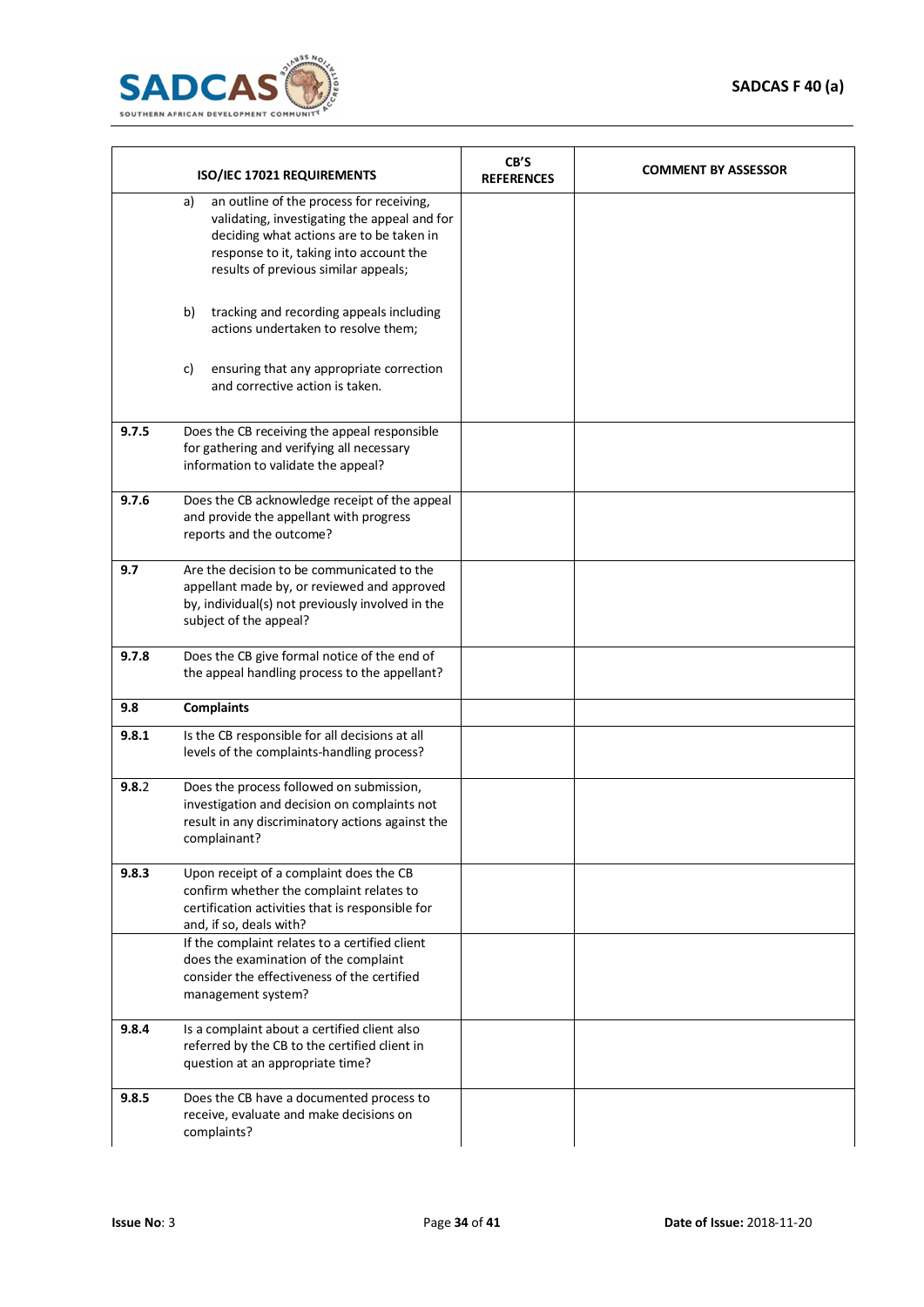

|          | ISO/IEC 17021 REQUIREMENTS                                                                                                                                                                                                               | CB'S<br><b>REFERENCES</b> | <b>COMMENT BY ASSESSOR</b> |
|----------|------------------------------------------------------------------------------------------------------------------------------------------------------------------------------------------------------------------------------------------|---------------------------|----------------------------|
|          | Is this process subject to requirements for<br>confidentiality as it relates to the complainant<br>and to the subject of the complaint?                                                                                                  |                           |                            |
| 9.8.6    | Does the complaints handling process include<br>at least the following elements and methods:                                                                                                                                             |                           |                            |
|          | an outline of the process for receiving,<br>a)<br>validating, investigating the complaint and<br>for deciding what actions are to be taken<br>in response to it?                                                                         |                           |                            |
|          | tracking and recording complaints<br>b)<br>including actions undertaken to resolve<br>them?                                                                                                                                              |                           |                            |
|          | c)<br>ensuring that an appropriate correction<br>and corrective actions are taken?                                                                                                                                                       |                           |                            |
| See Note |                                                                                                                                                                                                                                          |                           |                            |
| 9.8.7    | Is the CB receiving the complaint responsible<br>for gathering and verifying all necessary<br>information to validate the complaint?                                                                                                     |                           |                            |
| 9.8.8    | Whenever possible does the CB acknowledge<br>receipt of the complaint and provide the<br>complainant with progress reports and the<br>outcome?                                                                                           |                           |                            |
| 9.8.9    | Is the decision to be communicated to the<br>complainant made by, or reviewed and<br>approved by, individual(s) not previously<br>involved in the subject of the complaint?                                                              |                           |                            |
| 9.8.10   | Whenever possible does the CB give formal<br>notice of the end of the complaint handling<br>process to the complainant?                                                                                                                  |                           |                            |
| 9.8.11   | Does the CB determine together with the client<br>and the complainant whether and, if so to<br>what extent, the subject of the complaint and<br>its resolution shall be made public?                                                     |                           |                            |
| 9.9      | <b>Client records</b>                                                                                                                                                                                                                    |                           |                            |
| 9.9.1    | Does the CB maintain records on the audit<br>and other certification activity for all clients<br>including all organizations that submitted<br>applications and all organizations audited,<br>certified or with certification withdrawn? |                           |                            |
| 9.9.2    | Do the records on certified clients include<br>the following:                                                                                                                                                                            |                           |                            |
|          | application information and initial,<br>a)<br>surveillance and re-certification audit<br>reports?                                                                                                                                        |                           |                            |
|          | certification agreement?<br>b)                                                                                                                                                                                                           |                           |                            |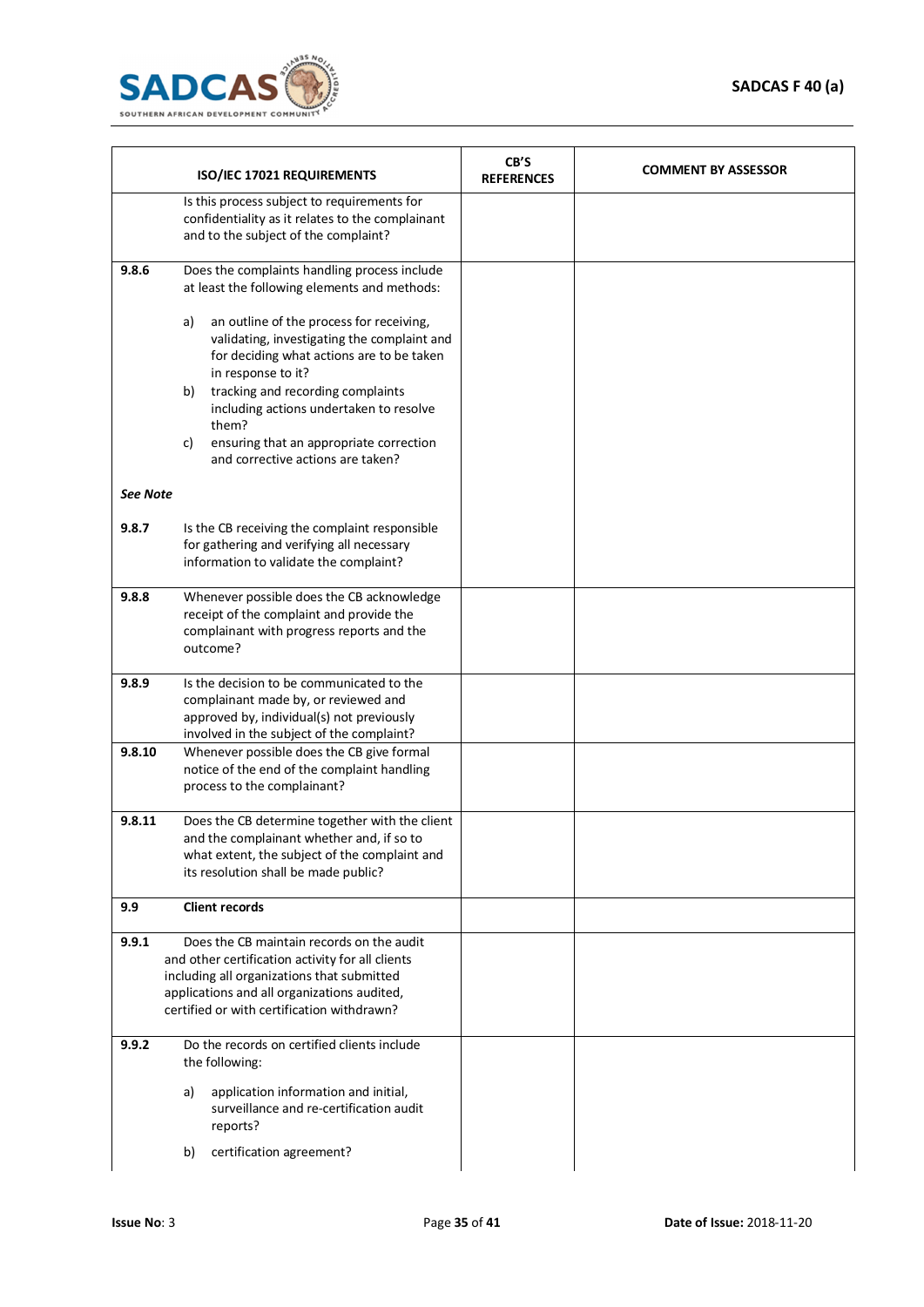

|                 | ISO/IEC 17021 REQUIREMENTS                                                                                                                                                                                                                      |                                                                                                                                                          | CB'S<br><b>REFERENCES</b> | <b>COMMENT BY ASSESSOR</b> |
|-----------------|-------------------------------------------------------------------------------------------------------------------------------------------------------------------------------------------------------------------------------------------------|----------------------------------------------------------------------------------------------------------------------------------------------------------|---------------------------|----------------------------|
|                 | justification of the methodology used for<br>C)<br>sampling?<br>See Note                                                                                                                                                                        |                                                                                                                                                          |                           |                            |
|                 | d)                                                                                                                                                                                                                                              | justification for auditor time<br>determination? (See 9.1.4)                                                                                             |                           |                            |
|                 | e)                                                                                                                                                                                                                                              | verification of correction and corrective<br>actions?                                                                                                    |                           |                            |
|                 | f)                                                                                                                                                                                                                                              | records of complaints and appeals and<br>any subsequent correction and corrective<br>actions?                                                            |                           |                            |
|                 | committee deliberations and decisions, if<br>g)<br>applicable?<br>documentation of the certification<br>h)<br>decisions?                                                                                                                        |                                                                                                                                                          |                           |                            |
|                 |                                                                                                                                                                                                                                                 |                                                                                                                                                          |                           |                            |
|                 | i)                                                                                                                                                                                                                                              | certification documents including the<br>scope of certification with respect to<br>product, process or services as applicable?                           |                           |                            |
|                 | j)                                                                                                                                                                                                                                              | related records necessary to establish the<br>credibility of the certification such as<br>evidence of the competence of auditor<br>and technical expert? |                           |                            |
|                 | k)                                                                                                                                                                                                                                              | audit programmes                                                                                                                                         |                           |                            |
| 9.9.3           | Does the CB keep the records on applicants<br>and clients secure to ensure that the<br>information is kept confidential?<br>Are records transported, transmitted or<br>transferred in a way that ensures that<br>confidentiality is maintained? |                                                                                                                                                          |                           |                            |
|                 |                                                                                                                                                                                                                                                 |                                                                                                                                                          |                           |                            |
| 9.9.4           |                                                                                                                                                                                                                                                 | Does the CB have a documented policy and<br>documented procedures on retention of<br>records?                                                            |                           |                            |
|                 | Are records retained for the duration of the<br>current cycle plus one (1) full certification<br>cycle?                                                                                                                                         |                                                                                                                                                          |                           |                            |
| <b>See Note</b> |                                                                                                                                                                                                                                                 |                                                                                                                                                          |                           |                            |
| 10              | <b>CBs</b>                                                                                                                                                                                                                                      | Management system requirements for                                                                                                                       |                           |                            |
| 10.1            |                                                                                                                                                                                                                                                 | <b>Options</b>                                                                                                                                           |                           |                            |
|                 | In addition to meeting the requirements of<br>clauses 5 to 9 does the CB implement a<br>management system in accordance with either:                                                                                                            |                                                                                                                                                          |                           |                            |
|                 | a)                                                                                                                                                                                                                                              | General management system<br>requirements (see 10.2)? or                                                                                                 |                           |                            |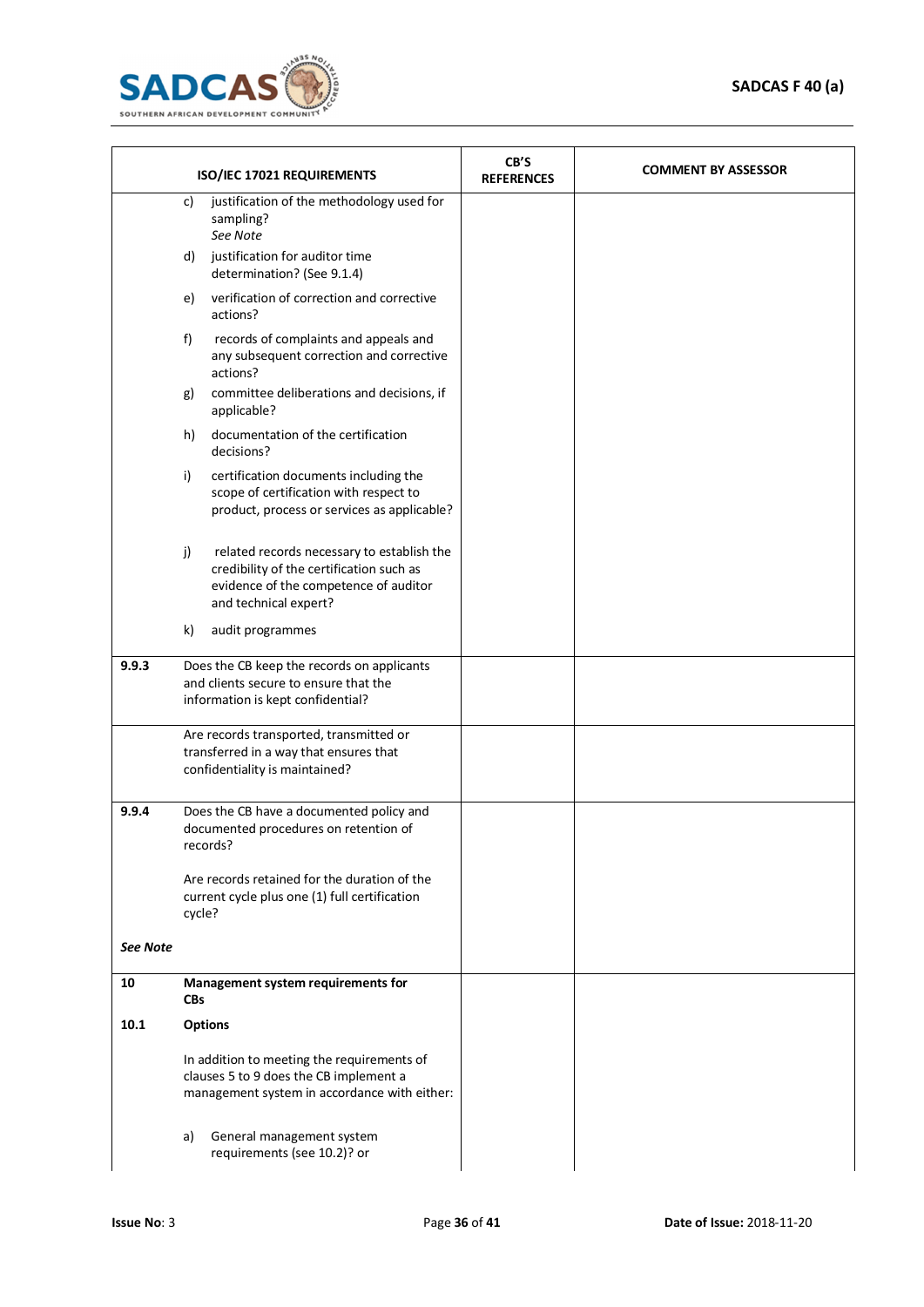

|        | ISO/IEC 17021 REQUIREMENTS                                                                                                                                                                                                                                   | CB'S<br><b>REFERENCES</b> | <b>COMMENT BY ASSESSOR</b> |  |  |
|--------|--------------------------------------------------------------------------------------------------------------------------------------------------------------------------------------------------------------------------------------------------------------|---------------------------|----------------------------|--|--|
|        | Management system requirements in<br>b)<br>accordance with ISO 9001 (see 10.3)?                                                                                                                                                                              |                           |                            |  |  |
| 10.2   | <b>Option A: Management system Requirements</b>                                                                                                                                                                                                              |                           |                            |  |  |
| 10.2.1 | General<br>Does the CB establish, Document, implement<br>and maintain a management system capable of<br>supporting and demonstrating the consistent<br>achievement of the requirements of the                                                                |                           |                            |  |  |
|        | standard?<br>Does the CB's top management establish and<br>document policies and objectives for its<br>activities?<br>Does the CB's top management provide<br>evidence of its commitment to the<br>development and implementation of the                     |                           |                            |  |  |
|        | management system in accordance with the<br>requirements of the standard?<br>Does the CB's top management ensure that<br>policies are understood, implemented and<br>maintained at all levels of the CB's<br>organization?                                   |                           |                            |  |  |
|        | Does the CB's top management assign<br>responsibility and authority for:                                                                                                                                                                                     |                           |                            |  |  |
|        | ensuring that processes and procedures<br>a)<br>needed for the management system are<br>established, implemented and<br>maintained?<br>Reporting to the top management on the<br>b)<br>performance of the management system<br>and any need for improvement? |                           |                            |  |  |
| 10.2.2 | Management system manual                                                                                                                                                                                                                                     |                           |                            |  |  |
|        | Are all applicable requirements of the standard<br>addressed in a manual or in associated<br>documents and accessible to all relevant<br>personnel?                                                                                                          |                           |                            |  |  |
| 10.2.3 | <b>Control of Documents</b>                                                                                                                                                                                                                                  |                           |                            |  |  |
|        | Did the CB establish procedures to control the<br>documents (internal and external) that relate<br>to the fulfilment of this international standard?                                                                                                         |                           |                            |  |  |
|        | Do the procedures define the controls needed<br>to:                                                                                                                                                                                                          |                           |                            |  |  |
|        | To approve documents for adequacy prior<br>a)<br>to issue?                                                                                                                                                                                                   |                           |                            |  |  |
|        | To review and update as necessary and<br>b)<br>approve documents?                                                                                                                                                                                            |                           |                            |  |  |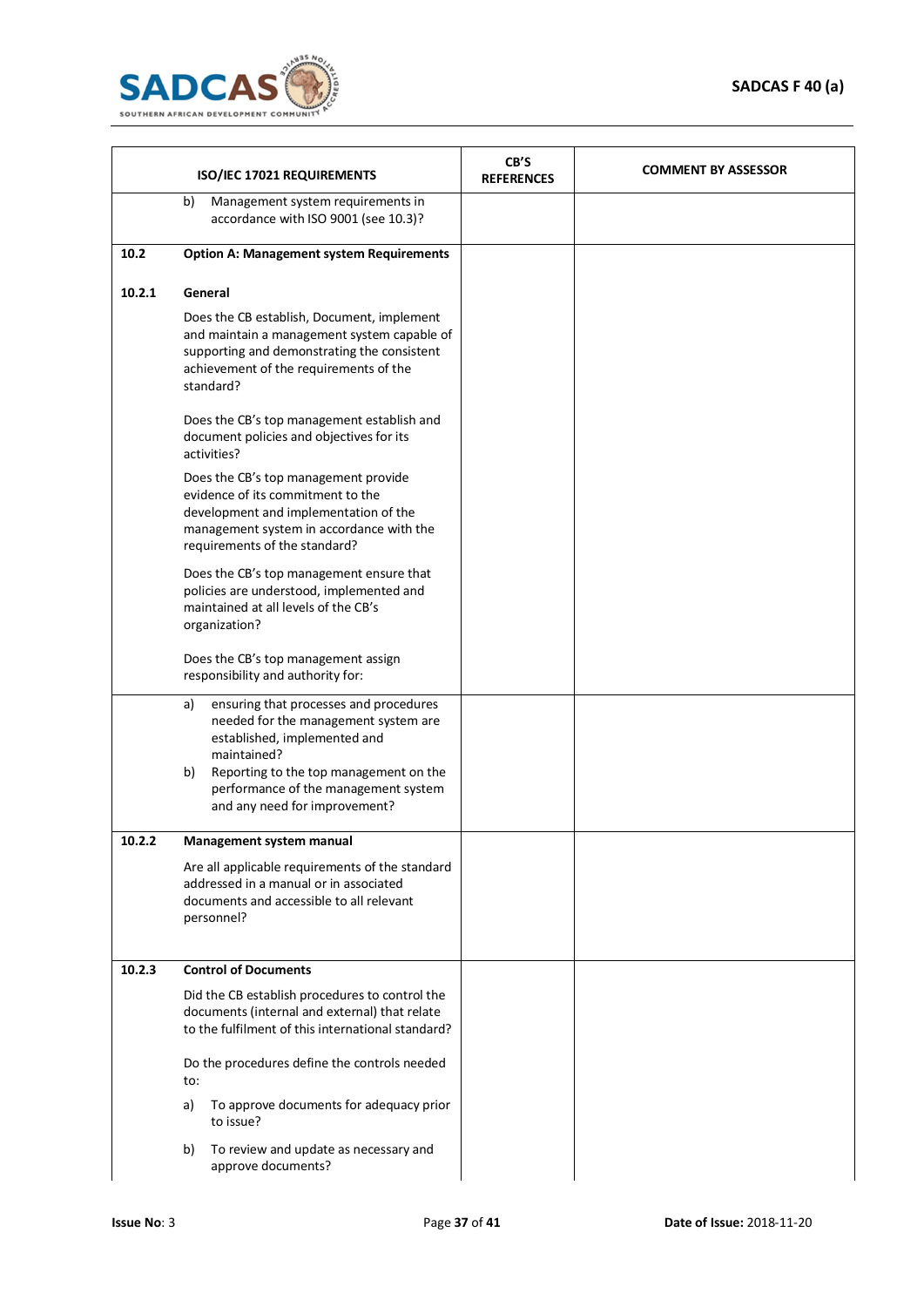

|                  | ISO/IEC 17021 REQUIREMENTS                                                                                                                                                                                                                                                                      | CB'S<br><b>REFERENCES</b> | <b>COMMENT BY ASSESSOR</b> |
|------------------|-------------------------------------------------------------------------------------------------------------------------------------------------------------------------------------------------------------------------------------------------------------------------------------------------|---------------------------|----------------------------|
|                  | To ensure that changes and the current<br>C)<br>revision status of documents are<br>identified?                                                                                                                                                                                                 |                           |                            |
|                  | To ensure that relevant versions of<br>d)<br>applicable documents are available at<br>points of use?                                                                                                                                                                                            |                           |                            |
|                  | To ensure that documents remain legible<br>e)<br>and readily identifiable?                                                                                                                                                                                                                      |                           |                            |
|                  | To ensure that documents of external<br>f)<br>origin are identified and their distribution<br>controlled? and                                                                                                                                                                                   |                           |                            |
|                  | To prevent the unintended use of<br>g)<br>obsolete documents and to apply suitable<br>identification to them if they are retained<br>for any purpose?                                                                                                                                           |                           |                            |
| <b>See Note</b>  |                                                                                                                                                                                                                                                                                                 |                           |                            |
| 10.2.4           | <b>Control of records</b>                                                                                                                                                                                                                                                                       |                           |                            |
|                  | Does the CB establish procedures to define the<br>controls needed for the identification, storage,<br>protection, retrieval, retention time and<br>disposition of its records related to the<br>fulfilment of this international standard?                                                      |                           |                            |
|                  | Does the CB establish procedures for retaining<br>records for a period consistent with its<br>contractual and legal obligations?                                                                                                                                                                |                           |                            |
|                  | Is access to these records consistent with the<br>confidentiality arrangements?                                                                                                                                                                                                                 |                           |                            |
| <b>See Note</b>  |                                                                                                                                                                                                                                                                                                 |                           |                            |
| 10.2.5           | <b>Management review</b>                                                                                                                                                                                                                                                                        |                           |                            |
| 10.2.5.1 General |                                                                                                                                                                                                                                                                                                 |                           |                            |
|                  | Did the CB's top management establish<br>procedures to review its management system<br>at planned intervals to ensure its continuing<br>suitability, adequacy and effectiveness<br>including the stated policies and objectives<br>related to the fulfilment of this international<br>standard? |                           |                            |
|                  | Are these reviews conducted at least once a<br>year?                                                                                                                                                                                                                                            |                           |                            |
| 10.2.5.2         | <b>Review inputs</b>                                                                                                                                                                                                                                                                            |                           |                            |
|                  | Does the input to management review include<br>information related to:                                                                                                                                                                                                                          |                           |                            |
|                  | Results of internal and external audits?<br>a)                                                                                                                                                                                                                                                  |                           |                            |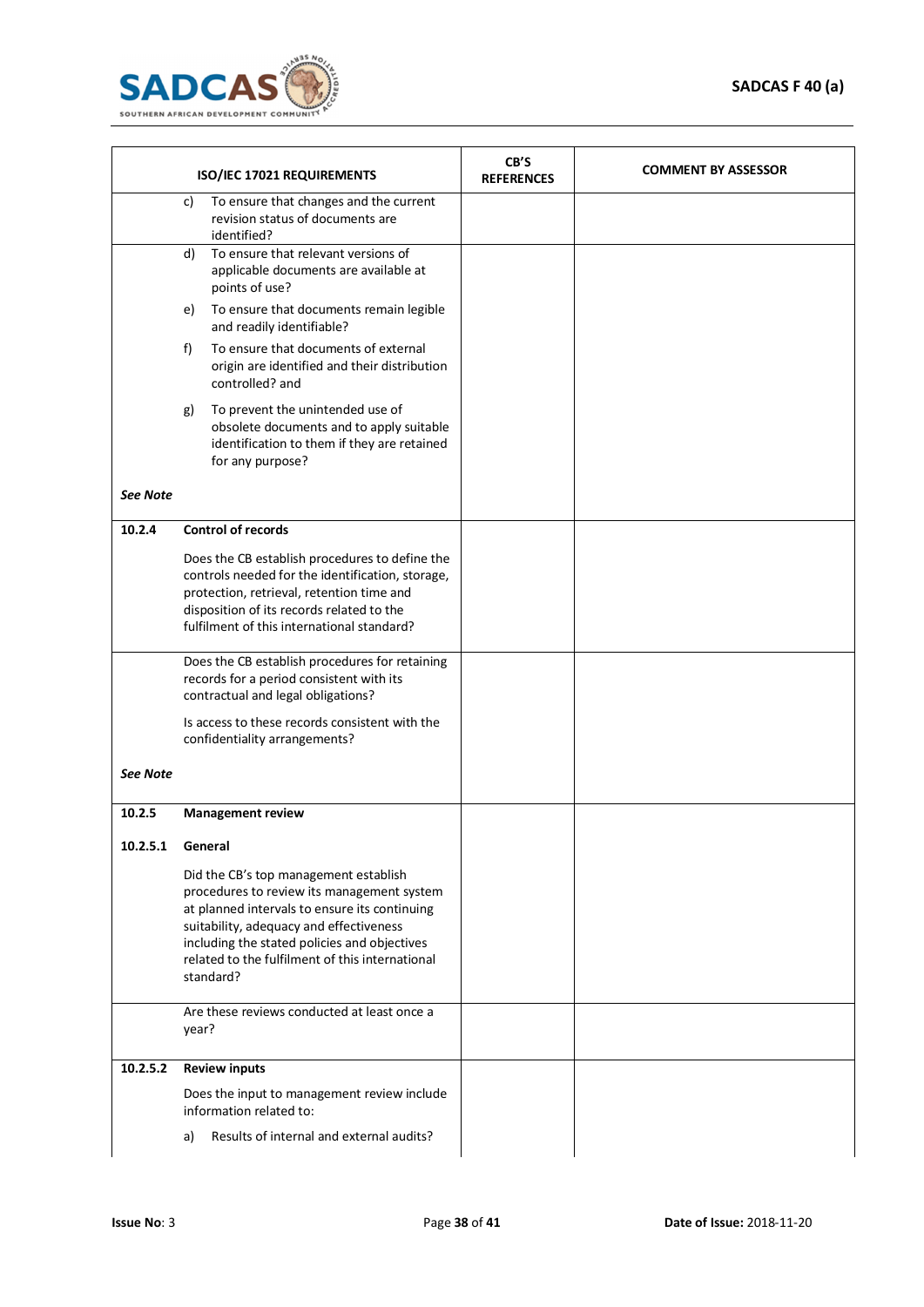

| ISO/IEC 17021 REQUIREMENTS |                                                                                                                                                                                                                      | CB'S<br><b>REFERENCES</b> | <b>COMMENT BY ASSESSOR</b> |
|----------------------------|----------------------------------------------------------------------------------------------------------------------------------------------------------------------------------------------------------------------|---------------------------|----------------------------|
|                            | Feedback from clients and interested<br>b)<br>parties related to the fulfilment of this<br>international standard?                                                                                                   |                           |                            |
|                            | safeguarding impartiality?<br>c)                                                                                                                                                                                     |                           |                            |
|                            | Status of corrective actions?<br>d)                                                                                                                                                                                  |                           |                            |
|                            | status of actions to address risk?<br>e)                                                                                                                                                                             |                           |                            |
|                            | f)<br>Follow-up actions from previous<br>management reviews?                                                                                                                                                         |                           |                            |
|                            | Fulfilment of objectives?<br>g)                                                                                                                                                                                      |                           |                            |
|                            | Changes that could affect the<br>h)<br>management? and                                                                                                                                                               |                           |                            |
|                            | i)<br>Appeals and complaints?                                                                                                                                                                                        |                           |                            |
| 10.2.5.3                   | <b>Review outputs</b>                                                                                                                                                                                                |                           |                            |
|                            | Do the outputs from the management review<br>include decisions and actions related to:                                                                                                                               |                           |                            |
|                            | Improvement of the effectiveness of the<br>a)<br>management system and its processes?                                                                                                                                |                           |                            |
|                            | Improvement of the certification services<br>b)<br>related to the fulfilment of this<br>international standard?                                                                                                      |                           |                            |
|                            | Resource needs? And<br>c)                                                                                                                                                                                            |                           |                            |
|                            | d)<br>Revisions of the organization's policy and<br>objectives?                                                                                                                                                      |                           |                            |
| 10.2.6                     | <b>Internal audits</b>                                                                                                                                                                                               |                           |                            |
| 10.2.6.1                   | Does the CB establish procedures for internal<br>audits to verify that it fulfils the requirements<br>of this international standard and that the<br>management system is effectively<br>implemented and maintained? |                           |                            |
| <b>See Note</b>            |                                                                                                                                                                                                                      |                           |                            |
| 10.2.6.2                   | Is an audit programme planned taking into<br>consideration the importance of the processes<br>and areas to be audited as well as the results of<br>previous audits?                                                  |                           |                            |
| 10.2.6.3                   | Are internal audits performed at least once<br>every 12 months?                                                                                                                                                      |                           |                            |
| 10.2.6.4                   | Does the CB ensure that:                                                                                                                                                                                             |                           |                            |
|                            | Internal audits are conducted by qualified<br>a)<br>personnel knowledgeable in certification,<br>auditing and the requirements of this<br>international standard?                                                    |                           |                            |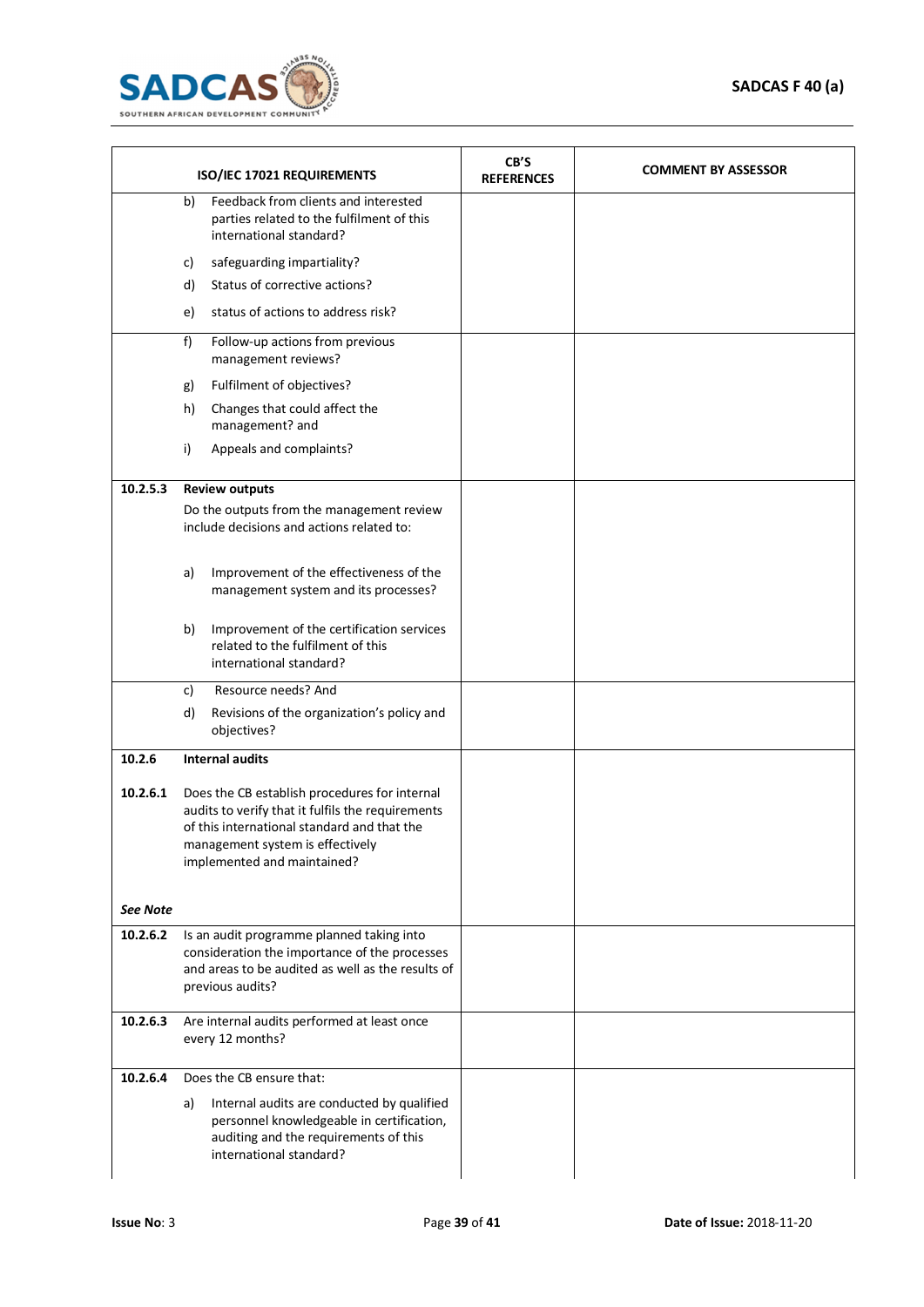

| ISO/IEC 17021 REQUIREMENTS |                                                                                                                                                                                                                                                               | CB'S<br><b>REFERENCES</b> | <b>COMMENT BY ASSESSOR</b> |
|----------------------------|---------------------------------------------------------------------------------------------------------------------------------------------------------------------------------------------------------------------------------------------------------------|---------------------------|----------------------------|
|                            | Auditors shall not audit their own work?<br>b)                                                                                                                                                                                                                |                           |                            |
|                            | Personnel responsible for the area<br>c)<br>audited are informed of the outcome of<br>the audit?                                                                                                                                                              |                           |                            |
|                            | Any actions resulting from internal audits<br>d)<br>are taken in a timely and appropriate<br>manner? and                                                                                                                                                      |                           |                            |
|                            | Any opportunities for improvement are<br>e)<br>identified?                                                                                                                                                                                                    |                           |                            |
| 10.2.7                     | <b>Corrective actions</b>                                                                                                                                                                                                                                     |                           |                            |
|                            | Does the CB establish procedures for<br>identification and management of<br>nonconformities in its operations?                                                                                                                                                |                           |                            |
|                            | Does the CB also, where necessary, take<br>actions to eliminate the causes of<br>nonconformities in order to prevent<br>recurrence?                                                                                                                           |                           |                            |
|                            | Are corrective actions appropriate to the<br>impact of the problem encountered?                                                                                                                                                                               |                           |                            |
|                            | Do the procedures define requirements for:                                                                                                                                                                                                                    |                           |                            |
|                            | a) Identifying non-conformities (e.g. from<br>complaints and internal audits)?                                                                                                                                                                                |                           |                            |
|                            | b) Determining the causes of non-<br>conformity?                                                                                                                                                                                                              |                           |                            |
|                            | c) Correcting non-conformities?                                                                                                                                                                                                                               |                           |                            |
|                            | d) Evaluating the need for actions to ensure<br>that non-conformities do not recur?                                                                                                                                                                           |                           |                            |
|                            | Determining and implementing in a timely<br>e)<br>manner the actions needed?                                                                                                                                                                                  |                           |                            |
|                            | Recording the results of actions taken?<br>f)<br>And                                                                                                                                                                                                          |                           |                            |
|                            | Reviewing the effectiveness of corrective<br>g)<br>actions?                                                                                                                                                                                                   |                           |                            |
| 10.3                       | <b>Option B: Management system requirements</b><br>in accordance with ISO 9001                                                                                                                                                                                |                           |                            |
| 10.3.1                     | General                                                                                                                                                                                                                                                       |                           |                            |
|                            | Does the CB establish and maintain a<br>management system in accordance with the<br>requirements of ISO 9001, capable of<br>supporting and demonstrating the consistent<br>achievement of the requirements of the<br>standard, amplified by 10.3.2 to 10.3.4? |                           |                            |
| 10.3.2                     | Scope                                                                                                                                                                                                                                                         |                           |                            |